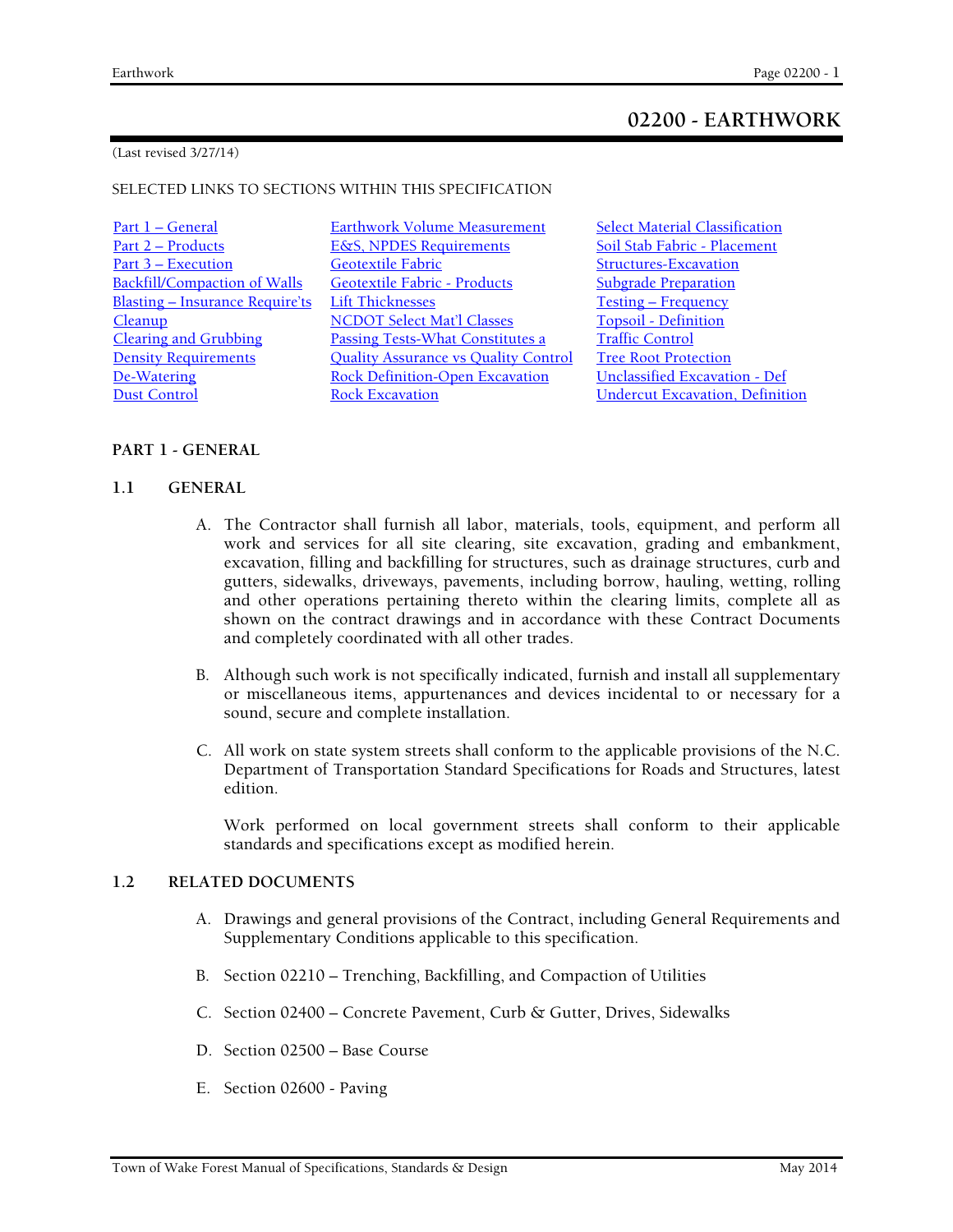- F. Section 02700 Storm Drainage
- G. NCDENR Stormwater Best Management Practices Manual, latest edition.
- H. NCDENR Division of Energy, Mineral and Land Resources, Land Quality Section's *North Carolina Erosion and Sedimentation Control Planning and Design Manual*.
- I. OSHA *29 CFR Part 1910.109*, NCDOT Rules for Transporting Explosives, and Town of Wake Forest Inspections Department with regard to blasting.
- J. OSHA 29 CFR 1926 OSHA "Construction Industry Regulations", latest revision.
- K. OSHA Standard 29 CFR Part 1926, "Safety and Health Regulations for Construction," Subpart P "Excavations," Standard Number 1926.650, latest revision.
- L. N.C. Department of Transportation *Standard Specifications for Roads and Structures*.
- M. *N.C. State Building Code*, latest edition.

#### **1.3 SUMMARY**

- A. This section includes:
	- 1) Site clearing and grubbing.
	- 2) Stripping and stockpiling topsoil.
	- 3) Excavation and embankment placement.
	- 4) Preparing subgrade for pavement, sidewalk, curb & gutter, and turfed areas.
- B. Construction and materials related to this section but covered elsewhere:
	- 1) Erosion Control: North Carolina Sediment Control Law.

# **1.4 DEFINITIONS**

For the purposes of this specification, the following definitions refer to earthwork that comes under the authority of the Town of Wake Forest as specified within this division and other divisions of this manual.

- A. **Borrow:** Select material, approved by Engineer and meeting these specifications, from an off-site borrow source.
- B. **Classified Excavation:** See paragraph 1.4.Q, Undercut Excavation. See also paragraph 1.4.P, Unclassified Excavation.
- C. **Clearing:** Clearing shall consist in the felling, cutting up, and satisfactory disposal of trees, shrubs, laps, other vegetation within the limits of construction, as designated on the plans or as required by the Town's Engineer, except for those indicated to be left standing. Clearing shall also consist of removal, and satisfactory disposal of all down timber, brush, rocks, rubbish, and other material within the limits of construction as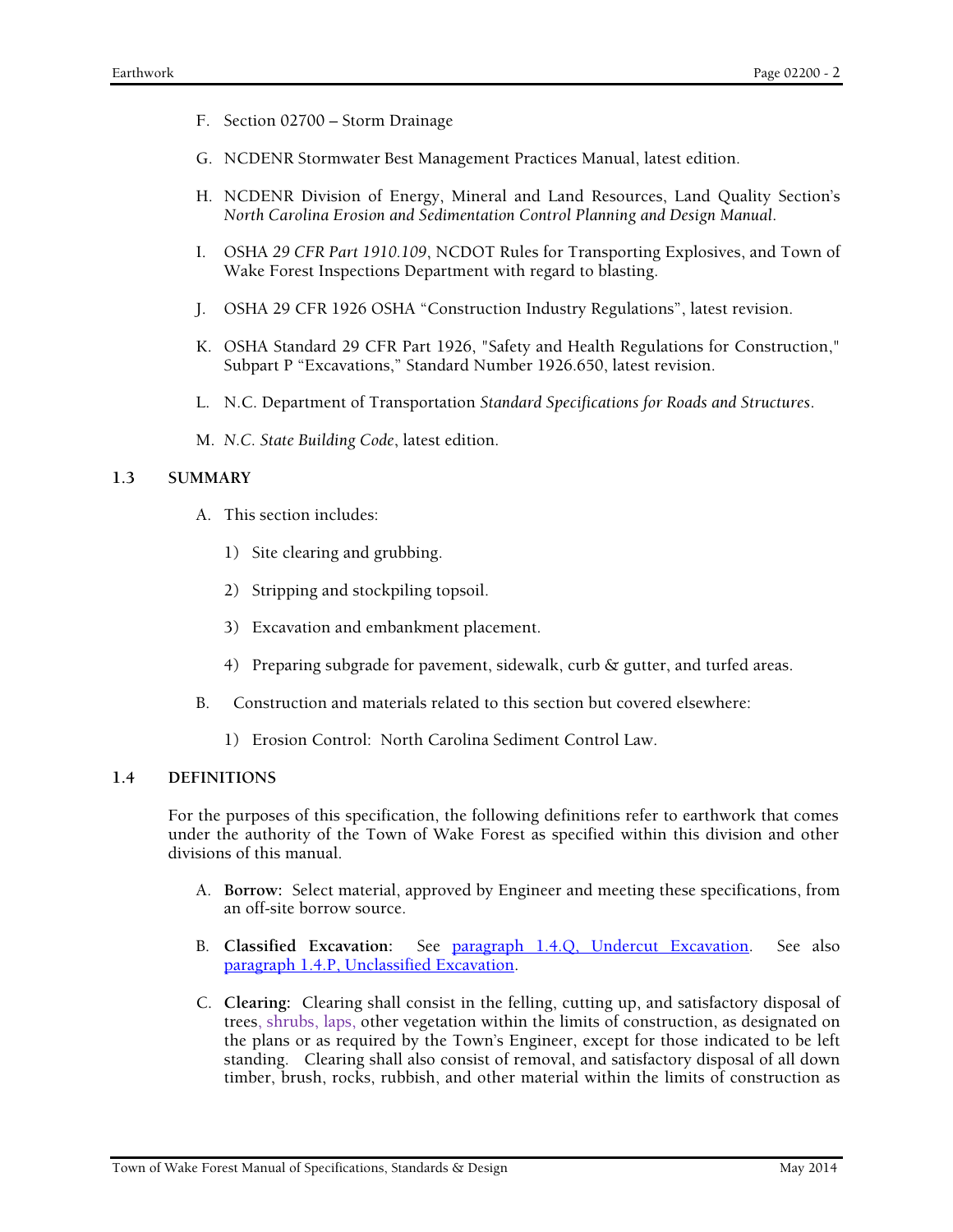well as the clearing, removal and disposal of all improvements that have been designated to be demolished, or obstructions that interfere with new construction.

- D. **Competent Person:** Competent Person means one who is capable of identifying existing and predictable hazards in the surroundings or working conditions which are unsanitary, hazardous, or dangerous to employees, and who has authorization to take prompt corrective measures to eliminate them.
- E. **Contractor:** Refers to a Contractor licensed in the State of North Carolina to perform grading and earthwork construction.
- F. **Easement**: A grant of one or more of the property rights by the property owner for limited use of private land for a public or quasi-public purpose and within which the owner of the property shall not erect any permanent structures except when authorized by the Town. Ownership of the land remains with the second party.
- G. **Fill (in terms of volume):** In terms of volume, fill is defined as a compacted postconstruction volume in-place. See paragraph 3.8 Method of Volume Measurement.
- H. **Grubbing:** Grubbing shall consist of the removal and disposal of all buried debris, stumps and roots having a diameter of three inches or larger to a depth of at least three feet below subgrade.
- I. **Rock in Open Excavation**: All boulder, solid ledges, bedded deposits, unstratified masses, and conglomerations of material so firmly cemented as to possess the characteristics of solid rock. Rock in open excavations includes removal and disposal on-site of materials and obstructions encountered in general excavation other than trenches and pits that cannot be dislodged and excavated with modern, trackmounted, heavy-duty excavating equipment without drilling, blasting, or ripping. Rock is defined as material which cannot be effectively excavated during general grading with a D-8 or equivalent dozer drawing a new single-tooth ripper. Effective excavation is defined as the ability to remove 10 cubic yards or more of material after one hour of continuous ripping. Typical of materials classified as Rock in Open Excavation are boulders larger than 1-1/2 cubic yards or more in volume, solid rock, rock in ledges, and rock-hard cementitous aggregate deposits.
- J. Rock Excavation for Trenches and Pits: Rock excavation for trenches and pits includes removal and disposal off-site of materials and obstructions encountered that cannot be practically excavated with a track-mounted power excavator, equivalent to a Caterpillar Model No. 325 or equivalent equipped with new rock teeth. Practical excavation is defined as the ability to remove at least 30 cubic yards during one hour of continuous digging. Trenches in excess of 10 feet in width and pits in excess of 30 feet in either length or width are classified as open excavation.
- K. **Select Fill Material:** Nonplastic material, free of organic material, used as foundation for subbase, shoulder surfacing, fill, backfill, or other specific purposes. See paragraph 2.2.2. *Select Material Classification (Borrow)*.
- L. **Structures:** Incidental buildings, footings, foundations, retaining walls, slabs, tanks, curbs, mechanical and electrical appurtenances, or other man-made stationary features constructed above or below the ground surface.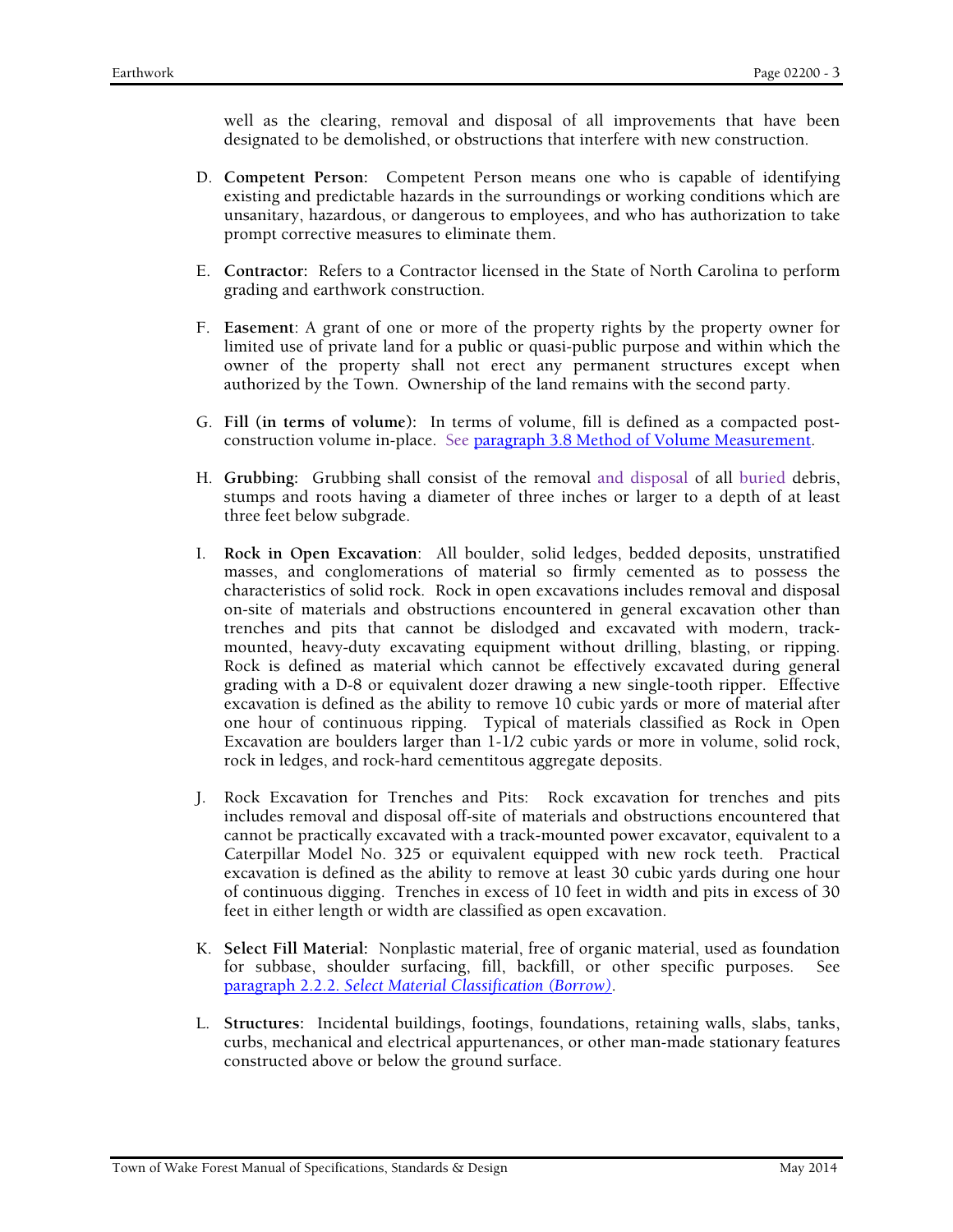- M. **Subgrade:** Surface or elevation remaining after completing the excavation, or top surface of a fill or backfill immediately below subbase or topsoil materials, as applicable.
- N. **Topsoil:** A native, imported, or modified soil which is primarily organic in nature, free of rocks, clumps of clayey soils and otherwise friable in texture. Satisfactory topsoil is reasonably free of subsoil, clay lumps, stones, and other objects over 2 inches in diameter, and without weeds, roots, and other objectionable material.
- O. **Town Engineer:** The Town Engineer or his/her designated representative.
- P. **Unclassified Excavation**: Removal and disposal of any and all material above subgrade elevation or within the 12 inches of existing natural grade, whichever is greater, except solid rock and undercut excavation, located within the limits of construction.
- Q. **Undercut (Classified) Excavation:** Undercut excavation is defined as "all excavation below subgrade elevation or in excess of twelve (12) inches below natural ground, whichever is less." Undercut shall consist of the removal and satisfactory disposal of all unsuitable material. Where undercut excavation to the above stated depth results in a subgrade or slopes of muck, peat, matted roots, etc., the Contractor shall remove such material below the grade shown on the plans or as directed; and areas so excavated shall be backfilled with approved select fill or stone as ordered by the Town's Engineer.
	- 1) Filling of undercut areas, unless otherwise authorized by the Engineer, shall be replaced and compacted at the Contractor's expense.

# **1.5 SUBMITTALS**

- A. **Material Test Reports**: Provide from a qualified testing agency test results and interpretation for compliance of the following requirements indicated:
	- 1) See paragraph 1.6.A below regarding Geotechnical Testing Agency Qualifications.
	- 2) Classification according ASTM D2487 of each on-site or borrow soil proposed for backfill, unless otherwise directed by the Town's Engineer.
	- 3) Laboratory compaction curve according to ASTM D698 for each on-site or borrow soil material proposed for fill or backfill.
	- 4) Laboratory compaction curve according to ASTM D1557 for each on-site borrow soil material proposed for fill and backfill.
- B. **Blasting:** 
	- 1) See Town of Wake Forest Inspections.
- C. **Product Data:** 
	- 1) Stabilization/Separation fabric: Submit product data and, if requested by the Town's Engineer, a sample of separation fabric and fully document each with specific location or stationing information, date and other pertinent information.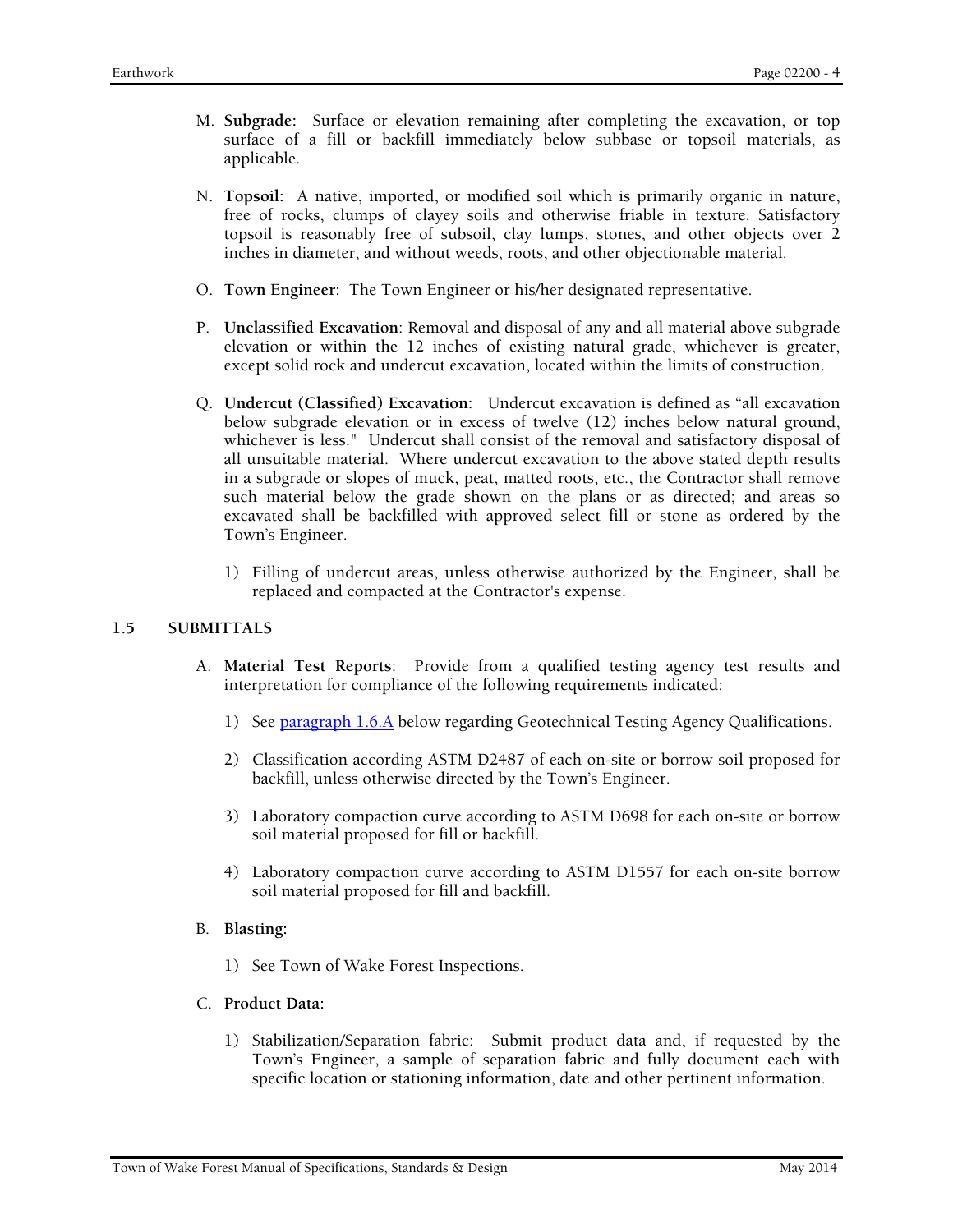### **1.6 QUALITY ASSURANCE**

A. **Geotechnical Testing Agency Qualifications:** An independent testing agency qualified according to ASTM E329 to conduct soil materials and rock-definition testing as documented according to ASTM D3740 and ASTM E548. Testing Lab to be AMRL (AASHTO Materials Reference Laboratory) and CCRL (Cement and Concrete Reference Laboratory) certified.

The testing laboratory shall be approved by the Town's Engineer and will be responsible for conducting and interpreting tests. The testing laboratory shall state in each report whether or not the test specimens conform to all requirements of the Contract Documents and specifically note any deviation.

Specific test and inspection requirements shall be as specified herein.

- B. Comply with all codes, laws, ordinances, and regulations of governmental authorities having jurisdiction over this part of the work.
- C. The Contractor shall comply with applicable requirements of NCDENR Division of Energy, Mineral and Land Resources, *North Carolina Erosion and Sedimentation Control Planning and Design Manual*, latest revisions.
- D. Comply with applicable requirements of NFPA 495, *Explosive Materials Code,* latest revisions.

# **1.7 QUALITY STANDARDS**

- A. For convenience, reference is made in succeeding paragraphs to specific portions of various standards. Also, modifications and additions are made. Neither the reference nor the modifications are intended to de-emphasize any other portion of the standards.
- B. It is the intent of this specification that whenever a procedure or technique is not called out herein, that the industry standard, as represented by ACI, ASTM or other appropriate recommendation, shall be used.
- C. Perform all work in accordance with requirements of local and state codes, with requirements of OSHA, and in accord with federal requirements.
- D. Materials and operations shall comply with the latest revision of the Codes and Standards listed below:

#### **American Society for Testing and Materials**

| ASTM C33  | Concrete Aggregates                                                                                                         |
|-----------|-----------------------------------------------------------------------------------------------------------------------------|
| ASTM C136 | Standard Test Method for Sieve Analysis of Fine and Coarse<br>Aggregates                                                    |
| ASTM D422 | Standard Test Method for Particle-Size Analysis of Soils                                                                    |
| ASTM D698 | Test Method for Laboratory Compaction Characteristics of Soil<br>Using Standard Effort (12,400 ft-lb/ft) (Standard Proctor) |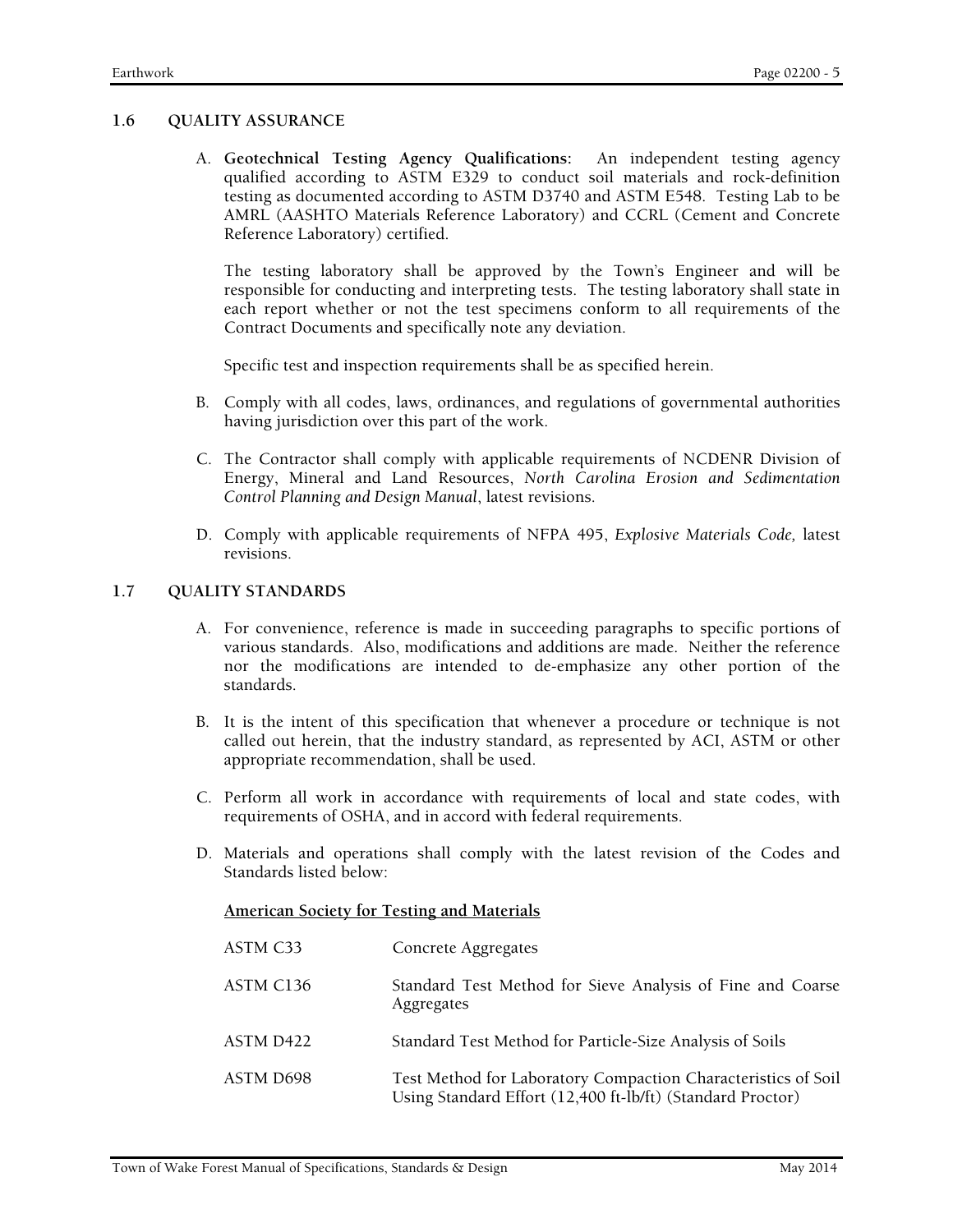| ASTM D1556                                                       | Standard Method of Test for Density of Soil in Place by the<br>Sand-Cone Method                                                                                        |  |
|------------------------------------------------------------------|------------------------------------------------------------------------------------------------------------------------------------------------------------------------|--|
| ASTM D1557                                                       | Test Method for Laboratory Compaction Characteristics of Soil<br>Using Modified Effort (56,000 ft-lb./ft) (Modified Proctor)                                           |  |
| ASTM D1883                                                       | Standard Test Method for CBR (California Bearing Ratio) of<br>Laboratory-Compacted Soils                                                                               |  |
| ASTM D2049                                                       | Standard Method of Test for Relative Density of Cohesionless<br>Soils                                                                                                  |  |
| ASTM D2167                                                       | Standard Method of Test for Density of Soil in Place by the<br>Rubber-Balloon Method                                                                                   |  |
| ASTM D2487                                                       | Standard Classification of Soils for Engineering Purposes<br>(Unified Soil Classification System)                                                                      |  |
| ASTM D2922                                                       | Test Methods for Density of Soil and Soil-Aggregate in Place<br>by Nuclear Methods (Shallow Depth)                                                                     |  |
| ASTM D2937                                                       | Standard Test Method for Density of Soil in Place by the Drive-<br>Cylinder Method                                                                                     |  |
| ASTM D3740                                                       | Standard Practice for Minimum Requirements for Agencies<br>Engaged in the Testing and/or Inspection of Soil and Rock as<br>Used in Engineering Design and Construction |  |
| ASTM D4253                                                       | Standard Test Methods for Maximum Index Density and Unit<br>Weight of Soils Using a Vibratory Table                                                                    |  |
| ASTM D4254                                                       | Test Method for Minimum Index Density and Unit Weight of<br>Soils and Calculation of Relative Density.                                                                 |  |
| ASTM D4318                                                       | Standard Test Method for Liquid Limit, Plastic Limit, and<br>Plasticity Index of Soils                                                                                 |  |
| ASTM E329                                                        | Standard Specification for Agencies Engaged in Construction<br>Inspection and/or Testing                                                                               |  |
| ASTM E548                                                        | Standard Guide for General Criteria Used for Evaluating<br>Laboratory Competence                                                                                       |  |
| American Association of State Highway & Transportation Officials |                                                                                                                                                                        |  |
| <b>AASHTO T99</b>                                                | The Moisture-Density Relations of Soils using a 5.5 - pound<br>Rammer and a 12 inch drop.                                                                              |  |
| AASHTO T180                                                      | The Moisture-Density Relations of Soils using a 10 pound<br>Rammer and a 18 inch drop.                                                                                 |  |
| AASHTO M145                                                      | The Classification of Soils and Soil-Aggregate Mixtures for<br>Highway Construction Purposes.                                                                          |  |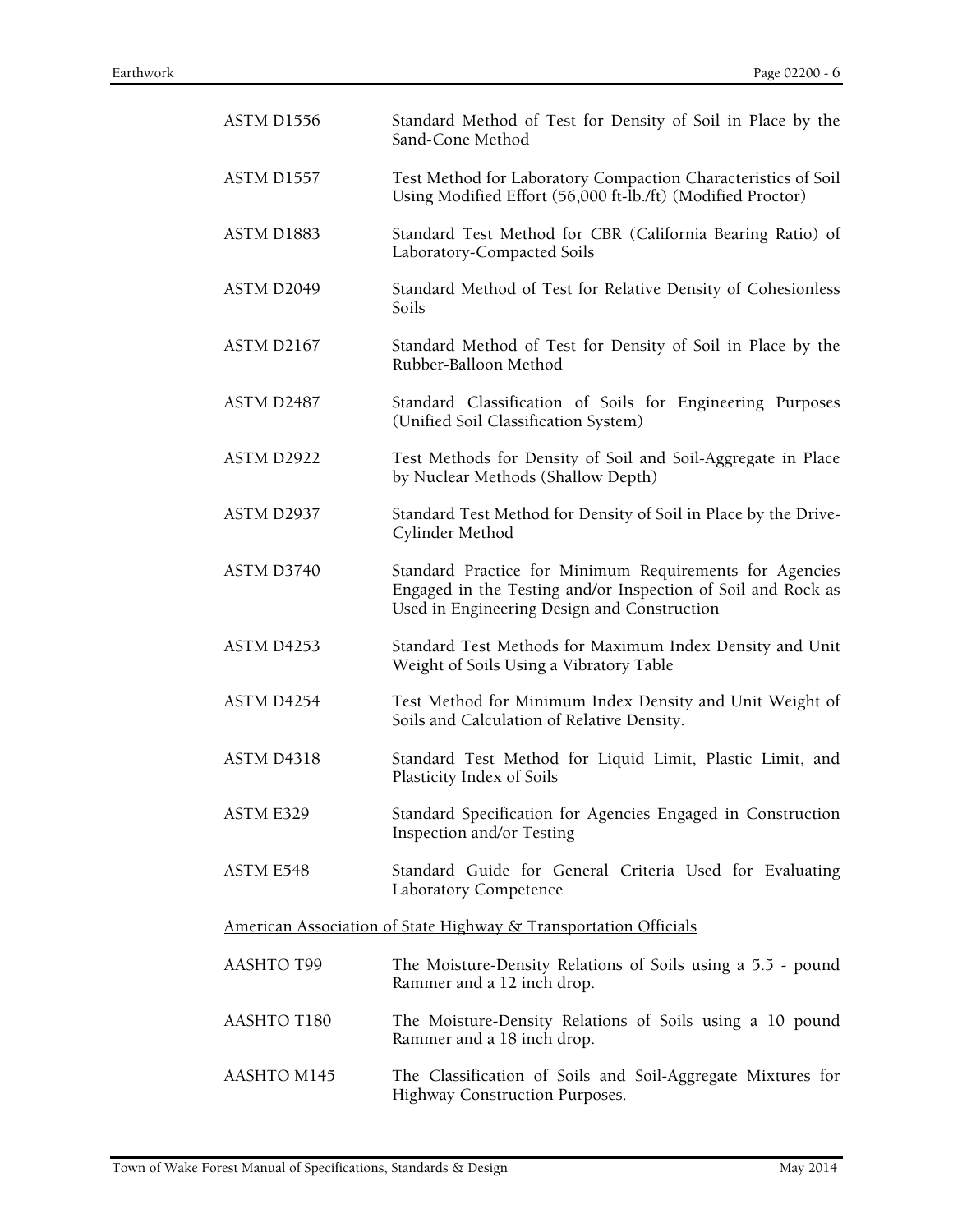|    | AASHTO T191                    | Density of Soil In-Place by the Sand-Cone Method                      |  |  |
|----|--------------------------------|-----------------------------------------------------------------------|--|--|
|    | AASHTO T204                    | Density of Soil In-Place by the Drive Cylinder Method                 |  |  |
|    | AASHTO T205                    | Density of Soil In-Place by the Rubber-Balloon Method                 |  |  |
| Е. | <b>Standard Abbreviations:</b> |                                                                       |  |  |
|    | <b>AASHTO</b>                  | American Association of State Highway<br>Transportation<br>Officials. |  |  |
|    | <b>ANSI</b>                    | American National Standards Institute                                 |  |  |
|    | <b>AREA</b>                    | American Railway Engineers Association                                |  |  |
|    | <b>ASCE</b>                    | American Society of Civil Engineers                                   |  |  |
|    | <b>ASTM</b>                    | American Society for Testing and Materials                            |  |  |
|    | <b>EPA</b>                     | <b>Environmental Protection Agency</b>                                |  |  |
|    | <b>FS</b>                      | <b>Federal Specifications</b>                                         |  |  |
|    | <b>MSDS</b>                    | Material Safety Data Sheets                                           |  |  |
|    | <b>NCDENR</b>                  | NC Department of Environment and Natural Resources                    |  |  |
|    | <b>NCDOT</b>                   | North Carolina Department of Transportation                           |  |  |
|    | <b>NPDES</b>                   | National Pollutant Discharge Elimination System                       |  |  |
|    | <b>OSHA</b>                    | Occupational Safety and Health Administration                         |  |  |
|    | <b>USACOE</b>                  | United States Army Corps of Engineers                                 |  |  |

#### **1.8 PROJECT CONDITIONS**

- A. **Demolition:** Demolish and completely remove from the site existing underground utilities indicated on the plans to be removed. Coordinate with applicable utility companies to shut off services if other active utility lines are involved.
- B. **Environmental Wetlands:** Before crossing or entering into any jurisdictional wetlands, contractor shall verify whether or not a wetlands permit has been obtained for the encroachment and whether special restrictions have been imposed in that permit. Care shall be taken to prevent draining or otherwise destroying nonpermitted wetlands. Restore as stated on either the project drawings, the contract documents, and/or as noted in the permit. All crossings, disturbances, and encroachments into wetlands shall be subject to USACOE and NC Division of Water Resources Water Quality Permitting Section approval and permitting requirements and conditions.
- C. **Environmental Buffer Crossing Requirements:** Before crossing streams or ditches or working within 50 feet of ponds, lakes, or rivers, the Contractor shall verify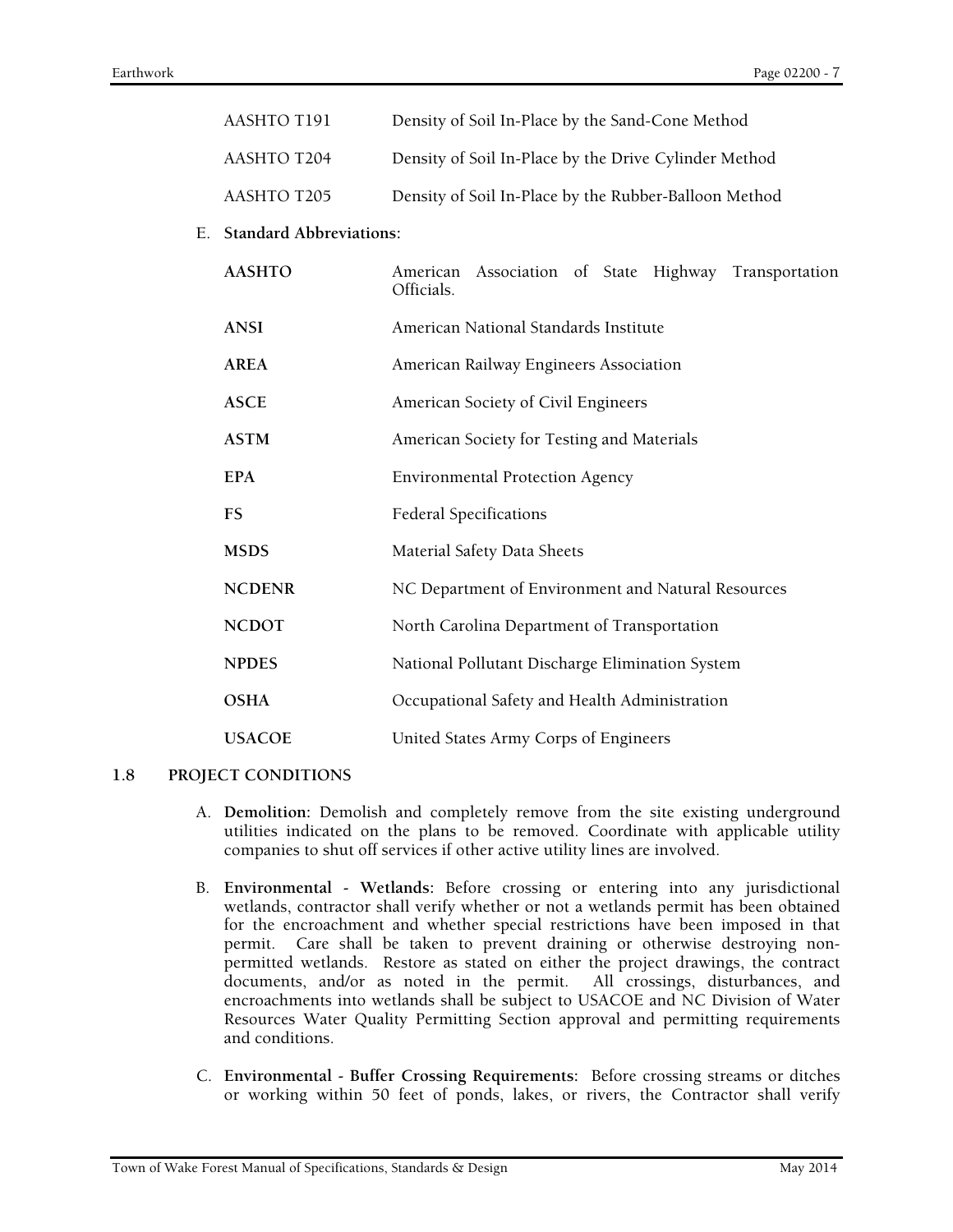whether either the line is exempt or a permit has been obtained to encroach into a nutrient sensitive river basin buffer and if so, to what extent work is permitted to occur. Unless otherwise permitted, shown on the contract drawings, or exempted by NCDENR or other proper authority, water and sewer crossing stream, river, pond, or lake buffers are to be as near perpendicular as possible (the crossing is considered to be perpendicular if it intersects the stream or surface water between an angle of 75 and 105 degrees). Do not disturb more than 40 linear feet (longitudinal) of riparian buffer. When permitted to encroach into zone 1 (the lower 30 feet beside the stream or water), adhere to all of the following minimum, but not necessarily limited to, Best Management Practices in during construction.

- 1) Woody vegetation is cleared by hand. No grading allowed.
- 2) Stumps to remain except in trench where trees are cut. Minimize disturbance to roots in buffer zone.
- 3) Backfill trench with the excavated soil immediately following installation.
- 4) Do not use fertilizer except for the one-time application to reestablish vegetation.
- 5) Minimize removal of woody vegetation, the amount of disturbed area, and the time the disturbed area remains disturbed.
- 6) Take measures to ensure diffuse flow of water through the buffer after construction.
- 7) In wetland areas, use mats to minimize soil disturbance.
- 8) Schedule work in buffers to ensure exposure of denuded surface in the buffer is kept to a minimum.
- 9) Wells: If buffer distance cannot be obtained at either a public or private water supply well, the well is to be abandoned per the requirements of the Wake County Health Department and NCAC 15A Subchapter 2C, Section .0100, *Well Construction Standards*.
- D. **Geotechnical Investigation** 
	- 1) Where a Geotechnical report has been provided to the Contractor by the Town, the data on sub-surface soil conditions is not intended as a representation or warranty of the continuity of such conditions between borings or indicated sampling locations. It shall be expressly understood that the Town of Wake Forest will not be responsible for any interpretations or conclusions drawn there from by the Contractor. The data is made available for the convenience of the Contractor.
	- 2) In addition to any report that may be made available to the Contractor, the Contractor is responsible for obtaining any other soils information he/they feels is necessary for proper evaluation of the site for the purposes of planning and/or bidding the project – at no additional cost to the Town of Wake Forest. However, the Contractor shall provide the Town of Wake Forest with a written request for site access prior to moving on the site.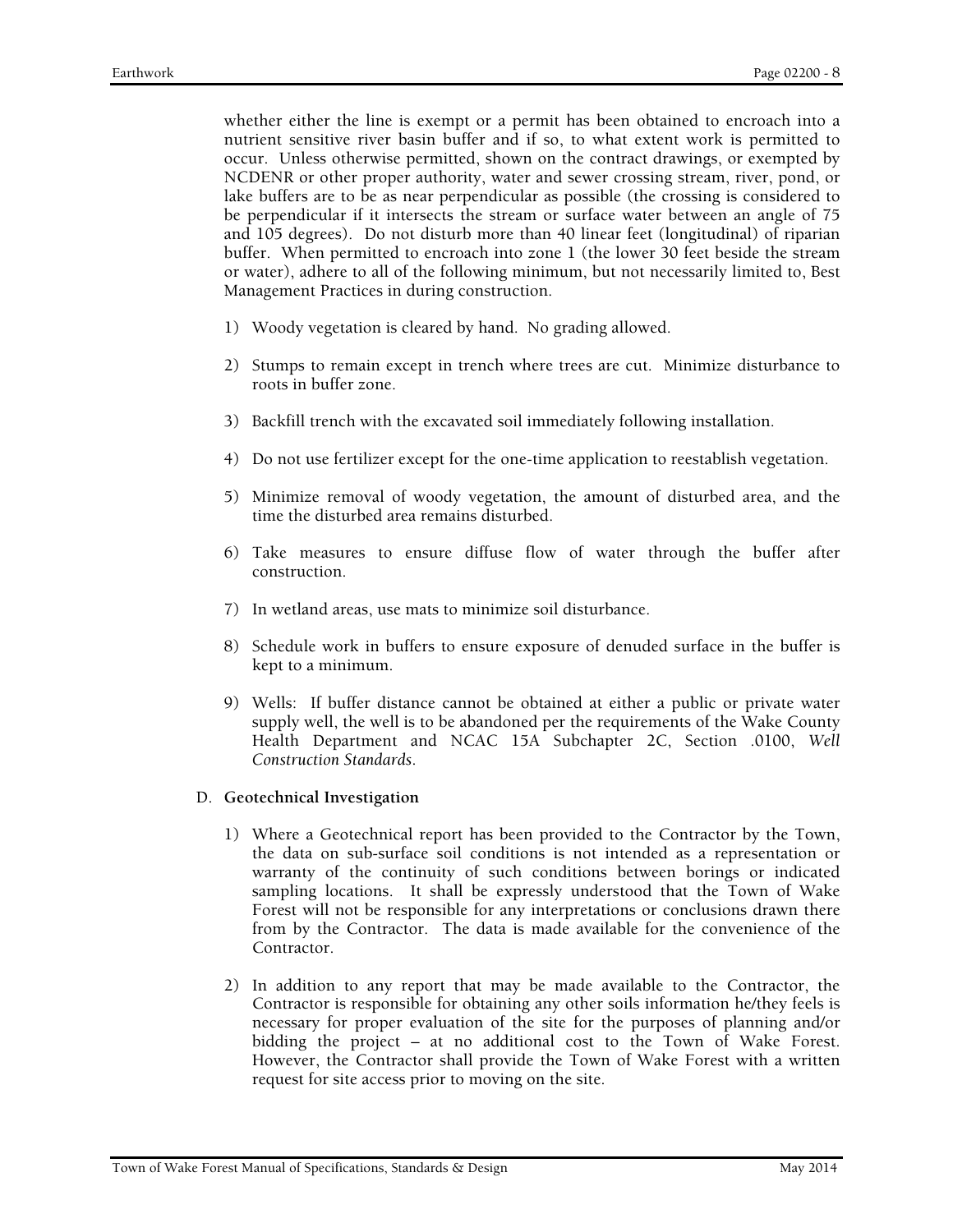### E. **Protection of pavement**

Debris from the site shall be removed in such a manner as to prevent spillage. Keep pavement and area adjacent to site clean and free from mud, dirt, dust, and debris at all times. Employ the necessary measures required to meet this requirement.

### **1.9 SERVICE INTERRUPTION**

For service interruption, operation of valves, taps, fire hydrant operation, etc, contact the City of Raleigh Public Utilities Operations Division (at 919.996.2737 between the hours of 7:30 AM and 4:00 PM. After 4:00 PM, call the afterhour's emergency number at 919.829.1930. Provide a minimum of 48 hours notice or desired utility interruption or necessary operation of valves or hydrants.

Refer to the following link regarding service interruption: http://www.raleighnc.gov/home/content/PubUtilAdmin/Articles/WaterandSewerFAQs.html

# **1.10 COORDINATION**

- A. The City of Raleigh Public Utilities Department will be the sole operator of all valves and hydrants within the Town of Wake Forest. Coordinate all utility service interruptions with the City of Raleigh Public Utilities Department.
- B. Coordinate tie-ins to municipal roadway system with the Town of Wake Forest.
- C. When traffic signals, loops, or their appurtenances are likely to be damaged or interfere with construction, coordinate temporary operation with the NCDOT and/or the applicable agency having jurisdiction of the signals. Provide a minimum of 1 weeks' notice prior to anticipated disturbance or interruption. At the discretion of the Town's Engineer, the notice may be required to be published in the newspaper.
- D. Repair of pavement markings: When cuts are made through any paved surface and the cuts extend through the pavement markings, the replaced pavement shall be marked to match the existing.
- E. Benchmark/Monument Protection: Protect and maintain benchmarks, monuments or other established reference points and property corners. If disturbed or destroyed, they must be replaced at Contractor's own expense by a Licensed Professional Surveyor and to the full satisfaction of Owner/Town of Wake Forest.
- F. Contact *"NC One Call"* at 811 before digging.



#### **1.11 PUBLIC CONVENIENCE**

The contractor shall at all times so conduct his work as to ensure the least possible inconvenience to the general public and the residents in the vicinity of the work. Fire hydrants on or adjacent to the work shall be kept accessible to firefighting equipment at all times. Temporary provisions shall be made by the Contractor to ensure the proper functioning of all gutters, sewer inlets, drainage ditches, and irrigation ditches, which shall not be obstructed except as approved by the Town's Engineer.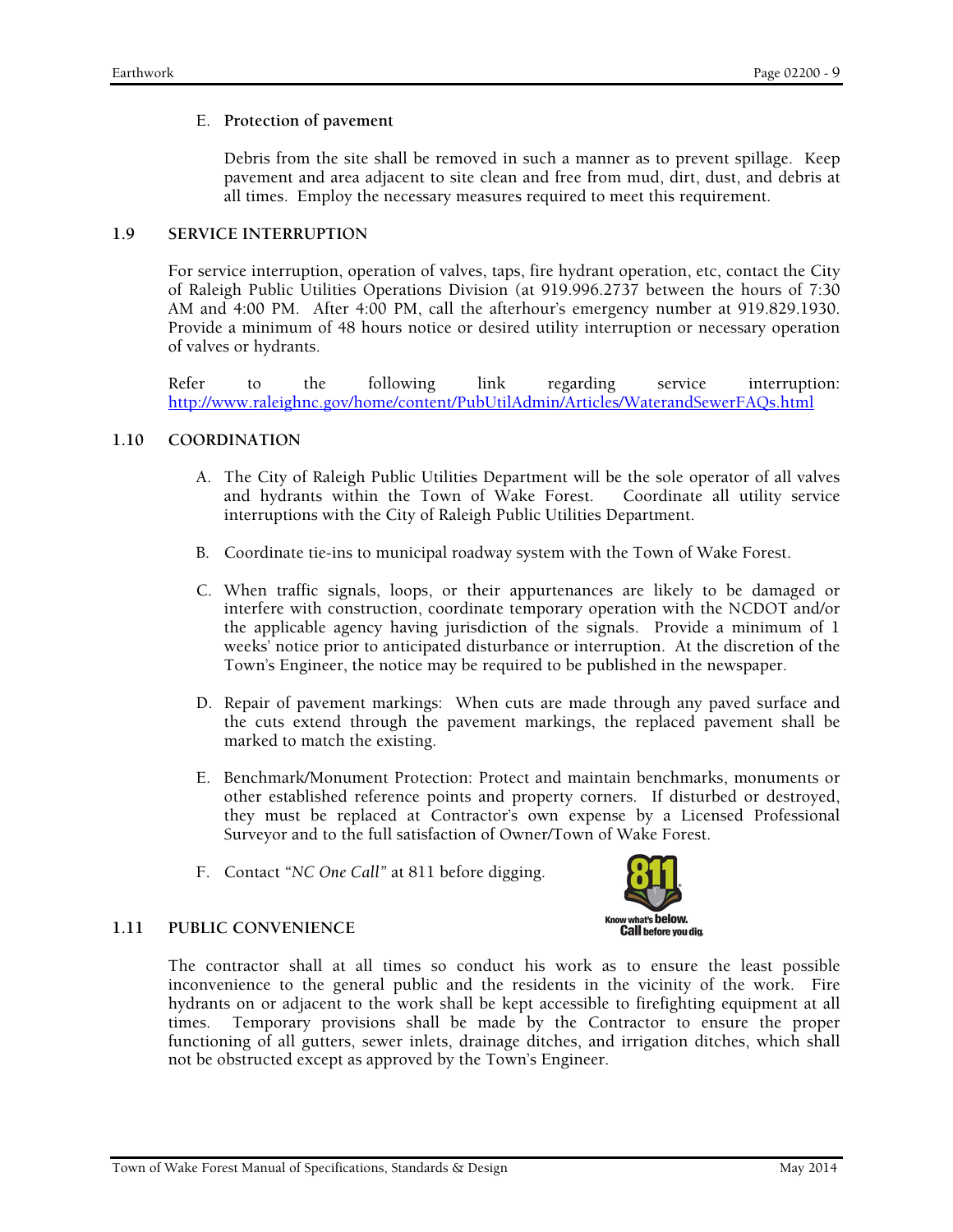Refer to the Town of Wake Forest Noise Ordinance by visiting the following link: http://www.wakeforestnc.gov/residents-noiseordinance.aspx

#### **1.12 TRAFFIC CONTROL**

- A. When working within any NCDOT System road or highway, conform to the *Manual on Uniform Traffic Control Devices*, latest revision (MUTCD) as well as the NCDOT *Standard Specifications for Roads and Structures*, latest revision.
- B. Traffic Maintenance shall comply with the latest revision of the NCDOT *Standard Specifications for Roads and Structures*, Division 9 *– Signing* and Division 11 *– Work Zone Traffic Control*, as well as other applicable sections.
- C. A traffic control plan shall be submitted to the Town of Wake Forest Engineering and NCDOT (if applicable) for approval.
- D. When traffic signals or their appurtenances are likely to be damaged or interfere with construction, coordinate temporary operation with the NCDOT or the Town's Engineer. Provide a 1 week notice prior to anticipated disturbance or interruption.
- E. Whenever it becomes necessary to leave a section of trench open after completion of the day's work, the contractor shall provide barricades and lights to protect the public. Operate warning lights during hours from dusk to dawn each day and as otherwise required for inclement weather and visibility.

### **1.13 EROSION AND SEDIMENTATION CONTROL AND NPDES MONITORING, CONTROLS, AND LIMITATIONS FOR PERMITTED DISCHARGES**

Refer to the town of wake forest UDO for erosion and sedimentation control requirements; chapter 12.

http://www.wakeforestnc.gov/data/sites/1/media/residents/planning/development%20services/c urrentudo.pdf

# **1.14 SAFETY**

- A. Ensure full compliance to applicable requirements of OSHA. Refer to 29 CFR 1926 OSHA "Construction Industry Regulations", latest revision.
- B. Comply with local requirements and specific requirements of State of North Carolina with regard to workplace safety.
- C. The contractor shall keep the surface over and along the trenches and other excavation in a safe and satisfactory condition during the progress of the work.

# **PART 2 - PRODUCTS**

# **2.1 EXCAVATION CLASSIFICATION**

A. All excavation material shall be classified as Undercut (Classified) Excavation, Unclassified Earth Excavation, or Rock**.**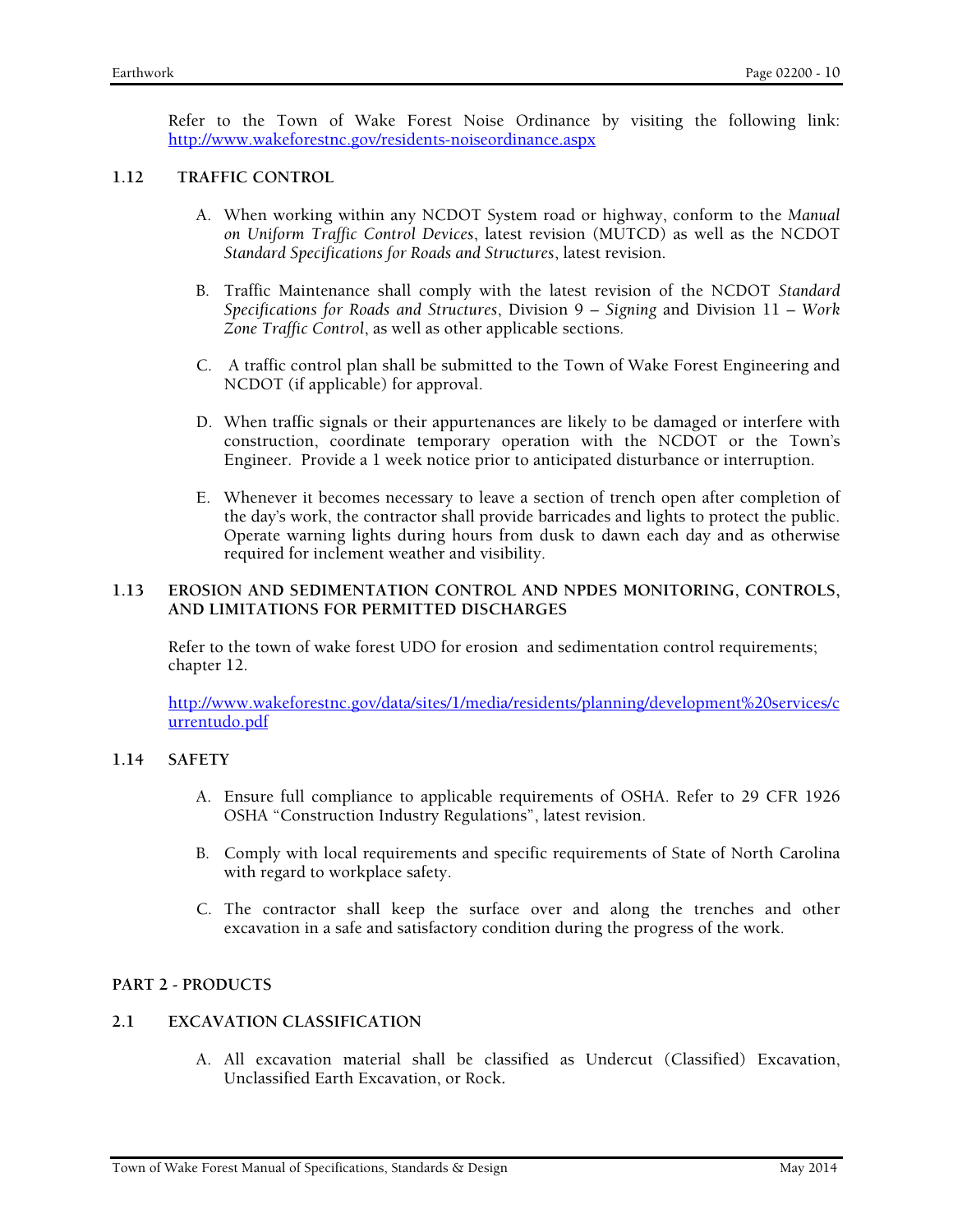# **2.2 SOIL MATERIALS**

### **2.2.1. MATERIAL CLASSIFICATION (ONSITE NATIVE SOILS)**

- A. Material, meeting the criteria specified in paragraphs B and C below, may be used for:
	- 1) Roadway embankment
	- 2) Roadway subgrade
- B. **Satisfactory Soils:** ASTM D2487 soil classification group (Unified Soil Classification System) GC, SM, SC, ML, CL, CH and MH or a combination of these group symbols. However CH and MH are permitted provided the soils have a Liquid Limit (LL) of  $\leq$ 60 and a Plasticity Index (PI) of  $\leq$  30. Soils shall be free of rock or gravel larger than 3 inches in any dimension, debris, organic matter, waste, frozen materials, muck, roots, vegetation, and other deleterious matter.
- C. **Unsatisfactory soils:** ASTM D2487 soil classification group (Unified Soil Classification System) CH and MH soils having a LL of > 60 and a PI of > 30, OH, OL, and PT; soils which contain rock or gravel larger than 3 inches in any dimension, debris, organic matter, waste frozen materials, vegetation, and other deleterious matter. Unsatisfactory soils also include satisfactory soils not maintained within +/- 3% of optimum moisture content at time of compaction, unless otherwise approved by the Town's Engineer.

# **2.2.2. SELECT MATERIAL CLASSIFICATION (BORROW):**

- 1) Select borrow material may be specified for use in:
	- a. Embankment
	- b. Subgrade
	- c. Backfill in undercut
	- d. Foundation conditioning
	- e. Slope and shoulder embankment
	- f. Material placement over fabric
- B. **Select Material Classifications (NCDOT Classes):** Refer to Section 1016 *Select Material* of the NCDOT *Standard Specifications for Roads and Structures* for definitions/classifications of Select Material Classes I through VI.
- C. **Offsite Borrow:** 
	- 1) If sufficient satisfactory soil material is not available from onsite excavations, provide borrow material.
	- 2) **Offsite Select Borrow for Structural Fill and Embankment:** Materials shall consist of approved NCDOT Class I, II or III material.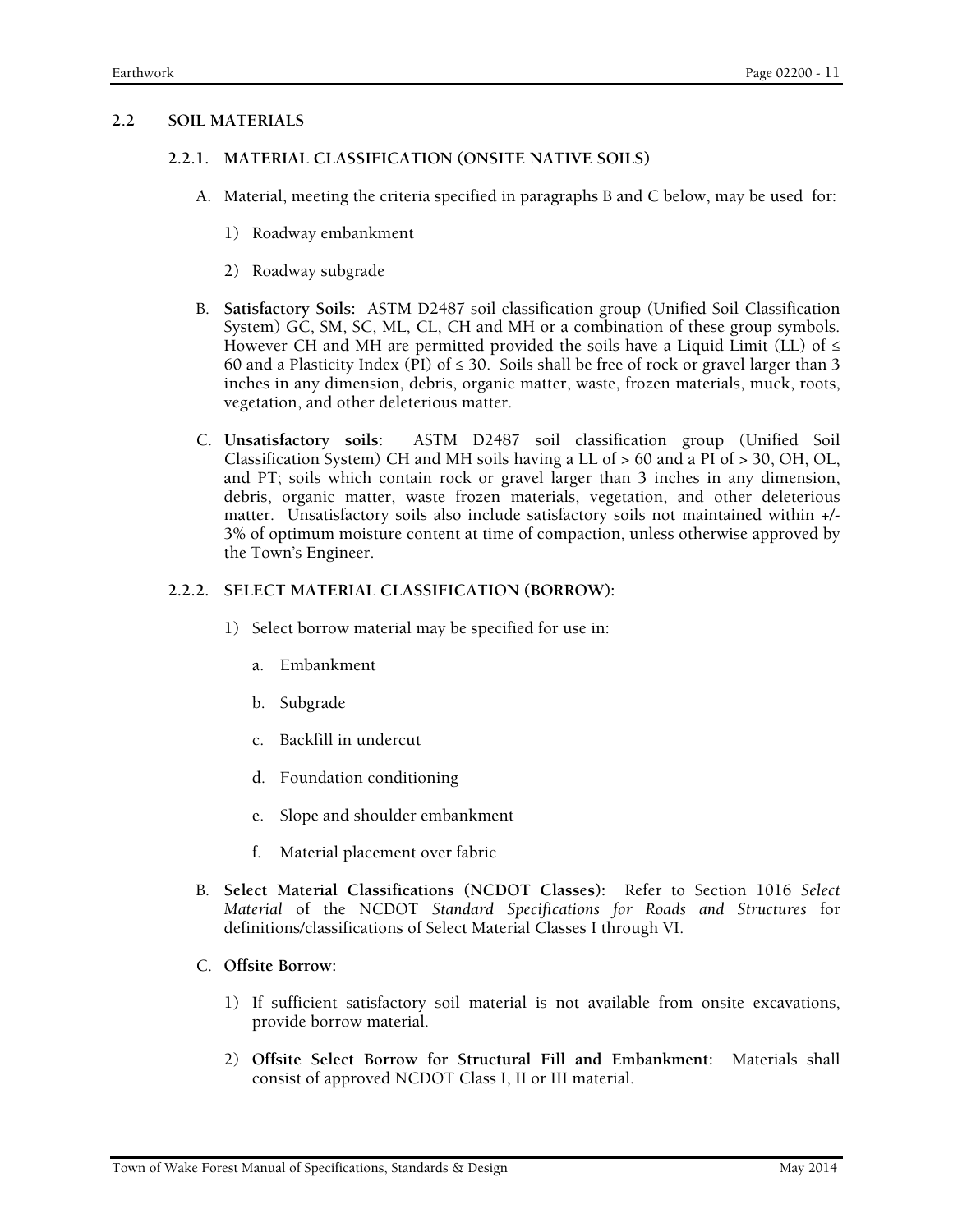- 3) See paragraph 1.4.A *Borrow* for the definition of borrow.
- D. **Crushed Stone Screenings:** Material shall meet the requirements of Section 1016 of the NCDOT *Standard Specifications for Roads and Structures*, Class II, Type 1.
- E. **Sand:** Material shall meet the requirements of Section 1016 of the NCDOT Standard Specifications for Roads and Structures, Class II (USCS group SW or SP) material.
- **2.2.3. TOPSOIL:** 
	- A. Topsoil meeting the definition prescribed in paragraph 1.4.N Topsoil obtained either from on-site or an off-site source.

#### **2.3 GEOTEXTILE FABRIC:**

- **2.3.1.** Geotextile fabric shall be protected from mud, dirt, dust, sunlight, and debris during transport and storage. Material shall be inert to commonly encountered chemicals; resistant to mildew, rot, insects, and rodents; and biologically and thermally stable. Geotextile fabric for subsurface installation shall not be exposed to direct sunlight for more than 24 hours before or during installation. All geo-fabric to be used within the right-of-way of a Town street must be approved by the Town's Engineer.
	- A. **Filter Fabric for Rip Rap:** Filter Fabric for Rip Rap and Rip Rap Beddings shall conform to Section 1056 – *Engineering Fabrics* of the NCDOT *Standard Specifications for Roadways and Structures*, latest revision for Type 2 engineering fabric.
	- B. **Soil Stabilization Fabric:** Generally, soil stabilization fabric shall conform to the requirements of Section 1056 – *Engineering Fabrics* of the NCDOT *Standard Specifications for Roadways and Structures*, latest revision for Type 4 engineering fabric. However, provide fabric meeting Geotechnical Engineers recommendations for the application and use intended.
	- C. **Fabric for Subsurface Drains:** Non-woven needle-punched fabric shall conform to Section 1056 – *Engineering Fabrics* of the NCDOT *Standard Specifications for Roadways and Structures*, latest revision for Type 1 engineering fabric.
	- D. **Silt Fence Fabric:** Refer to NCDENR, Division of Energy, Mineral and Land Resources Land Quality Section's *North Carolina Erosion and Sedimentation Control Planning and Design Manual,* latest revision.

#### **PART 3 - EXECUTION**

#### **3.1 PREPARATION**

#### **3.1.1. GENERAL REQUIREMENTS APPLYING TO ALL AREAS**

A. **Construction Staking**: Unless called for otherwise in the proposal or Special Conditions, the contractor is to provide and pay for construction staking in his proposal.

When required to establish either horizontal or vertical alignment, all construction staking is to be provided by the Contractor using the services of a Licensed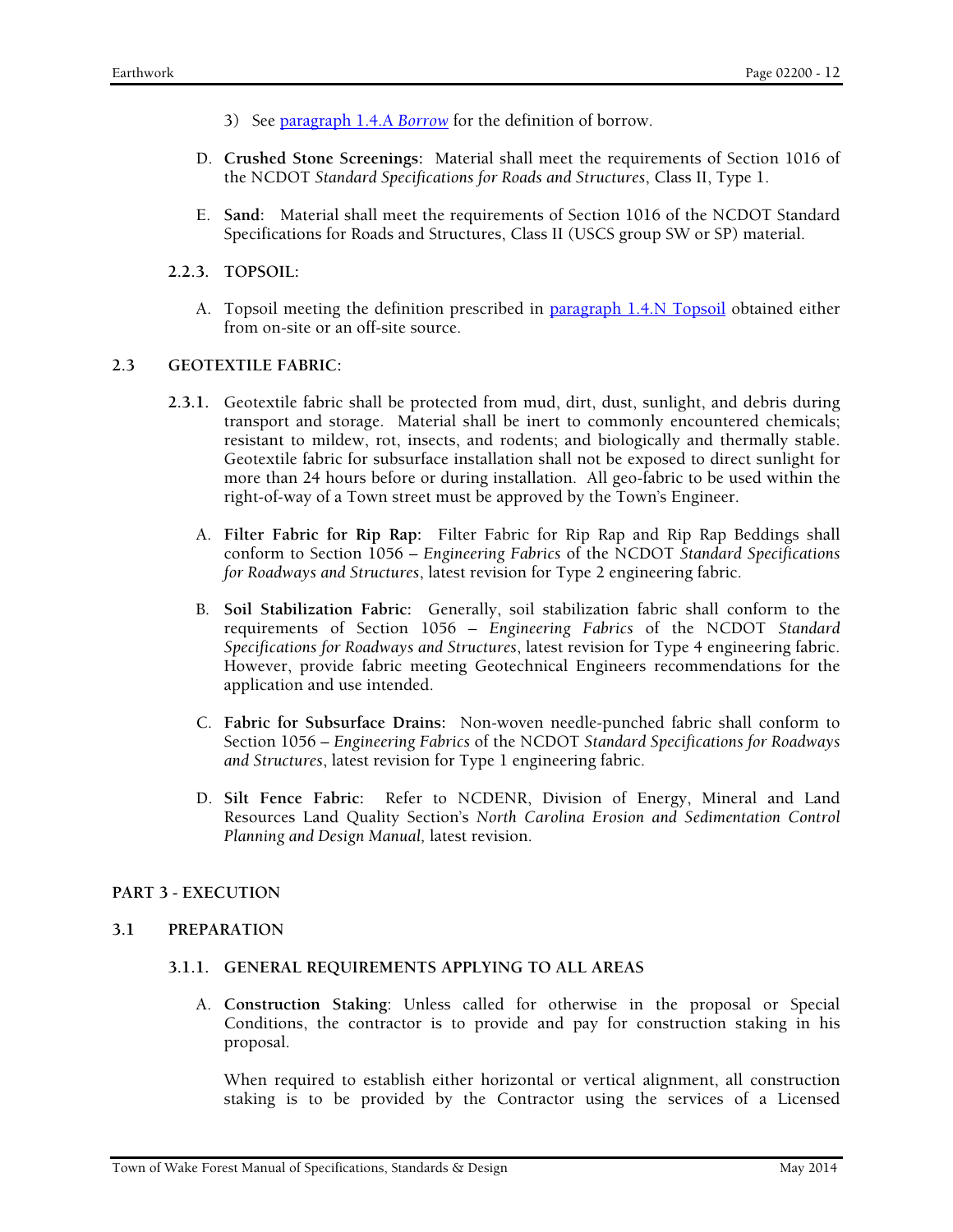Professional Surveyor familiar with construction staking procedures. The cost shall cover all staking required. The Town of Wake Forest is not to be assessed or charged for re-staking costs where damage has occurred to stakes by the Contractor or his Subcontractor or any other agency or person since the project is the responsibility of the Contractor during construction until all applicable site and utility construction has been accepted by the Town of Wake Forest.

The Surveyor will not be responsible for quantity verification. The Town's Engineer or his representative will verify quantities with the Contractor for all work in this contract prior to each billing period. The Town of Wake Forest will accept field measurements by a N.C. Licensed Professional Surveyor for undercut and rock excavation computations.

The drawings may indicate both existing grade and finished grade required for construction of project. Stake out improvements to their established elevations as called for on the plans. Perform other layout work that may be required to construct the facilities.

- B. Erosion Control: Where total disturbance exceeds 1/2-acre, no clearing, grubbing or excavation is to begin until an approved soil erosion and sedimentation permit has been secured and posted on site. Once a permit has been approved and a preconstruction conference has been conducted, the contractor/developer is to adhere to the approved erosion and sedimentation control plan and shall be responsible for containing sediment entirely on the project site. All costs for erosion control measure installation, maintenance, removal and final stabilization shall rest with the contractor/developer.
- C. Contractor shall plan construction to avoid or minimize disturbance to properties adjacent to the road right-of-way or easement.
- D. Access and/or Haul Roads: Any grading or excavation required for equipment travel during the course of construction as well as erosion control, access or haul road removal, restoration, seeding and ground cover shall be provided by the Contractor.
- E. The Contractor shall be responsible for damage to areas or items designated by the Town's Engineer to be protected. Repairs to, replacement of, or reparations for areas or items damaged shall be made to the satisfaction of the Town's Engineer and affected property owners before acceptance of the completed project.
- F. The Contractor shall protect all buildings or structures located along the roadway or easement.
- G. Any fences or mailboxes disturbed by the Contractor shall be repaired to a condition equal to or better than their original condition or to the satisfaction of the Town's Engineer. This may require the use of new material.
- H. Contractor shall obtain written permission from property owners for use of any access other than ones located within public rights-of-way or easements. Written permission shall contain conditions for use and restoration agreements between property owner and Contractor.
- I. All areas disturbed shall be restored to a condition equal to or better than their original condition and shall be graded to drain.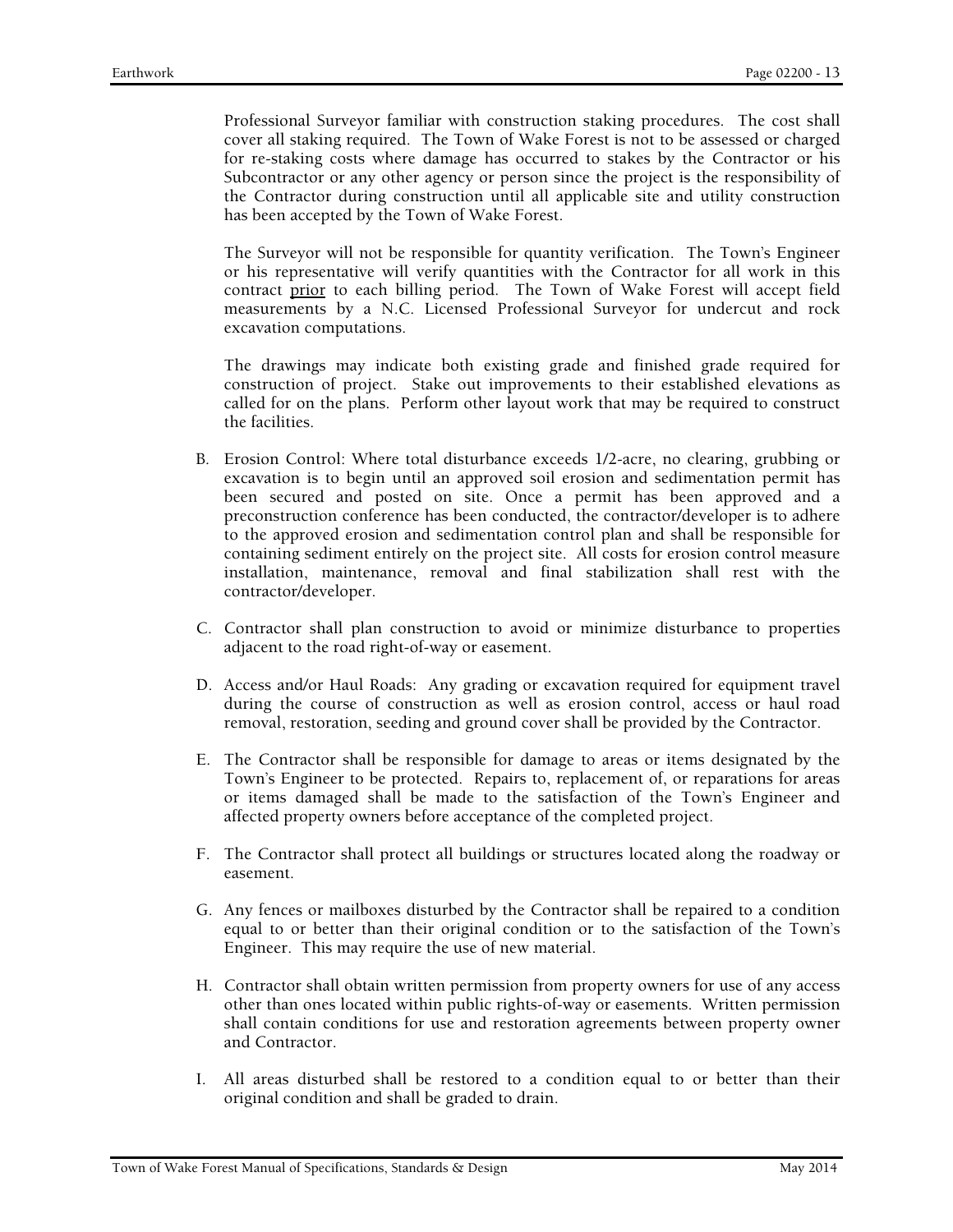### **3.1.2. CONSTRUCTION LIMITS**

- A. Contractor shall not disturb any areas outside the permitted limits of disturbance contained in this section without express written permission from the Town's Engineer.
- B. The Town's Engineer reserves the right to limit the width of land to be disturbed and to designate on the drawings or in the field certain areas or items within this width to be protected from damage.

### C. **Specific requirements applying to developed subdivision/lots:**

- 1) Unless directed otherwise by the Town's Engineer, all trees, shrubs, hedges, or other ornamental plantings located outside of the construction limits, easements, or public rights-of-way shall be protected by the Contractor. The Town's Engineer reserves the right to designate certain trees located within the construction limits for protection where deemed desirable.
- 2) The contractor shall protect all reasonable septic systems or springs located outside the construction limits.
- 3) Excavated or blasted rock shall be removed from the site unless otherwise ordered by the Town's Engineer.

#### D. **Specific requirements applying to undeveloped areas:**

- 1) In wooded areas, the clearing shall be limited to the easement or right-of-way limits unless indicated differently on the Town of Wake Forest approved construction drawings, in which case, the work shall be confined to the limits defined on the plans. All permanent easements and rights-of-way shall be fully cleared as determined by the Town's Engineer. The Town's Engineer reserves the right to designate certain trees located within the construction limits for protection where deemed desirable.
- 2) In areas where livestock and pets are kept, the Contractor shall notify property owner prior to commencing work and keep owner advised of progress of work. Fences shall be kept secure at all times and livestock and pets protected from open ditches, machinery, blasting, and other hazards.

#### **3.1.3. PROTECTION OF EXISTING UTILITIES AND UNDERGROUND STRUCTURES**

- A. Protection of Existing Facilities. Maintain existing utility lines (either overhead or underground), sidewalks, structures, pavement indicated on drawings, or mentioned in specifications, free of damage. Any item known or unknown or not properly located that is inadvertently damaged shall be repaired to original condition. Notify Owner utility of any utility damage at once so that emergency measures may be taken to repair the utility. All repairs to utilities damaged by the contractor shall be made by and paid for by Contractor.
- B. See paragraphs 3.1.3.A through 3.1.3.F of specification section 02210 *Trenching, Backfilling and Compaction of Utilities*.

# **3.1.4. PROCEDURES FOR REPAIRING DAMAGED UTILITY SERVICES**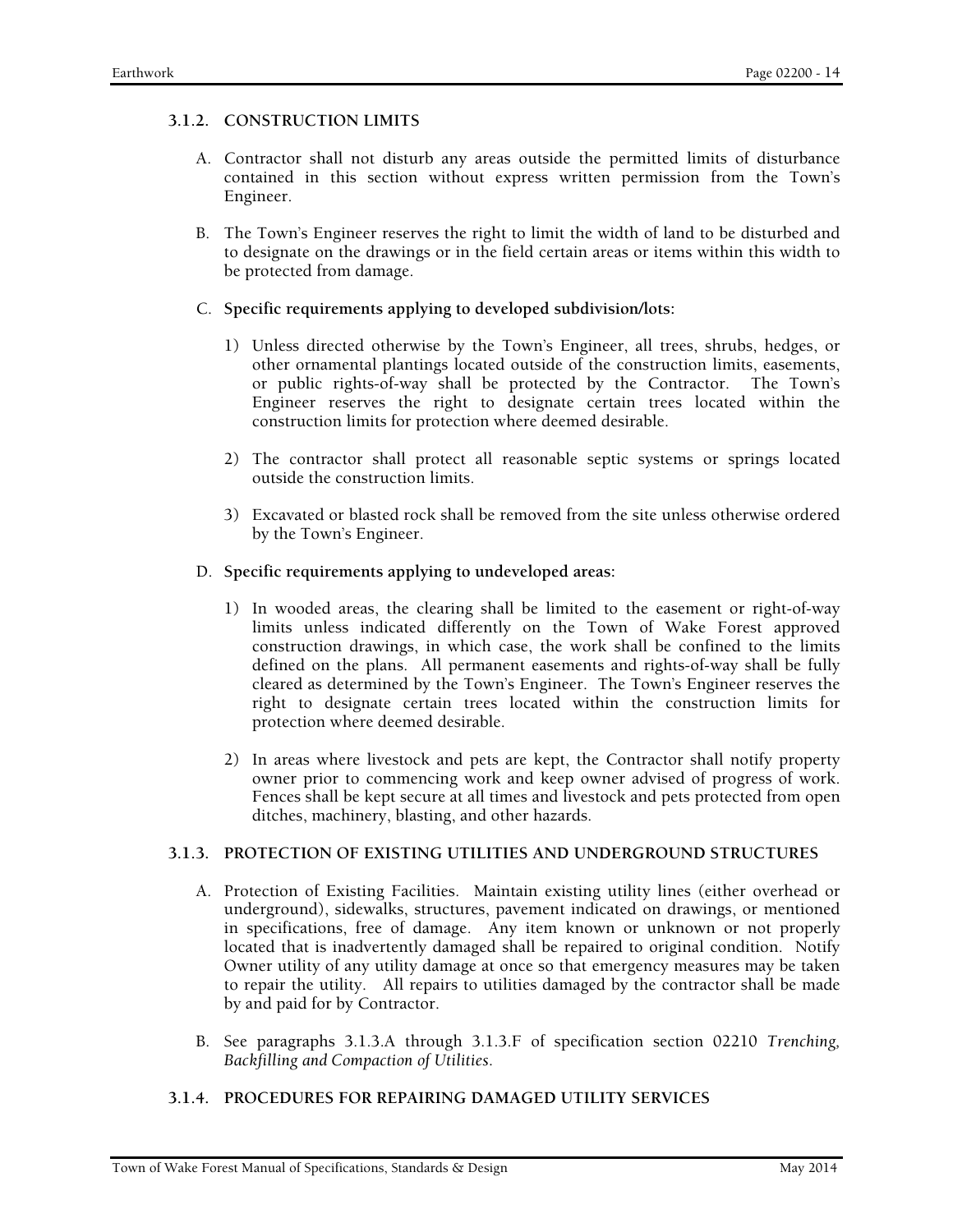A. See paragraphs 3.1.4.A through 3.1.4.C of specification section 02210 *Trenching, Backfilling and Compaction of Utilities*.

# **3.1.5. PROTECTION OF SURFACE FEATURES**

- A. Protect structures, above ground utilities, sidewalks, pavements, and other facilities from damage caused by settlement, lateral movement, washout, sediment deposition, project related sink holes, and other hazards created by operations under this or other related sections.
- B. Whenever the work is planned to occur either on or near an existing paved street, the Contractor shall provide pads or take necessary precautions to protect the pavement from damage by the construction equipment. Pavement damaged by cleated or tracked equipment, or by any other means, shall be repaired by the Contractor at his expense to the satisfaction of the Town's Engineer.
- C. Provide full access to public and private premises, to fire hydrants, at street crossings, sidewalks and other points as designated by the Town's Engineer to prevent serious interruption of travel.
- D. Prevent damage or injury to any fences, surface structures, etc, on or adjacent to the site of the work.
- E. Protect and maintain benchmarks, right-of-way or property monuments, or other established points and reference points, and if disturbed or destroyed, items shall be replaced by a Licensed Professional Surveyor to the full satisfaction of the Town's Engineer and/or the jurisdictional agency.
- F. See paragraph 1.10, Coordination regarding traffic signals.

# **3.1.6. PROTECTION OF PERSONS AND PROPERTY**

- A. Barricade open holes and depressions occurring as part of the Work, and post warning lights on property adjacent to or with public access.
- B. The contactor shall not enter upon private property for any purpose without first obtaining permission.
- C. Contractor shall protect carefully from disturbance or damage all land monuments and property markers until an authorized agent has witnessed or otherwise referenced their locations, and shall not remove them until directed.
- D. The Contractor shall be responsible for all damage or injury to property of any character resulting from any act, omission, neglect, or misconduct in his manner or method of executing said work, from his non-execution of work, or from defective work or materials, and he shall not be released from said responsibility until the work shall have been completed and accepted.
- E. The Contractor shall, at his own expense, sustain in their places and protect from direct or indirect injury all pipes, poles, conduits, walls, roadways, buildings, and other structures, utilities and property in the vicinity of his work. Such sustaining and supporting shall be carefully done by the Contractor and as required by the Company or party owning the structures or Agency controlling it. The Contractor shall take all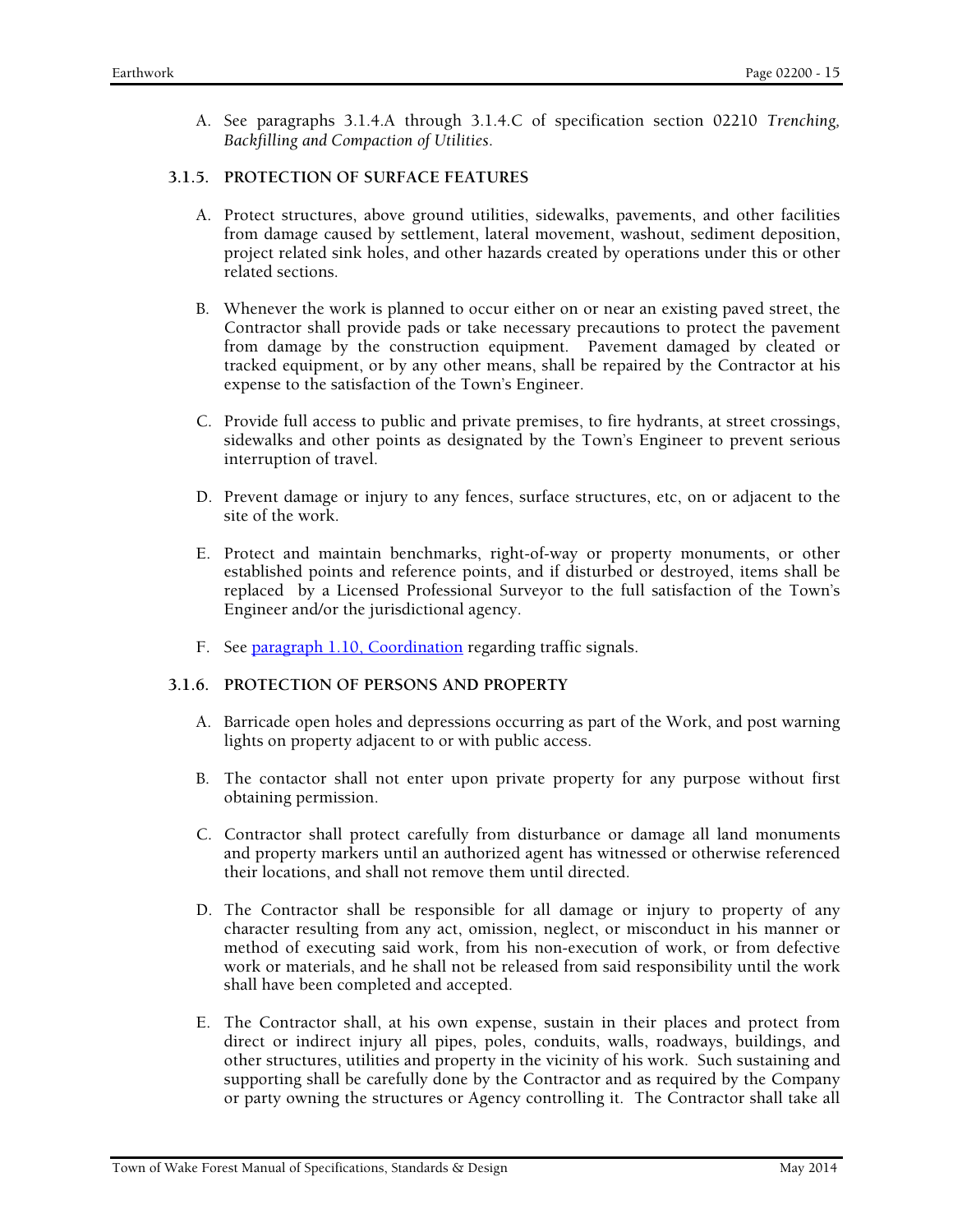risks attending the presence or proximity of pipes, poles, conduits, walls, thereof and any costs associated will be deducted from any monies due the Contractor. Failure of the Town's Engineer or his/her authorized representative to direct the correction of unsafe conditions or practices shall not relieve the Contractor of his responsibility hereunder.

F. When or where any direct or indirect damage or injury is done to public or private property by or on account of any act, omission, neglect, or misconduct in the execution of the work, the contractor shall restore such property, at his own expense, to a condition equal to or better than that existing before such damage or injury was done. The contractor shall make good such damage or injury in an acceptable manner by repairing, rebuilding or otherwise restoring as directed.

### **3.2 CLEARING AND GRUBBING**

- A. **The work includes but is not necessarily limited to:** 
	- 1) Establishing Clearing Limits
	- 2) Protecting Existing Features. The work shall include the preservation from injury or defacement of all vegetation or objects designated to remain.
	- 3) Clearing and grubbing
	- 4) Salvage
	- 5) Stockpiling topsoil and stockpile maintenance
	- 6) Disposal of Waste Materials
	- 7) Restoration
- B. **Timbering:** 
	- 1) A preconstruction meeting shall be held with appropriate urban forestry personnel (as may be applicable) and the Town prior to any clearing, if required. The Town's Engineer may require tree protection fencing in sensitive areas, where specifically identified trees are desired to be protected, and when required by the landscape ordinance. See also UDO Chapter 8, Tree Protection, Buffers and Landscaping for other requirements.
	- 2) **Establish Limits of Clearing**: Prior to clearing the site, the Contractor shall advise his surveyor to establish the clearing limits. Flagging, clearly delineating the limits, shall designate clearing limits. The limits of clearing street rights-ofway shall be the full right of way as a minimum but shall also extend to the toe of either the cut or fill slope when such point extends outside or beyond the right-ofway line.
	- 3) **Clearing Easements**: Unless directed otherwise on the plans, clearing limits shall extend to the easement line or right-of-way.
	- **4)** Trees and shrubs that are to remain within the construction limits will be indicated on the drawings or conspicuously marked on site. Unless otherwise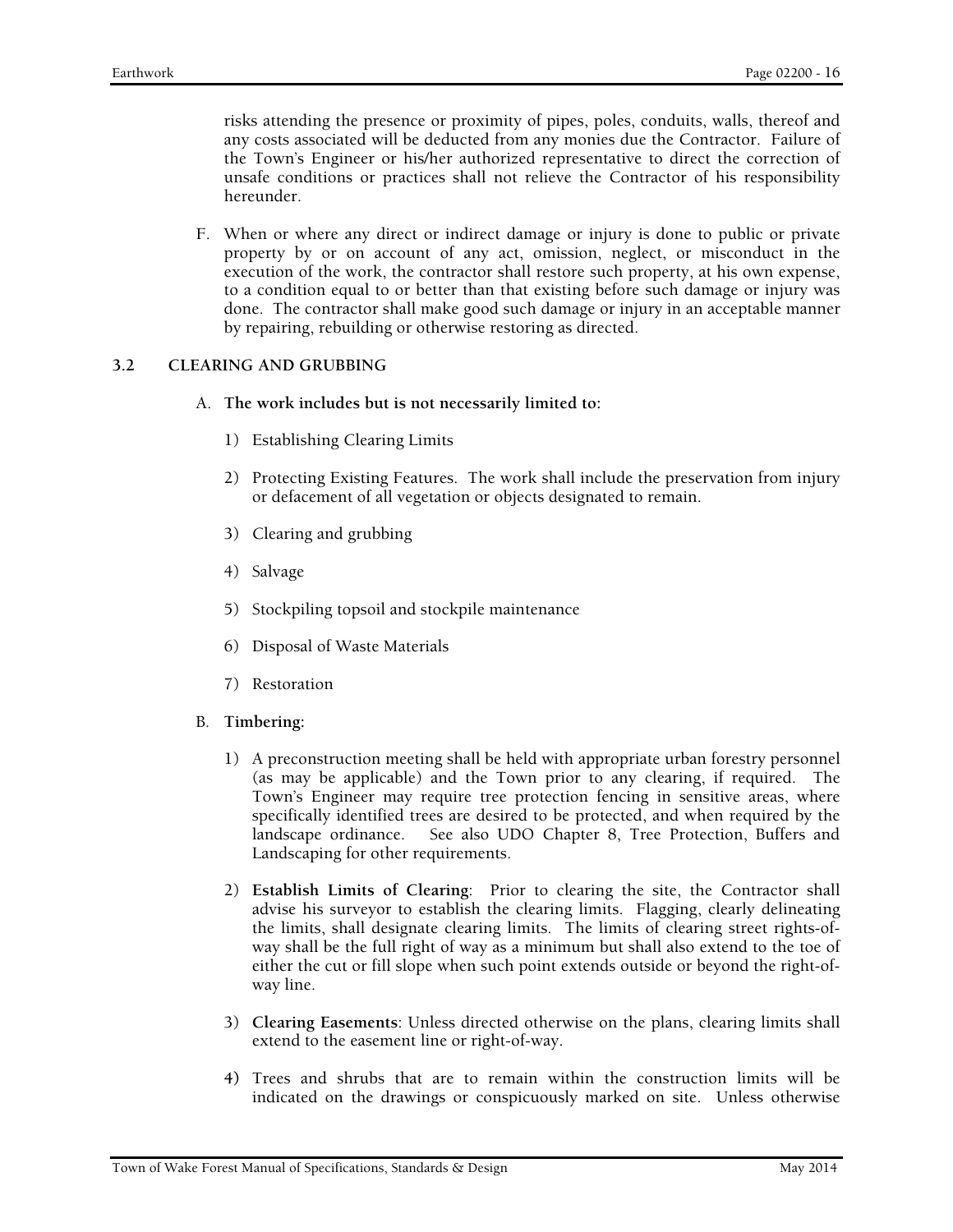noted, trees within the construction limits shall become the property of the Contractor and shall be removed from the site.

- 5) See paragraph 3.1.2 Construction Limits.
- C. **Protect existing surface and subsurface features:** 
	- **1) Protection Devices**: The Contractor shall provide barricades, fences, coverings, or other types of protection necessary to prevent damage to existing improvements, not indicated to be removed, and improvements on adjoining property. Trees and shrubs that are to remain within the construction limits will be indicated on the drawings or conspicuously marked on site.
	- 1) **Restoration of damaged items**: Restore any items damaged during construction of the project to their original condition, as acceptable to the Town's Engineer or other authorities having jurisdiction over the item damaged. See also paragraph
	- 2) **Tree Protection**:
		- a. **Barrier Protection**: Protect existing trees and other vegetation indicated to remain against unnecessary cutting, breaking or skinning of roots, skinning and bruising of bark, smothering of trees by stockpiling construction materials or excavated materials within drip line, excess foot or vehicular traffic, or parking of vehicles within drip line. Provide temporary fences barricades or guards as required to protect trees and vegetation to be left standing (See standard details 2.93 and 2.94 for tree and shrub protection)*. Extremely damaged trees, which could* eventually *die as a result of the damage, as determined by the Town's Engineer, may be required to be removed at the contractor's expense.*
		- b. **Abraded or scuffed trees**: Trees that are scraped, scuffed or otherwise abraded by the contractor during the construction process, shall have the damaged area of the tree painted with an approved tree paint to protect the tree from insects. See Standard Detail 2.92.
		- c. **Watering Plants**: Water trees and other vegetation, which is to remain within limits of construction, as required to maintain their health during period of construction operation.
		- d. **Root Protection**: Provide protection for roots over 1-1/2 inch diameter that is cut during construction operations. Coat cut faces with emulsified asphalt, or other acceptable coating, especially formulated for horticultural use on cut or damaged plant tissues. Temporarily cover all exposed roots with wet burlap to prevent roots from drying out; provide earth cover as soon as possible.
		- e. Repairing or replacing trees and vegetation damaged by construction operations shall be done at no additional expense to the Town of Wake Forest.
- D. **Clearing and Grubbing Site:** 
	- **1)** The method of stripping, clearing, and grubbing the site shall be at the discretion of the Contractor.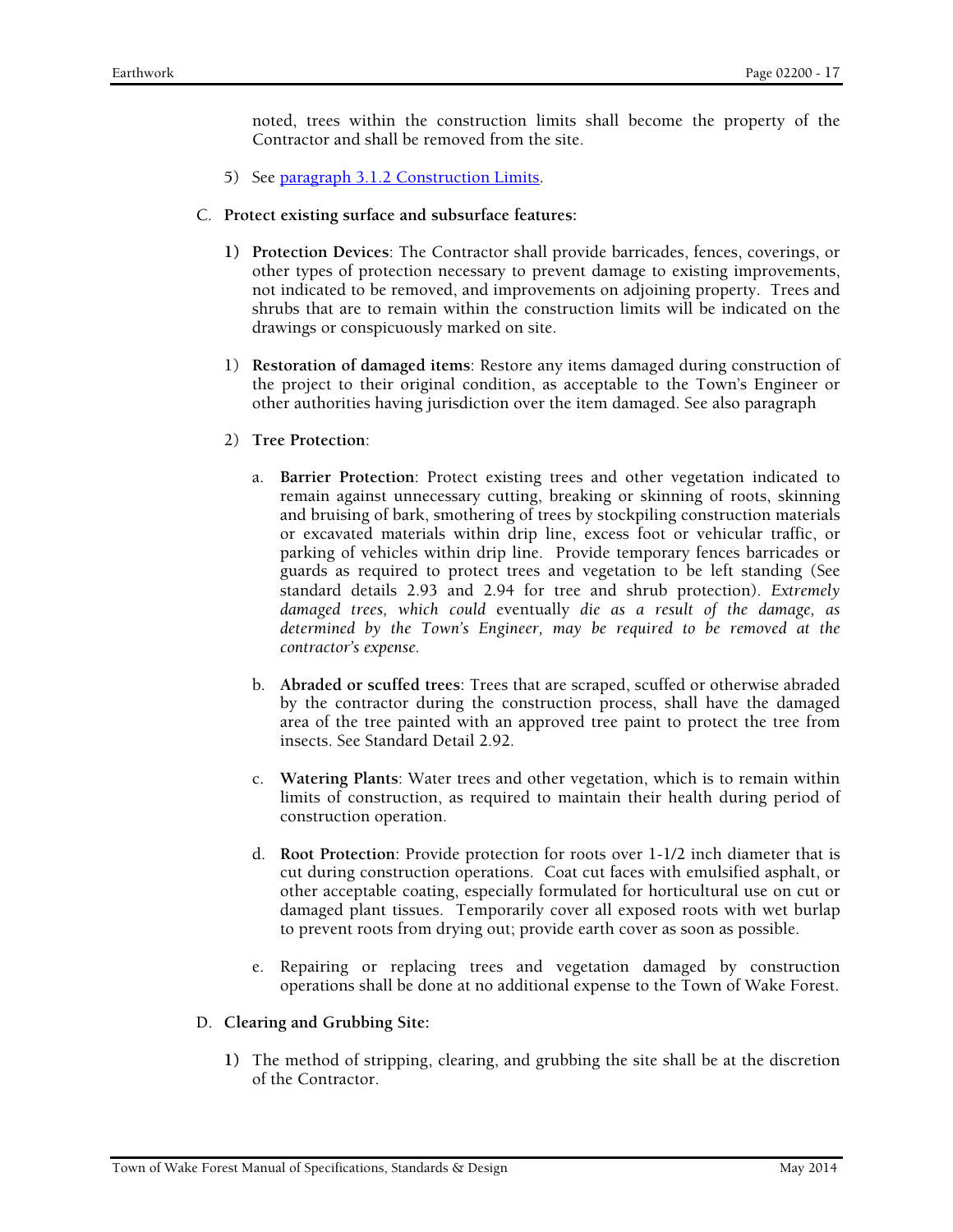- 2) **Clearing Site**: Clear site as defined in paragraph a, below. Remove such items offsite at Contractor's expense.
	- a. Clearing Definition: See paragraph 1.4.C, Clearing.
	- b. Marginal Areas: In marginal areas, with the Town's Engineer's permission, remove trees where the following conditions exist.
		- i) Root Cutting: When clearing up to the "clearing limits," the Contractor shall also remove any tree which is deemed marginal such that when the roots are cut a tree could be rendered unstable by the affects of high winds and thus in danger of toppling into either the right-of-way or onto private property.
		- ii) Slender Bending Trees: Where young, tall, thin trees are left unsupported by the clearing operation, and are likely to bend over into the right-ofway, the Contractor, during the clearing operation, shall selectively remove those trees which are located outside and adjacent to the clearing limits and Town right-of-way or easement as well. During the course of construction and during the one-year warranty period, the Contractor shall remove such young trees that overhang into the right-of-way or cleared area. Removal outside of a public right-of-way or easement requires permission from a private property owner. Coordinate owner contact with the Town's inspector.
	- c. Trimming trees and roots: Carefully and cleanly cut roots and branches of trees indicated to be left standing, where such roots and branches obstruct new construction.
- 3) Grubbing:
	- a. Grubbing Definition: See paragraph 1.4.H, Grubbing.
	- b. The area within the limits of construction or as designated shall be grubbed of all trees, stumps, roots, brush, undergrowth, hedges, heavy growth of grasses or weeds, debris and rubbish of any nature that, in the opinion of the Town's Engineer, is unsuitable for foundation material.
	- c. Grubbing under areas to be paved and foundations: Completely remove stumps, root mats, buried logs, and other debris protruding through ground surface in their entirety. Such removal shall be made within 5 feet of areas to be paved or structure foundation limits and to a depth of not less than 2 feet below the finished surface of the pavement, unless otherwise directed by the Town's Engineer. Use only hand methods for grubbing inside drip line of trees indicated to be left standing.
	- d. Nonperishable items that are not deleterious to the project and will be a minimum of 5 feet below the finished elevation of the earthwork or slope of the embankment may be left in place with the approval of the Town's Engineer.
- 4) Depressions: To prevent standing/ponding water, fill depressions caused by clearing and grubbing operations with satisfactory soil material, unless further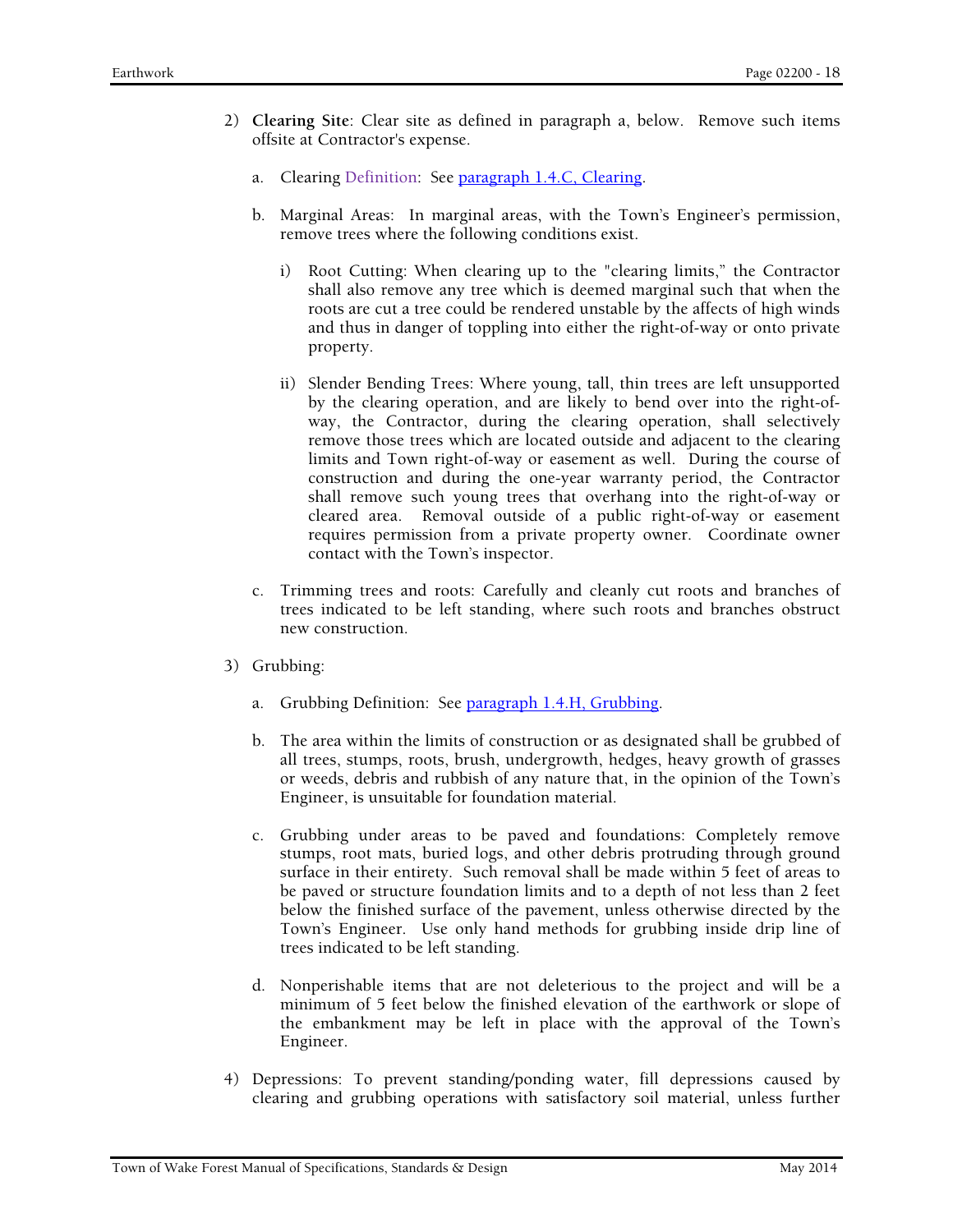excavation or earthwork is indicated. Place fill material in horizontal layers not exceeding 6 inches loose depth, and thoroughly compact to a density equal to adjacent original ground.

E. **Repair of Damaged Vegetation:** If damaged by construction operations, trees and vegetation designated to remain shall be repaired or replaced at Contractor's expense in a manner acceptable to the Town's Engineer. When such damage does occur, and the damage does not necessitate vegetation replacement, all rough edges of scarred areas shall be removed and the area repaired in accordance with accepted horticultural practices. The Town's Engineer may require that the tree and/or vegetation damage be repaired as directed by a qualified tree surgeon.

# F. **Topsoil Stripping and Stockpiling:**

- 1) Topsoil Stripping Defined: Topsoil stripping is defined as organic surface soil found in a depth of not less than 6 inches. For a definition of topsoil, see paragraph 1.4.N Topsoil.
- 2) Stripping: Strip topsoil to whatever depths encountered, and in such manner to prevent intermingling with underlying subsoil or other objectionable material. Remove heavy growths of grass from areas before stripping.
- 3) Remove the existing topsoil to a depth of 6 inches or to the depth encountered from all areas in which excavation will occur. The topsoil shall either be stored in stockpiles separate from the excavated trench material if the topsoil is to be respread or otherwise disposed of off-site. Topsoil stockpiles shall be graded to freely drain surface water, and shall have a silt fence placed around the base of the stockpile.
- 4) Tree Protection: Where trees are indicated to be left standing, stop topsoil stripping a sufficient distance from such trees to prevent damage to main root systems.
- 5) **Stockpile Maintenance**: Maintain stockpiles and excavations in such a manner as to prevent inconvenience or damage to an existing or proposed structure located either on the project site or on adjoining property. Avoid surcharge or excavation procedures, which can result in heaving, caving or slides.
- 6) S**tockpiling**: Stockpile topsoil in areas either indicated on the plans or at locations that will not interfere with construction and which have been approved by the Town's Engineer. Construct storage piles to freely drain surface water. Cover storage piles if required to prevent wind-blown dust. Construct adequate and approved silt fences or other devices to prevent off site deposits of soil to streams etc.
- 7) **Cost**: The cost of stripping is to include all costs for equipment, personnel, stockpiling of material, segregation of topsoil from undesirable material, disposal of undesirable or unusable waste or demolition material, re-spreading of topsoil if applicable, erosion control, dust control, temporary seeding, etc. The cost of rock removal by blasting or other mechanical means (except ripping) is not to be included in the stripping cost.

# G. **Disposal:**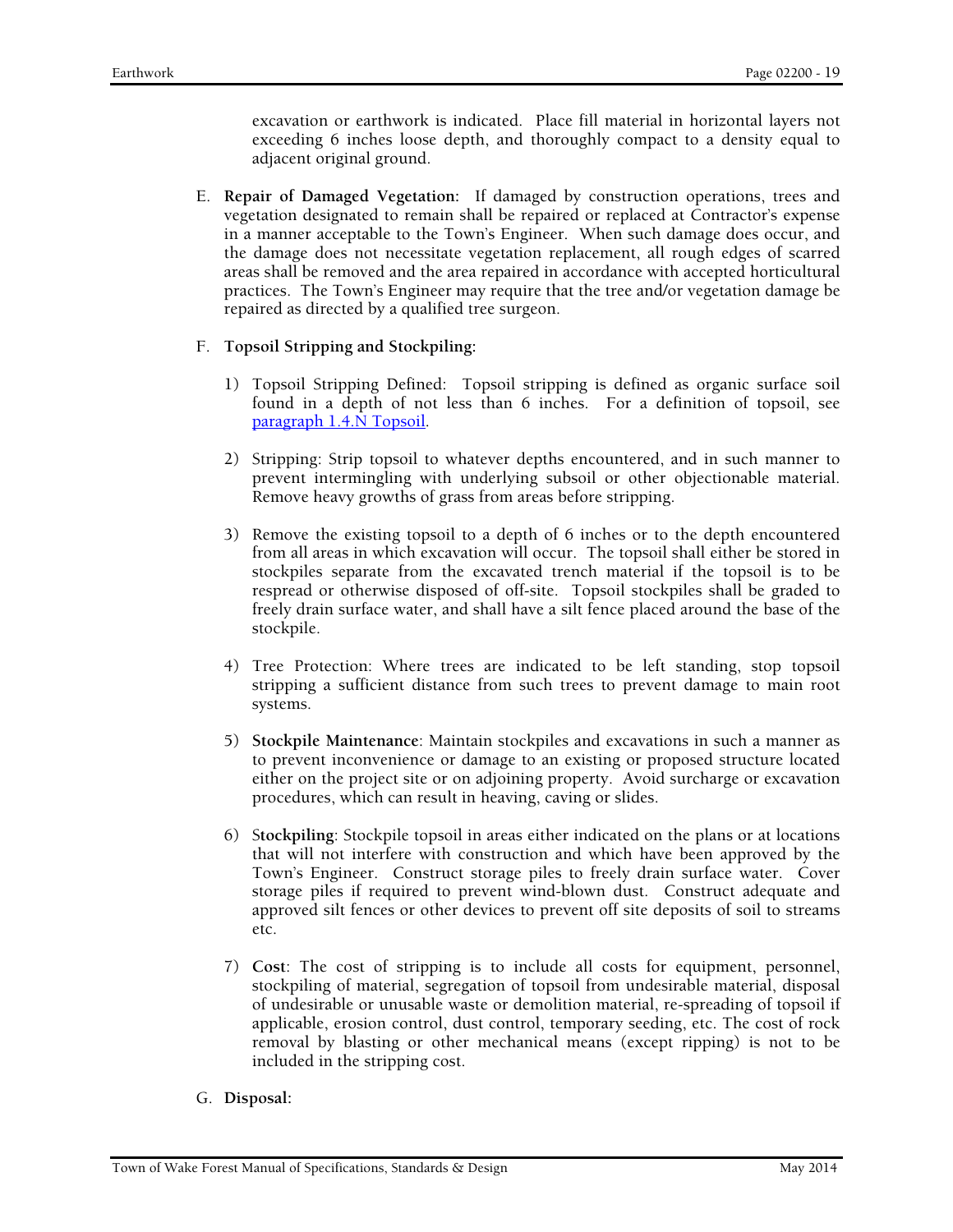- 1) Debris from the site shall be removed in such a manner as to prevent spillage. Keep pavement and area adjacent to site clean and free from mud, dirt, dust, and debris at all times.
- 2) All brush, tree tops, stumps, slash, and debris shall be hauled away from site or otherwise disposed of in a manner acceptable to the Town's Engineer. The contactor shall clean up debris resulting from clearing operations continuously with the progress of the work and remove promptly all salvageable material that becomes his property. Such material is not to be reused in construction. Sale of material at or on the site is prohibited.
- 3) Stumps of trees cut down outside of the excavation area will be removed. Perishable material shall not be disposed of at the construction site.
- 4) **Waste Disposal**: Remove all material of whatever nature, including but not limited to demolition material, pipe, rock, brick, concrete, asphalt, clay, silt, gravel, hard pan, etc. as directed by Town's Engineer and dispose of unsuitable material in either a NCDENR permitted demolition land fill and/or a site which legally can accept earthen fill (i.e. meeting all applicable laws such as erosion control, zoning, etc.). Material, of a compactible nature, which can be re-used as borrow, shall be replaced and re-compacted to the requirements set forth in these specifications. Burning or burying, as a means of waste disposal, is not permitted.
- 5) Unless removed from site for chipping/shredding and recycling, brush, laps, roots, and stumps from trees shall be disposed of in a NCDENR approved and permitted land clearing and inert debris type landfill. Disposal of cleared material shall be in accordance with all local and state laws.
- 6) **Burning:** Contact Tow of Wake Forest Inspections, Office of Fire Inspections. No burning of clearing debris may take place within 1000 feet of a residence. The burning shall be performed on days when the wind is still and not expected to pick up within 24 hours. No burning shall take place on days the US Forestry Service has issued a no burn warning. Prior to beginning the clearing operation, the contractor shall secure a burning permit.
- 7) The Contractor will be responsible for obtaining all applicable permits and paying all fees for the disposal of excess material.

# **3.3 UNCLASSIFIED EXCAVATION, UNDERCUTTING, BORROW, EMBANKMENT:**

# **3.3.1. CONSTRUCTION METHODS**

A. **Excavation/Protection of Grade**: Excavation shall be performed as indicated on the plans or as directed by the Town's Engineer to the lines, grades, and elevations, and shall be finished to a reasonable smooth and uniform surface. Do not leave depressions or bowls where water can pond. Maintain ditches and drains to provide drainage at all times on the project. Protect graded areas against action of elements prior to acceptance of work. Re-establish grade where settlement or erosion occurs. During the process of excavation, the grade shall be maintained and surface shall be shaped and rolled so that it will be well drained at all times.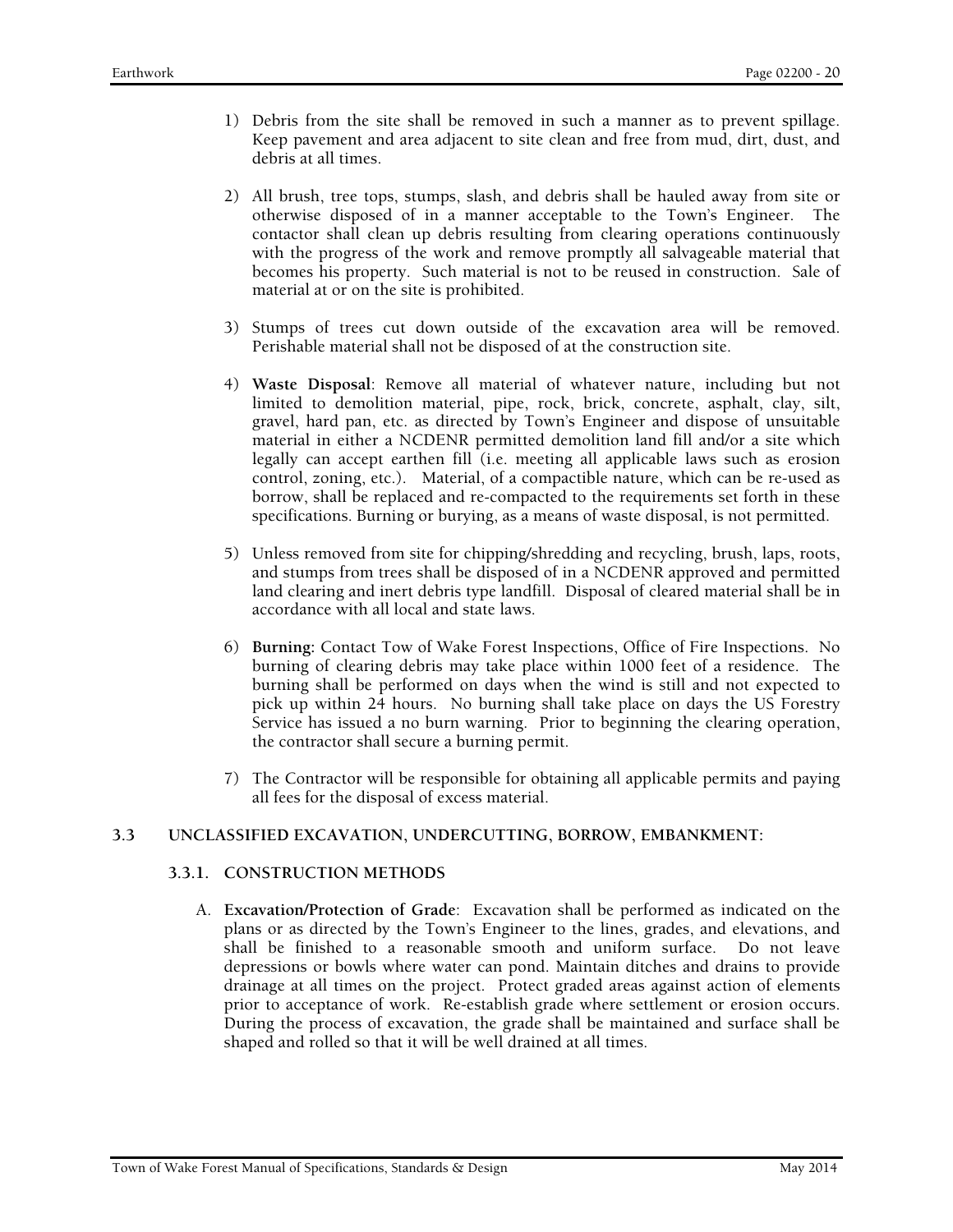When solid rock is incurred in the excavation, the rock shall be removed to a minimum depth of 6 inches below the surface of the subgrade or as directed by the Town's Engineer.

All soft and yielding material, boulders, loose stones, or any other unsuitable materials in the subgrade which will not readily compact shall be removed and replaced with suitable material which shall then be thoroughly compacted. Material unsatisfactory for subgrade foundation shall be removed to a depth specified to provide a satisfactory foundation. The portion so excavated shall be refilled with suitable material obtained from the grading operations or borrow area and thoroughly compacted by rolling. The Town's Engineer must approve material obtained from on site grading operation.

No rock, stone, or rock fragments, larger than 3 inches in their greatest dimension will be permitted in the top 12 inches of the subgrade. No rock, stone, or rock fragments larger than 8 inches in their greatest dimension will be permitted in the remainder of the fill.

For areas that do not require fill, scarify and compact to a depth of 6 inches.

- B. Any manipulation, aeration, and recompaction of suitable materials necessary to obtain the required density shall be considered as incidental to the construction operations, and shall be performed by the Contractor at no additional cost to the Town.
- C. Any portion of the subgrade inaccessible to the roller or rolling equipment shall be thoroughly compacted with hand or mechanical tampers.

# **3.3.2. UNCLASSIFIED EXCAVATION**

A. Scope: The work includes all operations in connection with unclassified excavation, borrow, construction of fills and embankments, rough grading, and disposal of excess materials in connection with the preparation of the project site for construction of the proposed facilities. Unclassified excavation shall include the removal of all earth, concrete, curb and gutter, pavement, rippable rock, hardpan and other materials as may be necessary or called for on the drawings and outlined in these specifications.

All material from excavation, which is considered suitable for re-use by the Town's Engineer, shall be used as embankment fill wherever fill is needed or required. The Contractor shall arrange his work so that the usage of suitable "compactable" excavated material will be possible. Surplus earthen material from unclassified or undercut excavation shall be disposed of offsite at the Contractor's expense.

- B. Prior to beginning grading or embankment operations in any area, all necessary clearing and grubbing in that area shall have been performed in accordance with these specifications.
- C. Should the Contractor, through negligence or other fault, excavate below the designated grades, he shall replace the excavation with approved satisfactory materials, in an approved method, at his own expense. All material determined unsatisfactory shall be disposed of in waste areas as directed. Topsoil shall not be used in embankments but shall be handled and placed as directed.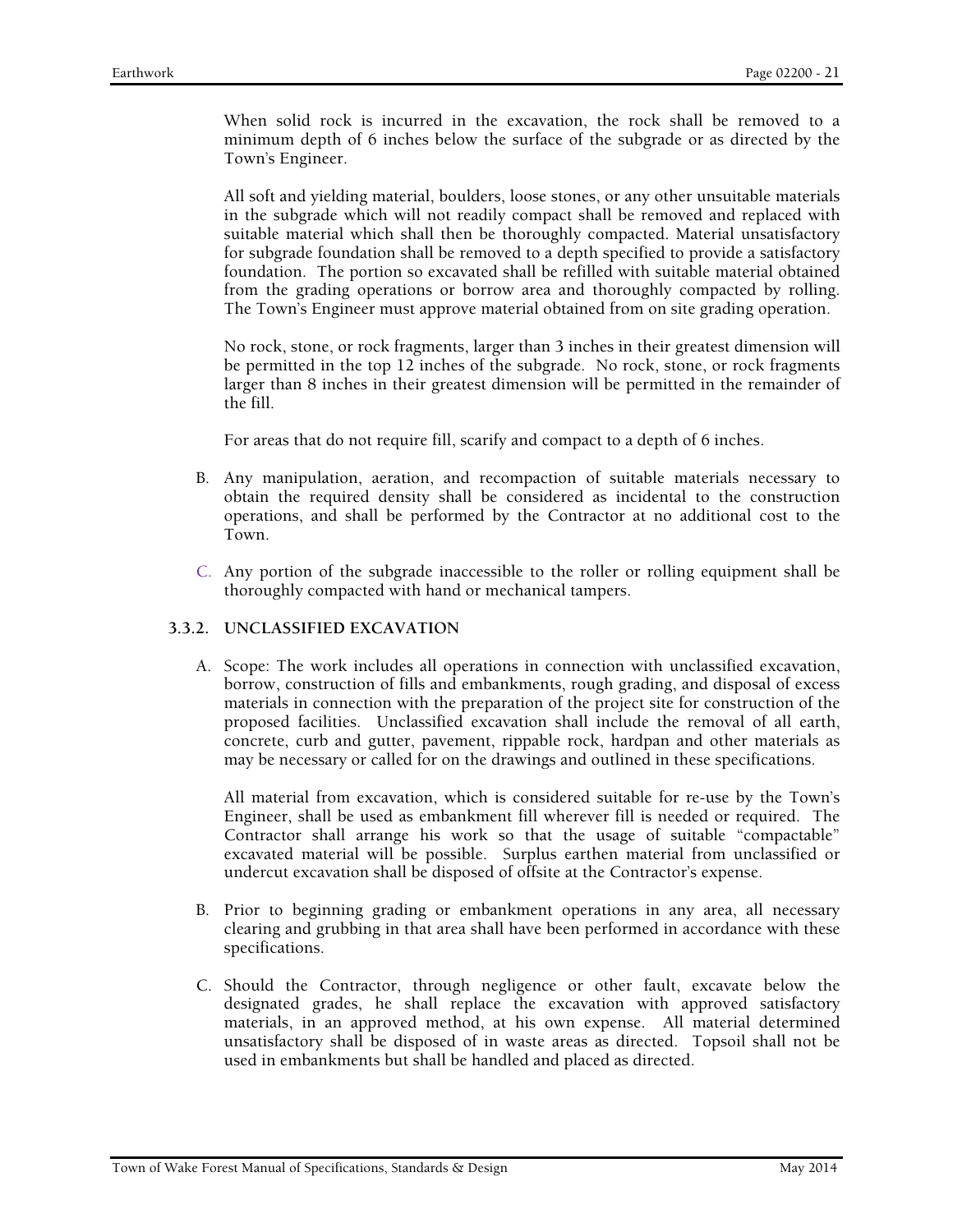D. The Contractor shall satisfy himself as to the character, quantity, and distribution of all materials to be excavated. No payment will be made for any excavated material that is used for purposes other than those designated.

# **3.3.3. UNDERCUT (CLASSIFIED) EXCAVATION**

- A. **Undercut (Classified) Excavation:** See paragraph 1.4.Q for definition and compensation for undercut (Classified Excavation).
- B. **Soft subgrade:** If after excavation to subgrade, the material is found to be soft, spongy or unfit for use as subgrade, the unsuitable material shall be removed as directed by the Geotechnical Engineer and the subgrade shall be brought to proper elevation by filling with suitable select borrow placed and densified as directed by the Town's Engineer.
- C. **Stabilization of Soft subgrade with stone:** Where improvement of subgrade is proposed to be stabilized using crushed stone, stabilize subgrade with granular materials as directed by the Geotechnical Engineer.
- D. **Stabilization of soft subgrade with Geotextile:** Where improvement of a soft subgrade is determined to be made by employing a synthetic geotextile, the proposed method of construction, minimum density requirements and material specifications shall be provided by a Geotechnical Engineer for review and approval prior to ordering material. Stabilization of soft subgrade with Geotextile shall also meet the requirements of paragraphs 2.3.1.B – *Soil Stabilization Fabric* and paragraph 3.10 – *Placement of Soil Stabilization Fabric*.
- E. **De-Watering:** Where groundwater is expected to be encountered during excavation, provide de-watering system necessary to successfully complete compaction and construction requirements, to prevent softening and disturbance of subgrade below foundations and fill material, and to allow foundations and fill material to be placed in the dry, and to maintain a stable excavation side slope. Employ de-watering specialist for selecting and operating de-watering system. Keep de-watering system in operation until dead load of structure exceeds possible buoyant uplift force on structure. Dispose of groundwater to an area that will not interfere with construction operations or damage existing construction. Install groundwater-monitoring wells as necessary. Slowly shut off de-watering system at such a rate to prevent a quick upsurge of water that might weaken the subgrade.

De-watering is considered incidental to the cost of excavation.

# **3.3.4. EMBANKMENTS/STRUCTURAL FILL**

A. **General:** Where existing grades require the use of on-site embankment or structural fill to reach the required section elevation, the Contractor shall deposit suitable approved material from excavated areas. Embankments shall be made of satisfactory soil material free from debris, roots, trash, stones, or other harmful substances, and shall be placed in successive horizontal layers of loose material not more than 8 inches in loose depth for the full width of the cross sections. Each layer shall be spread uniformly and rolled with a mechanical compactor unit suitable for the type soil being densified until the soil is thoroughly compacted in accordance with Table 2200.1A and Table 2200.1B of this specification.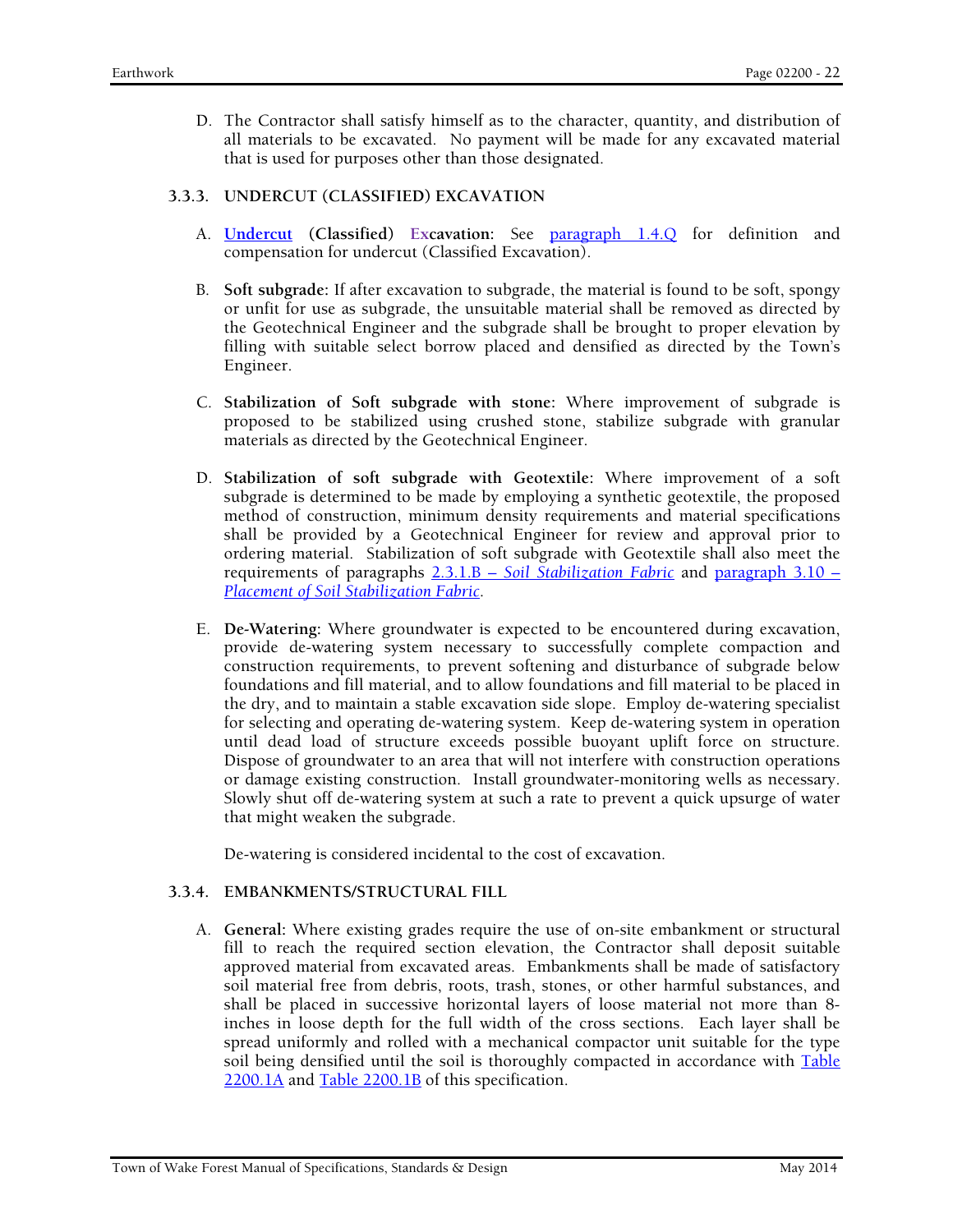B. **Evaluation of Subgrade:** Prior to placement of compacted fill, the Town's Engineer or his representative shall carefully inspect the exposed subgrade. Any topsoil, organic material still in place, any material that is frozen, wet, soft, loose and/or otherwise undesirable shall be removed and disposed. Afterwards, the Contractor shall proof roll the exposed subgrade, in the presence of the Town's Engineer or his representative. The inspection shall include, but not be limited to, proofrolling the prepared subgrade with a rubber-tired fully loaded dump truck that has a minimum gross weight of at least 20,000 pounds (10 tons) under the observation of a representative of the Town. Any unsuitable materials thus exposed shall be removed and replaced with select material as approved by the Geotechnical Engineer. Provide the necessary amount of select fill compacted to the density requirements outlined in Table 2200.1A and Table 2200.1B of this specification. If a bridging lift is required, consult with Town's Engineer for directions before proceeding with placement of bridging lift.

Fill material shall not be placed on frozen ground or areas covered with ice and/or snow or areas with a moisture content above optimum.

C. **Preparation of Ground Surface for Embankments or Fills:** Before fill is placed, scarify existing grade to a minimum depth of 6 inches. In areas where the existing or proposed ground surface is steeper than one vertical to four horizontal (4:1), plow surface in a manner to bench and break up surface so that fill material will bind with the existing surface.

# D. **Embankment/Fill Construction**:

- 1) **Typical Section Controls**: Construct embankments and fills at the elevations and grades indicated on the plans. Where indicated by typical cross-section on plans, the completed fill shall correspond to the shape of the typical cross section regardless of the method used to show the shape, size, and extent of line and grade of completed work.
- 2) For the type of material being used, compact material by sheepsfoot rollers, pneumatic rollers, vibratory rollers, or by other applicable and suitable equipment as required to obtain the specified density outlined in Table 2200.1A and Table 2200.1B of this specification. Control moisture for each layer as necessary to meet requirements of compaction.
- 3) **Failure of Compactive Efforts**: See paragraph 3.5.E Failure of Compactive Efforts.
- E. **Moisture Control:** Moisture shall be controlled during filling and compaction stages to minimize the chances of failure and degradation of either the soil or subgrade. The material entering the embankment in each of the layers shall be within a tolerance of plus or minus +/- 20% of the optimum moisture content before rolling to obtain the prescribed density. Wetting or drying of the material and manipulation when necessary to secure uniform moisture content throughout the layer shall be required. Should the material be too wet to permit proper compaction or rolling, all work on the embankment shall be delayed until the material has dried to the required moisture content. If high moisture is due to negligence of Contractor due to improper drainage, the Town's Engineer may require removal and replacement of material.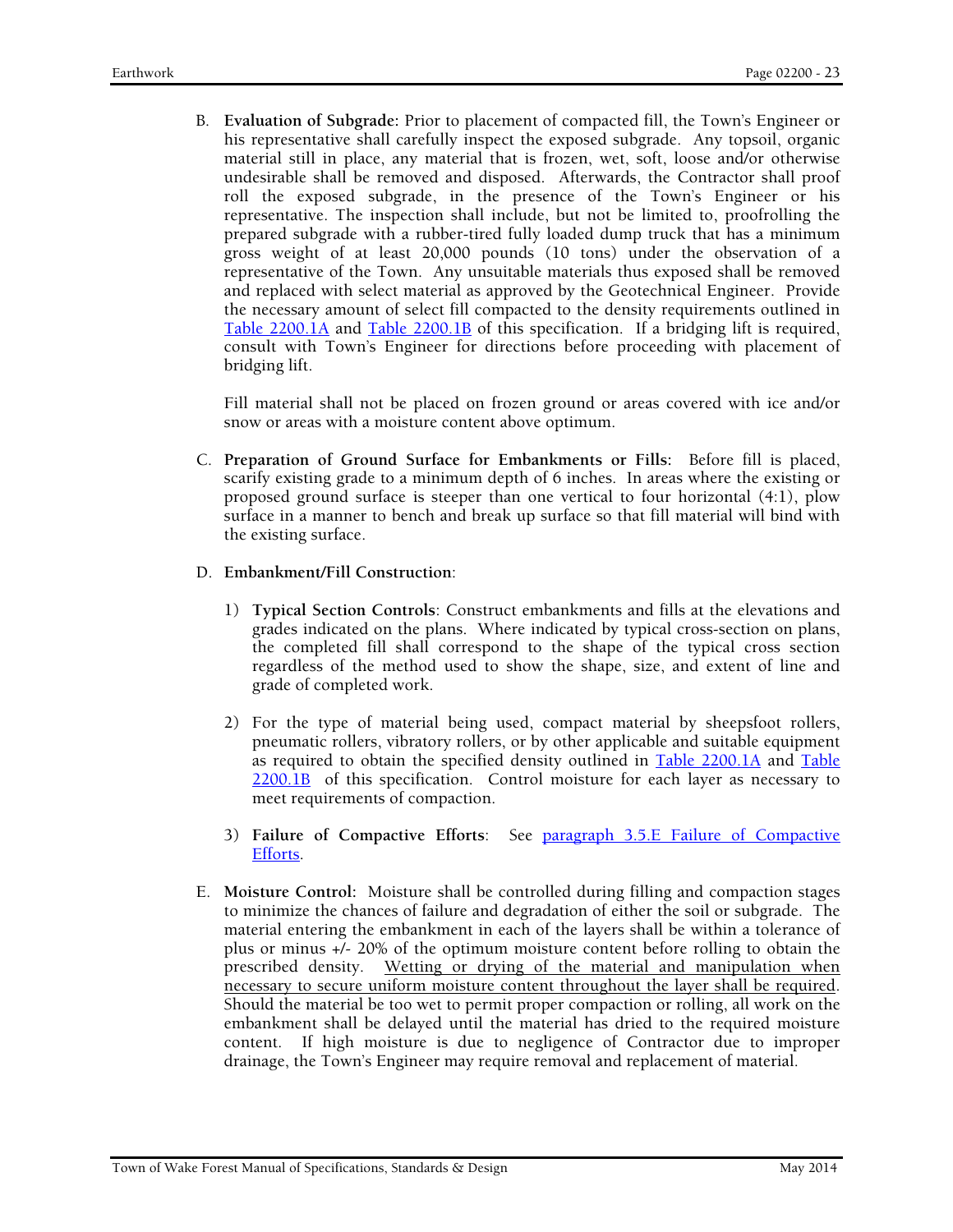- F. **Wet weather excavation/filling:** Construction operations shall not take place during periods of rain, unless the excavated material and/or the fill site is adequately protected from moisture, to prevent excessive moisture build-up in loose soils rendering an otherwise acceptable soil or subgrade unusable. Such carelessness unnecessarily increases construction costs.
- G. **Filling on or over existing Road beds:** When any portion of the embankment is to be constructed over an old road bed or parking lot, with the approval of a Geotechnical Engineer, the existing surface shall be scarified and manipulated as directed by the Geotechnical Engineer.
- H. **Protection of graded surfaces:** During their construction, embankments and/or fills shall be maintained at all times to prevent an accumulation of ponding or standing water.

### **3.3.5. BORROW (OFF-SITE/ON-SITE )**

- A. **General:** Provide the necessary quantities of specified, approved materials for subgrade, structural fill and/or embankment compacted to a density equaling or exceeding that specified in Table 2200.1A and Table 2200.1B. Unless otherwise designated on the plans and contract documents, the Contractor shall make his own arrangements for obtaining select fill material for borrow and pay all costs involved. Include costs for excavation, loading, hauling, placement, spreading and compaction of select borrow material in original proposal as bid, whether lump sum or unit price. All material shall be approved prior to placement or shall otherwise meet the following paragraph (paragraph 3.3.5.B, *Use of On-Site Excavation As Borrow)*.
- B. **Use Of On-Site Excavation As Borrow:** On-site excavation, which is suitable for use as structural fill/borrow in either embankments and/or roadway fill (for areas that have either been undercut or are to be filled), shall be used first. Unless otherwise provided for in the proposal, unclassified excavation suitable to be used as "on-site borrow" (which is excavated from within a 2,500 foot radius of its destination) shall not be paid for as *borrow* but is considered to be incidental to the cost of *unclassified excavation.* Placement of this material shall include all costs associated with placement, spreading, grading and compaction of the material. If the Contractor places more borrow than is required, and thereby cause a waste of excavation, the amount of such waste, unless authorized, will not be included for payment.

#### **3.3.6. PREPARATION OF AREAS TO RECEIVE ASPHALT PAVEMENT OR CONCRETE:**

- A. All soft and yielding material, boulders, loose stones, or any other unsuitable materials encountered in the subgrade which will not readily compact shall be removed and replaced with suitable material which shall then be thoroughly compacted. All roots, stumps, and other perishable matter encountered in the preparation of the subgrade shall be removed to a depth of not less than 2 feet below the finished surface of the pavement, unless otherwise directed by the Engineer.
- B. Ensure rock has been removed to a depth of 6 inches below subgrade or as directed by the Town's Engineer.
- C. Areas to be paved: After all excavation, undercutting, and backfilling has been completed, the subgrade shall be properly shaped and thoroughly compacted. The area of the highest degree of compactive effort shall include all areas beneath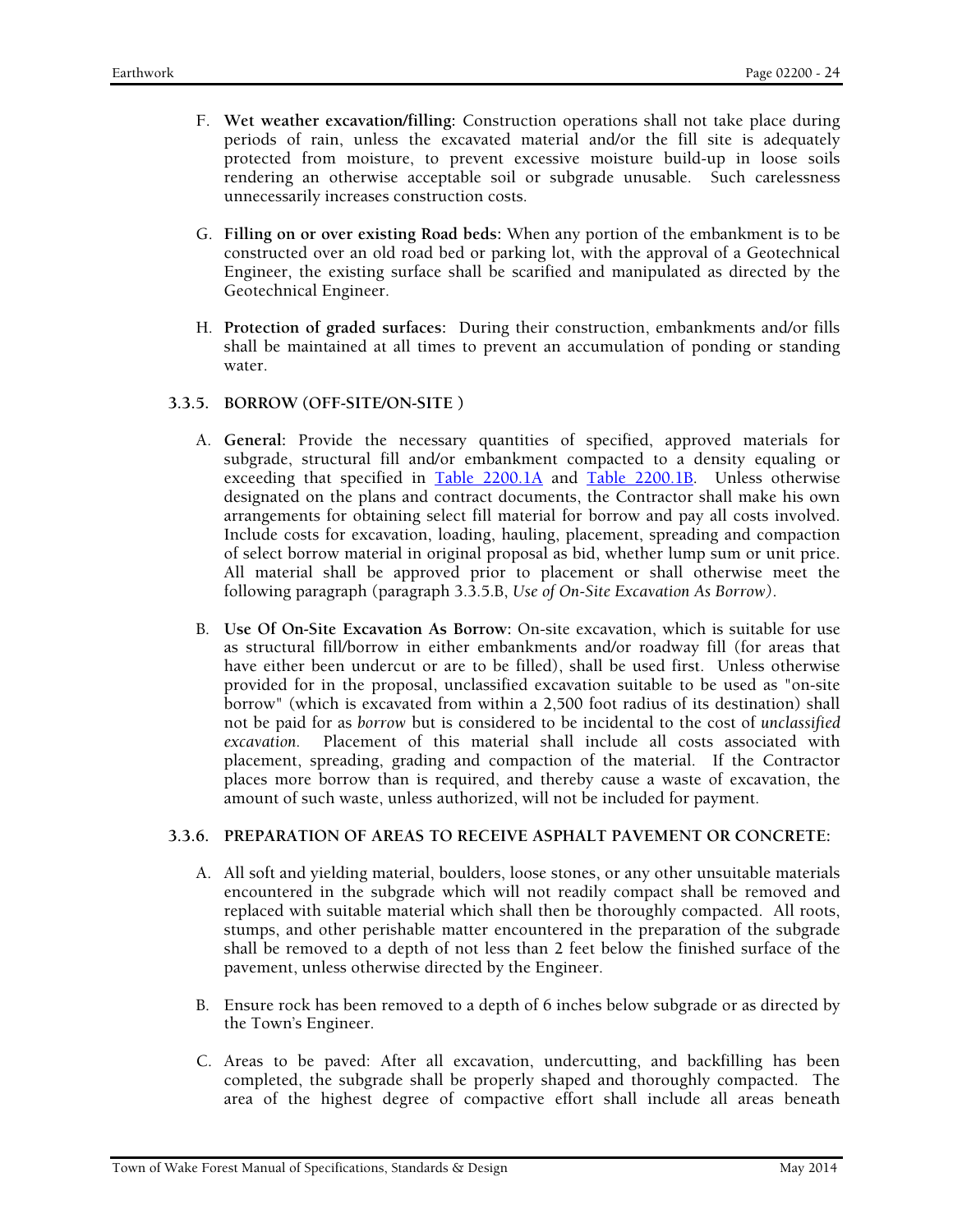pavement and curb and gutter and shall extend at least a minimum of one-foot behind the back of the curb. Compaction shall be in accordance with Table 2200.1A. If the subgrade does not contain sufficient moisture for compaction, it shall be wetted as directed by the Engineer.

- D. Any portion of the subgrade inaccessible to the roller or rolling equipment shall be thoroughly compacted with hand or mechanical tampers.
- E. The Contractor shall then proofroll the exposed subgrade, in the presence of the Town's Engineer or his representative. The inspection shall include, but shall not be limited to, proof rolling the prepared subgrade with a rubber-tired fully loaded dump truck that has a minimum gross weight of at least 20,000 pounds (10 Tons). Proof rolling shall be performed in lengths of not less than one block as measured from center of intersection to center of intersection, from center of intersection to end of cul-de-sac, or 750 linear feet. Any unsatisfactory materials thus exposed shall be removed and replaced with satisfactory select material as approved by the Town's Engineer. Provide the necessary amount of select fill compacted to the density requirements outlined in this specification.

Areas that rut or pump excessively under the wheels of the proof-roller shall be repaired by the developer before the street is paved. Should the developer disagree with the representative of the Town about the need for repairs to the subgrade, the developer or his project engineer may hire a Licensed Professional Engineer to perform CBR tests on the prepared subgrade. If the Engineer certifies that the full width and length of the subgrade will provide adequate support for the design pavement section and the anticipated loading for the design life of the paved area, the area may be paved without making repairs to the subgrade.

F. Curb and gutter: The subgrade shall be constructed true to grade and cross section as may be shown on the drawings or standard details. All roots, stumps, and other perishable matter encountered at the subgrade shall be removed to a depth of not less than 12 inches below the subgrade. Where such material is encountered, it shall be removed by undercutting, the area filled with select material and compacted. All rock shall be cleared to a depth of 4 inches below the subgrade or as directed by The Town's Engineer.

Excavation to an elevation slightly above finished subgrade shall be completed prior to setting of forms. The subgrade shall be maintained in a smooth, compacted condition, in conformity with the required section and established grade until the concrete is in place. The subgrade shall be wet down sufficiently in advance of the placing of the concrete to ensure a firm and moist condition.

All subgrade shall be graded and protected to prevent an accumulation of standing water, and consequent subgrade saturation, in the event of rain.

In cold weather, the subgrade shall be so treated, protected, and prepared as to produce a satisfactory subgrade entirely free from frost when the concrete is deposited.

Compaction shall be in accordance with Table 02200.1A.

G. **Sidewalks and driveway areas:** The subgrade shall be constructed true to grade and cross section as may be shown on the drawings or standard details. In areas where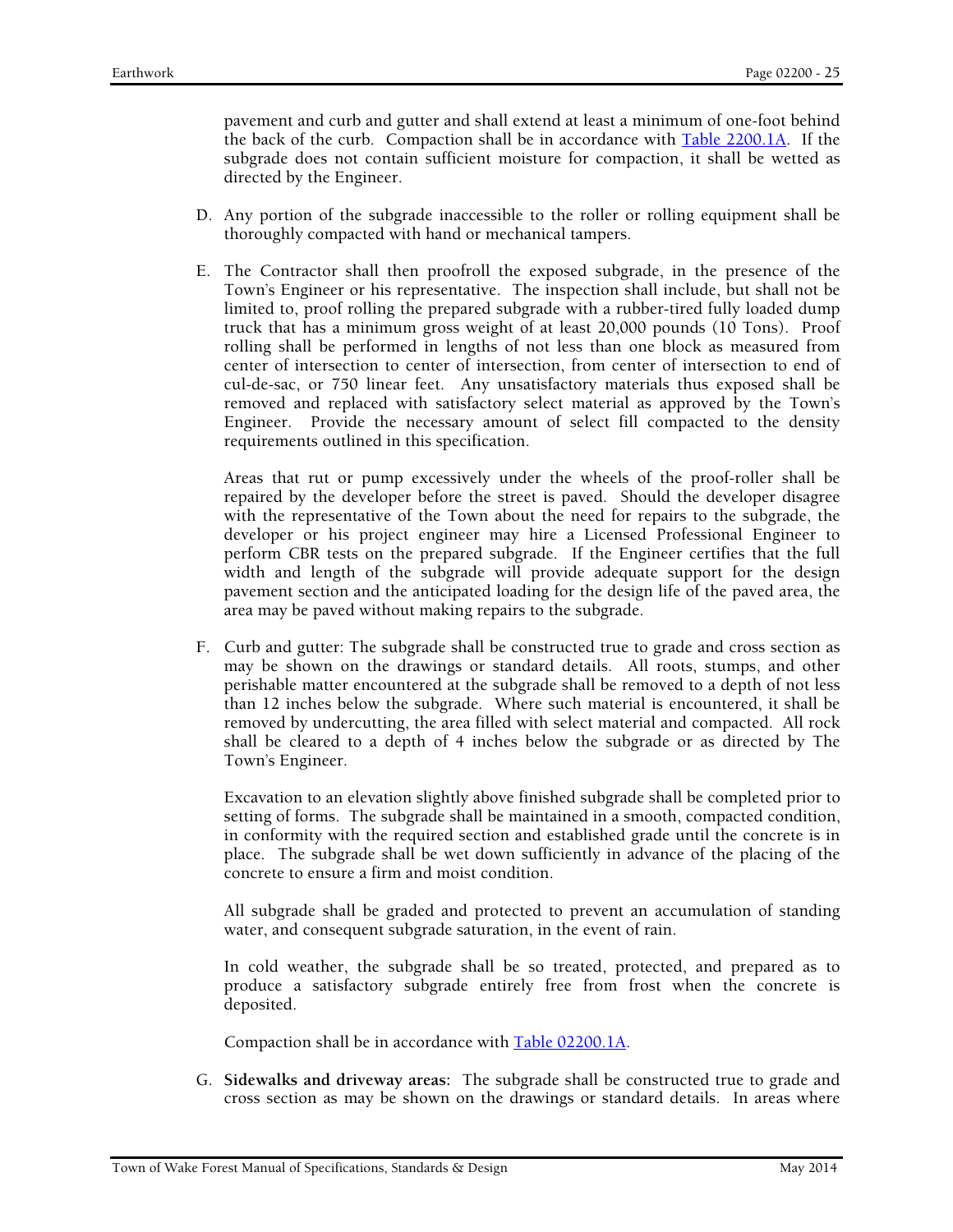sidewalks or driveways are to be poured, the following conditions will be observed relating to compaction of the subgrade:

- **1)** Where good firm material (original material, not borrow) has been carefully graded, so that no undercutting has occurred, this material shall be considered acceptable subgrade, upon approval by the Town's Engineer.
- **2)** Where fill material has been placed, where undercutting has occurred, or where loose or unsuitable material is encountered, such fill or loose material shall be compacted as required by Table 2200.1A**,** as applicable.
- **3)** Where roots, stumps, or other perishable matter is encountered at the subgrade, they shall be removed to a depth of 4 inches below the subgrade and such undercuts shall be treated as specified in the preceding paragraph.

All subgrade shall be graded and protected as to prevent an accumulation or standing water, and consequent subgrade saturation, in the event of rain.

In cold weather, the subgrade shall be so treated, protected, and prepared as to produce and provide a satisfactory subgrade entirely free from frost when the concrete is deposited.

- H. **Grading tolerances of finished surfaces**: Earthwork shall conform to the lines, grades, and typical cross sections shown on the plans, standard details, or as established by the Town's Engineer. Changes in grade shall be accomplished by smooth curves.
	- 1) Shape subgrade under pavement and curb and gutter to within  $\frac{1}{2}$  inch of required subgrade elevations.
	- 2) Finish pavement and curb and gutter to within  $\frac{1}{4}$  inch of required finish elevations.
	- 3) Shape subgrade under sidewalks to within 0.10 foot of required subgrade elevations.
	- 4) Finish sidewalks to within 0.10 foot of required finish elevations.
	- 5) For all other areas, subgrade and finish elevations shall be within 0.10 foot of required corresponding elevations.

#### **3.3.7. BACKFILL OF CURB AND GUTTER AND SIDEWALKS:**

A. Immediately after the removal of forms for curb and gutter, sidewalks and driveways, the space between the back of the curb, sidewalks, and driveways shall be backfilled and smoothed off in a manner to prevent the accumulation of standing water.

### **3.3.8. FINISHING SLOPES AND SURFACES**

A. **Surfacing:** The surface of all areas of earth and other materials shall be finished to a reasonable smooth and compact surface substantially in accordance with the surface lines, cross sections, and elevations or standard details indicated, on the drawings, or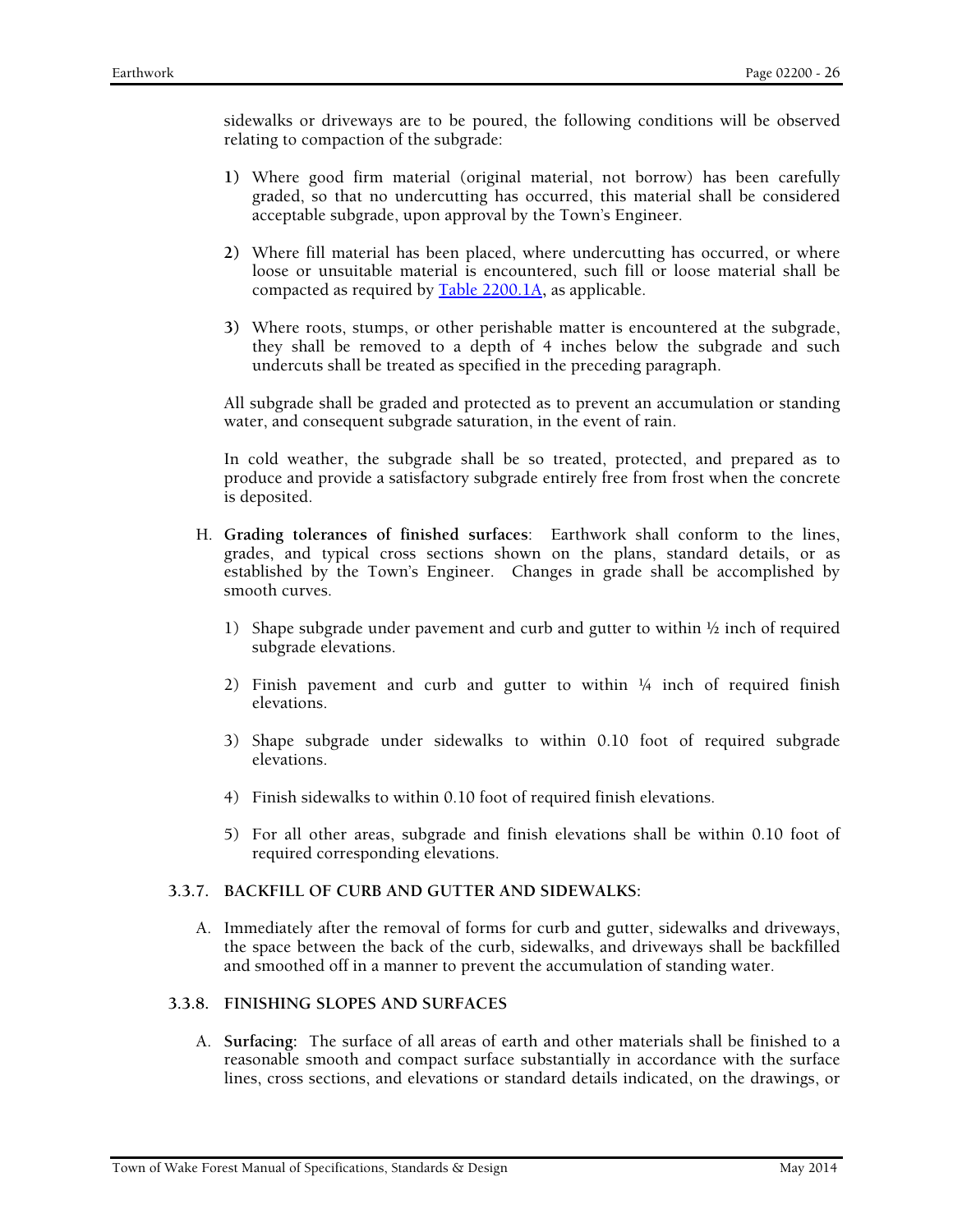as established by the Town's Engineer in this manual. Changes in grade shall be accomplished by smooth parabolic curves

#### **3.4 STRUCTURES: EXCAVATION AND BACKFILLING**

#### A. **General**

- 1) General: See Section 02210 *Trenching, Backfilling, and Compaction of Utilities* for excavation and backfilling for structures (manholes, catch basins, etc.).
- 2) Work includes, but is not necessarily limited to, excavation for structures, head/endwalls, and retaining walls, removal of underground obstructions and undesirable material, backfilling, filling, and fill, backfill, and subgrade compaction.
- 3) Obtain fill and/or backfill material necessary to produce grades required. Materials and source to be approved by either a Geotechnical Engineer or the Town's Engineer. Excavated material, approved by Town's Engineer, may also be used for fill and backfill.
- 4) In following paragraphs of this section of specifications, the word *"foundations"* includes footings, base slabs, foundation walls, mat foundations, pile caps, grade beams, piers and any other support placed directly on soil.

### B. **Requirements for Structures.**

- 1) The following requirements shall not supersede the applicable requirements of the latest edition of the NC State Building Code.
- 2) **General**. Do not commence excavation for foundations for structures until the density and moisture content of proposed fill material meets requirements of this specification section.
- 3) Excavate to elevations and dimensions indicated or specified on the plans. Allow additional space as required for construction operations, shoring, and inspection of foundation(s), sheeting and laying back trench to conform to OSHA guidelines.
- 4) **Excavation**: Removal of obstructions and undesirable materials in excavation includes, but is not necessarily limited to, removal of old foundations, existing construction, unsuitable subgrade soils, expansive type soils, any other materials which may be concealed beneath present grade, as required to execute work indicated on drawings. If undesirable material and obstructions are encountered during excavation, remove material and replace as directed by Town's Engineer or Geotechnical Engineer.
- 5) **De-watering**. See paragraph 3.3.3.E, De-Watering.
- 6) **Subgrade preparation**: Level off bottoms of excavations to receive foundations, floor slabs, support pads, or compacted fill. Remove loose materials and bring excavations into approved condition to receive concrete or fill material. Where compacted fill material must be placed to bring subgrade elevation up to underside of construction, scarify existing subgrade upon which fill material is to be placed to a depth of 6 inches and then compact to density stated in this section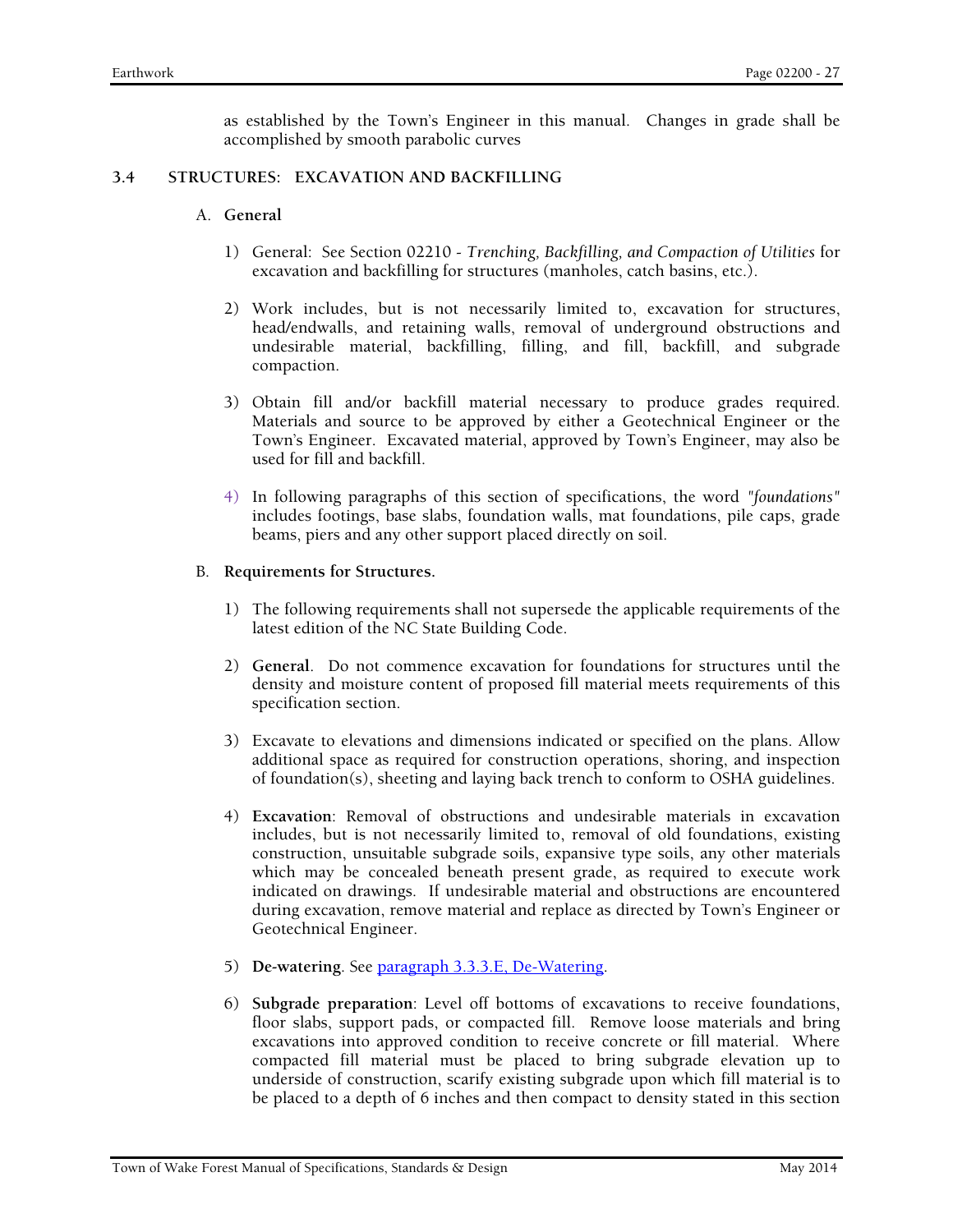of specifications before fill material can be placed thereon. Do not carry excavations lower than shown on plans for foundations except as directed by Geotechnical Engineer. If any part of excavation is carried below the required subgrade depth without authorization, fill from excavated level to subgrade elevation with either concrete of same strength as required for superimposed foundation or crushed stone as directed by Town's Engineer or Geotechnical Engineer. No extra compensation will be made for over-excavation.

- 7) **Subgrade Stabilization**: If the subgrade under foundations, fill material, floor slabs on grade, or support pads becomes frozen, loose, wet, or soft before construction is placed thereon, remove frozen, loose, wet, or soft material and replace with approved consolidated crushed stone or as otherwise directed by either the Geotechnical Engineer or Town's Engineer.
- 8) **Bedding Requirements for Structures**: See specification Section 02210 *Trenching, Backfilling and Compaction of Utilities,* paragraph 3.5.6.G *Cushioning for Structures* for bedding requirements.
- 9) **Inspections**: Notify the Town's Engineer as soon as excavations are completed in order that subgrade may be inspected. Either a Geotechnical Engineer or the Town's Engineer is to inspect and approve subgrade under compacted fill material, under foundations, under floor slabs-on-grade, under support pads and under retaining wall footings. Subgrade is to be inspected and passed as to being free of undesirable material, being of compaction density required by this specifications, and being capable of supporting superimposed foundation, fill, and loads to be placed thereon. Inspections shall also be made before fill is placed, concrete is poured, formwork is erected, or reinforcing steel is placed. The Geotechnical Engineer or the Town's Engineer shall be given the opportunity to inspect the subgrade both prior to and after subgrade compaction. When a Geotechnical Engineer is employed, he is to notify the Town in writing, with copies sent to Owner and Contractor, that subgrade has been inspected and approved and state what corrective actions were taken, if any, to bring subgrade into an approved condition.
- 10) **Slab construction**: Do not place floor slabs on grade, including equipment support pads, until subgrade has been approved, piping has been tested and approved, reinforcement placement has been provided, and Contractor receives approval to commence slab construction. Do not place floor slabs on grade, including equipment support pads, when temperature of air surrounding the slab and pads is expected to be below 40 degrees F.
- 11) **Protection of Structure:** Prevent new and existing structures from becoming damaged due to construction operations or other reasons. Prevent subgrade under new and existing foundations from becoming wet and undermined during construction due to presence of surface water or due to construction operations.
- 12) **Shoring:** See specification Section 02210 *Trenching, Backfilling and Compaction of Utilities,* paragraph 3.5.3, *Trench Protection: Trench Shaping, Bracing & Shoring* for shoring requirements.
- 13) **Drainage**: Control grading around structures so that ground is pitched to prevent water from running into excavated areas or damaging structures. Maintain excavations where foundations, floor slabs, equipment support pads or fill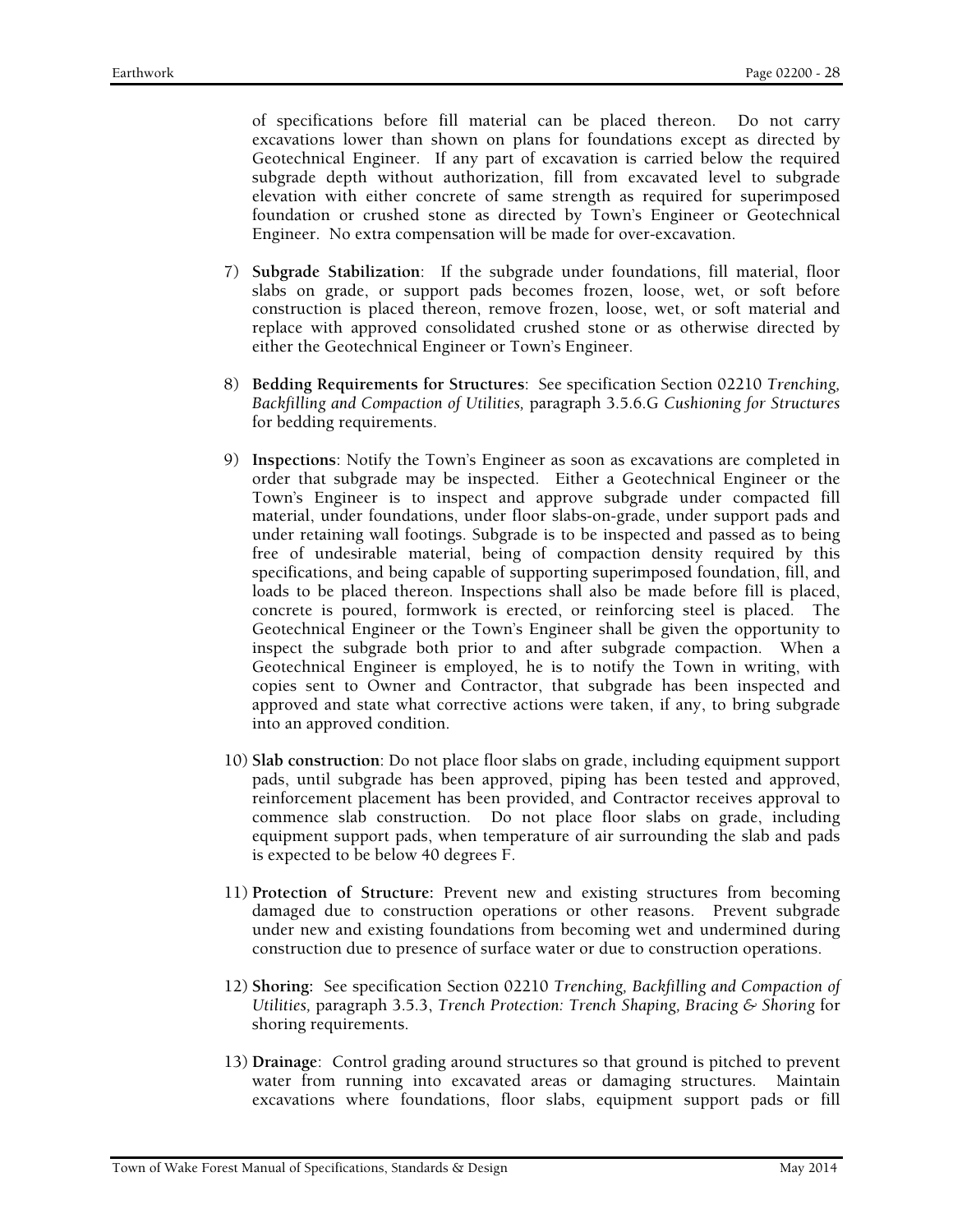material are to be placed free of water. Provide pumping required to keep excavated spaces clear of water during construction. Should any water be encountered in the excavation, notify Town's Engineer. Provide free discharge of water by trenches, wells, well points, or other means as necessary and drain to point of disposal.

- 14) **Frost Protection**: Do not place foundations, slabs on grade, footings, support pads, or fill material on frozen ground. When freezing temperatures may be expected, do not excavate to full depth indicated, unless foundations, floor slabs, equipment support pads, or fill material can be placed immediately after excavation has been completed and approved. Protect excavation from frost if placing of concrete or fill is delayed.
- 15) **Heat Protection**. Do not place concrete on a dry hot subgrade. Sprinkle the base to moisten the subgrade but do not soak.
- C. **Backfilling** *inside* **of structures: (below foundations, footings, base slabs, floor slabs and equipment support pads):** 
	- 1) Fill and Backfill Placement General (excludes footings):
		- a. Before placing structural fill, all subgrades are to be free of undesirable material, scarified to a depth of 6 inches and re-compacted to the density specified in Table 2200.1B.
		- b. Prior to placing fill and backfill material, optimum moisture and maximum density properties for proposed fill material shall known.
		- c. Place fill and backfill material in thin lifts, 6-inches maximum, consistent with the compaction requirements noted above in Table 2200.1B or as directed by a Geotechnical Engineer.
		- d. Compact material by means of equipment of sufficient size and type that can provide specified density within allowable moisture tolerances. Use hand operated equipment for filling and backfilling next to walls (*see also paragraph 3.4.E and paragraph 3.4.F below for additional requirements regarding backfilling against walls*).
		- e. Do not place fill and backfill when subgrade to receive fill and backfill material is frozen, wet, loose, or soft.
		- f. Use vibratory equipment to compact granular material. Do not use water without permission of either a Geotechnical Engineer or the Town's Engineer.
	- 2) **Footing Subgrade**: Footing subgrade may be stepped but not by more than 12 inches per step or sloped at more than 2 percent longitudinally. When subgrade soils or of a granular nature, or when directed by the Town's Engineer, precompact subgrade with hand vibratory equipment. Such soils tend to be "fluffedup" as result of excavation operation. Do not place any fill or backfill material until subgrade has been inspected and approved by either a Geotechnical Engineer or the Town's Engineer as being free of undesirable material and, if applicable, verified to have been compacted to the specified density.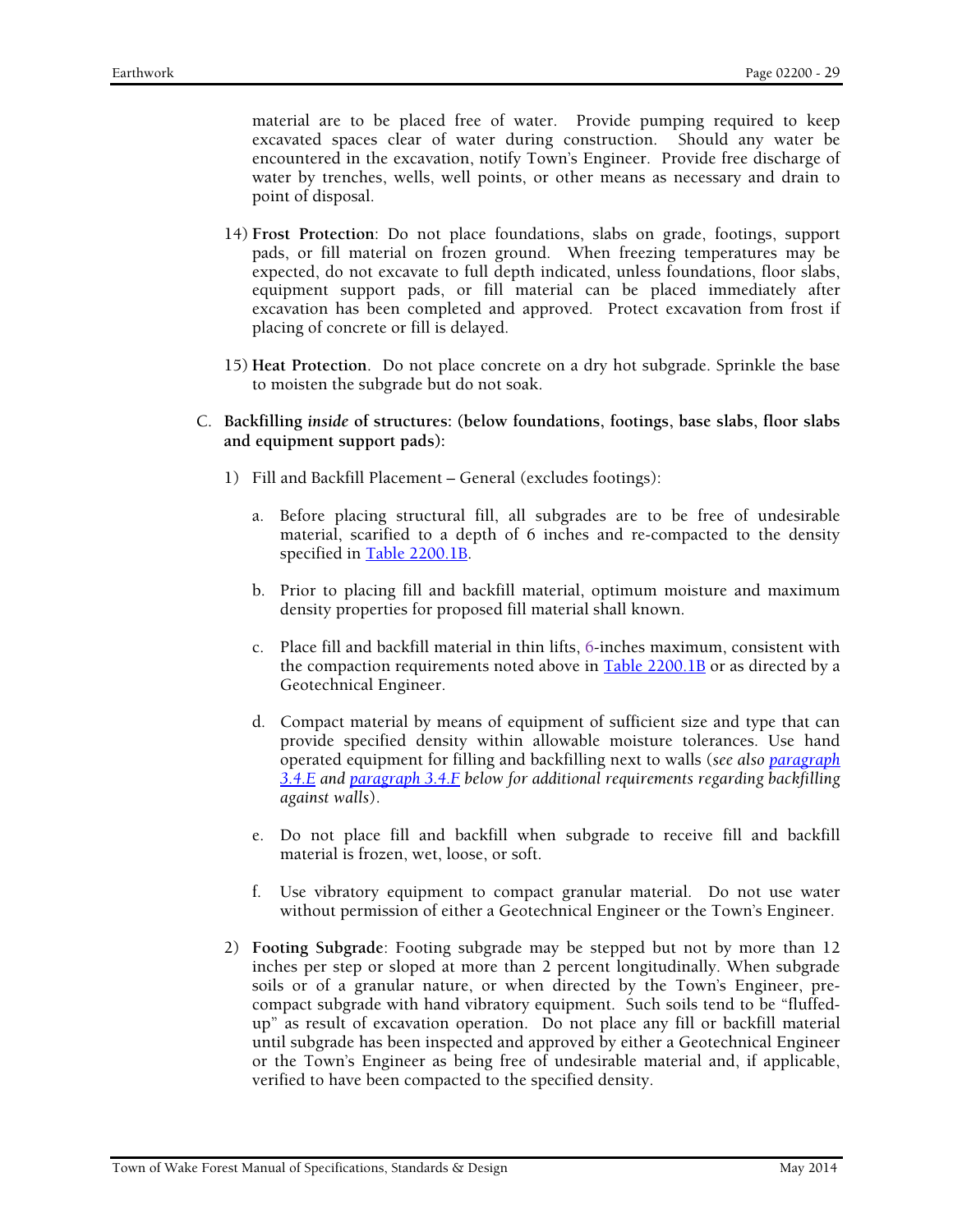- 3) **Borrow source**: Select borrow material and source shall be approved by Town's Engineer before material is placed. Fill and backfill shall be select structural fill, sand or crushed stone as applicable to the condition and which meets the classification noted in paragraph 2.2.2.B & 2.2.2.C Select Material Classification (Borrow).
- 4) **Granular Fill Under Floor Slabs-on-Grade**: Place all floor slabs on grade on a minimum of 4" of # 57 or # 67 Stone. Compact granular fill to 75 percent relative density as determined by ASTM D4253. See paragraph 2.2.2.C Select Material Classification (Borrow).
- 5) **Vapor Barrier**: Unless called for otherwise on the plans, install a continuous 6-mil vapor barrier under floor slabs on grade as shown on drawings.
- D. **Backfilling** *Outside* **of Structures:** 
	- 1) **Application of this section**: This paragraph of these specifications applies to fill and backfill placed outside of structures above the bottom level of both foundations and piping but not under paving. Provide either native compactable fill or structural fill material meeting paragraph 3 of this specification.
	- 2) **Fill and Backfill Placement**:
		- a. Place fill and backfill material in thin lifts consistent with compaction requirements.
		- b. Compact material with equipment of proper type and size to obtain density specified within allowable moisture tolerances. Use only hand operated equipment for filling and backfilling next to walls and retaining walls.
		- c. Do not place fill or backfill material when subgrade to receive material is frozen, wet, loose, or soft.
		- d. Use vibratory equipment for compacting granular material. Do not use water unless permission is granted by either a Geotechnical Engineer or the Town's Engineer.
- E. **Zone of Influence around structural walls/retaining walls:** 
	- 1) Where fill is required outside the exterior limits of foundations, there is a minimum *zone of influence* where the compactive effort would adversely affect the structure without precautions. In that zone, extra care shall be taken to protect or otherwise prevent damage to a structural wall. The *zone of influence* of the compactive effort shall be considered to be, around perimeter of structure, the greater of the following horizontal distances:
		- a. The depth of the fill needed bring the existing grade up to the proposed finished grade, or
		- b. A distance equal to depth of compacted fill measured from the bottom of the footing to the proposed finished surface grade.
	- 2) In the *zone of* influence, follow the procedures outlined in paragraph F below.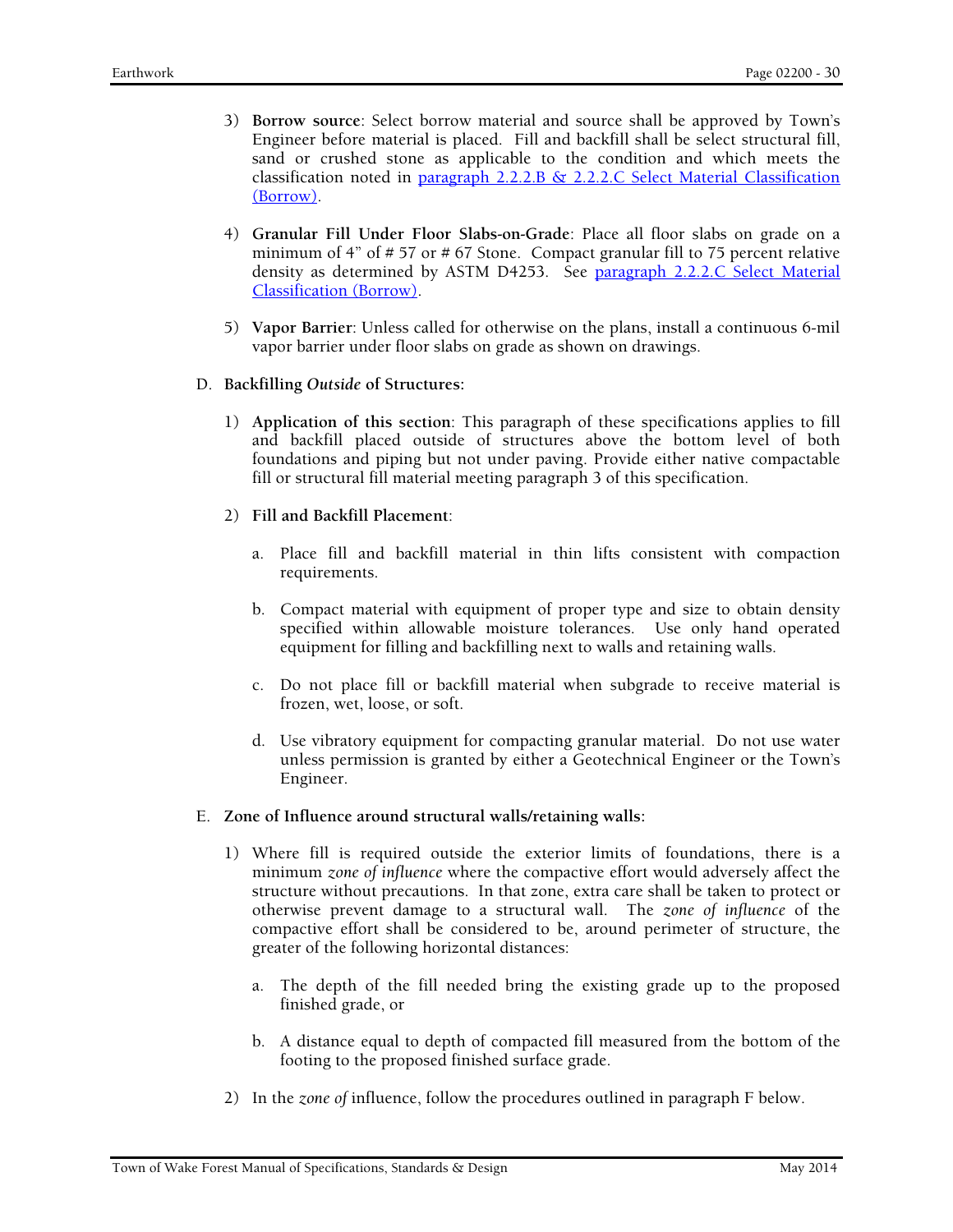- F. **Backfilling Against Structural Walls.** 
	- 1) **General**: Unless a Civil/Structural Engineer or the Town's Engineer allows otherwise, do not backfill and compact around any part of structures until each part has reached its specified 28 day compressive strength and backfill material has been approved. (Higher early-strength concrete may be used to reduce this time if approved by either a Civil/Structural Engineer or the Town's Engineer, but at no additional cost to the Owner).
	- 2) **Preparatory to backfilling**: Do not start backfilling until concrete forms have been removed, trash removed from excavations, pointing of masonry work and concrete finishing.
	- 3) **Restrained walls**: For walls which are restrained by floors at the top and/or bottom, do not place fill against walls until:
		- a. The walls have reached their 28-day required compressive strength, and
		- b. Either the floor slabs at top and bottom of walls are in place, or
		- c. The walls are braced.
	- 4) **Free standing walls**: For free standing walls, do not place fill against walls until:
		- a. The walls have reached their 28-day required compressive strength, or
		- b. The walls are braced.
	- 5) **Unbalanced pressures**: To prevent unbalanced pressures, bring backfill and fill up uniformly around the structures and individual walls, piers, or columns.

# **3.5 COMPACTION: SUBGRADE PREPARATION AND COMPACTION REQUIREMENTS**

- A. Preparation: See paragraph 3.3.6 *Preparation of Areas to Receive Asphalt Pavement and Concrete.*
- B. **Confirmation of Initial Geotechnical Report/Design Assumptions** *(for roadway projects to be turned over to the Town)***:** Prior to placement of stone base over the subgrade, the Geotechnical Engineer or his representative shall confirm the initial test results and design assumptions by visual classification and hand augur borings. If the visual findings are at variance with the initial testing and design assumptions, recommendations for modifications to the subgrade shall be provided to the designer, the Grading Contractor, and the Town's Engineer. The Town's Engineer shall approve the proposed recommendations prior to incorporation of the measures. See Table 2200.3.
- C. **Minimum Compaction Requirements:** Compaction percentages are percentages of maximum dry density as determined by indicated ASTM Standards. Unless noted otherwise on drawings or more stringently by other sections of these specifications, place and ensure degree of compaction of embankment and borrow materials does not fall below the following percentages of the maximum density at optimum moisture content.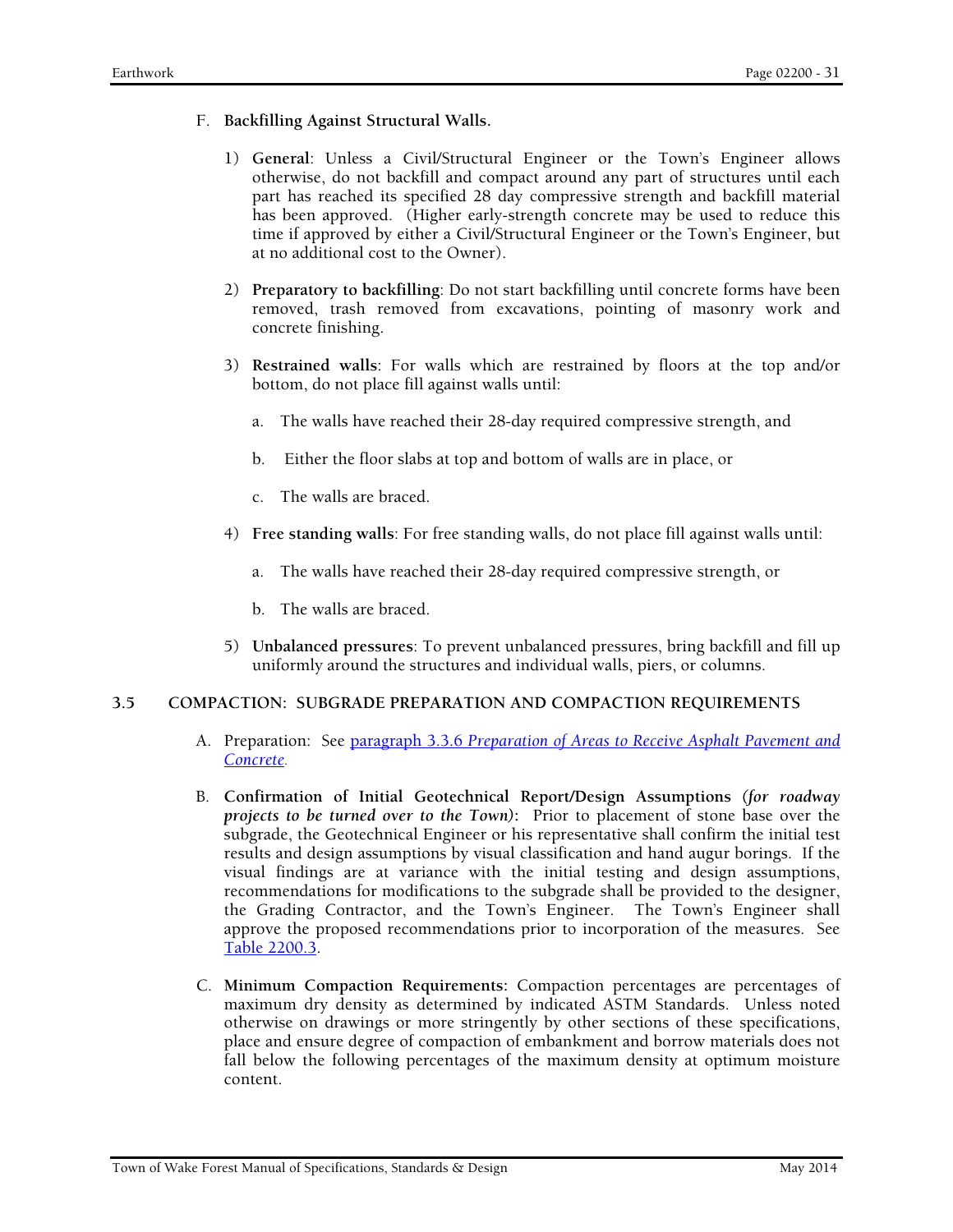D. Passing Test: Average of 3 test results meeting the applicable provisions of tables  $2200.1A$  and  $2200.1B$  (below) with no one test failing by more than -2 percentage points. Moisture content tolerance is to be within +/- 2 percentage points of the optimum moisture content unless otherwise specified by the Town's Engineer or Geotechnical Engineer.

| Table 2200.1A                                                  |                                                                                                                          |                                                                                   |  |
|----------------------------------------------------------------|--------------------------------------------------------------------------------------------------------------------------|-----------------------------------------------------------------------------------|--|
| <b>Minimum Compaction Limits</b>                               |                                                                                                                          |                                                                                   |  |
| Location                                                       | Density                                                                                                                  |                                                                                   |  |
|                                                                | Site and Public Roadways                                                                                                 |                                                                                   |  |
| Embankment/borrow<br>under roadway                             | Top 12<br>inches                                                                                                         | 98% of the maximum dry density<br>by ASTM D698 (Standard Proctor),<br>AASHTO T99. |  |
| pavement surfaces,<br>sidewalks, and curb<br>and gutter        | $Up$ to<br>within 12<br>inches                                                                                           | 95% of the maximum dry density<br>by ASTM D698 (Standard Proctor),<br>AASHTO T99. |  |
| Stone Base (other than<br>NCDOT and parking<br>$\text{lots}$   | 95% of the maximum dry density by ASTM D698<br>(Standard Proctor), AASHTO T99.                                           |                                                                                   |  |
| Roadway Shoulders                                              | 95% of the maximum dry density by ASTM D698<br>(Standard Proctor), AASHTO T99.                                           |                                                                                   |  |
| Under turf, sodded,<br>planted, or seeded<br>non-traffic areas | 85% of the maximum dry density by ASTM D698<br>(Standard Proctor), AASHTO T99.                                           |                                                                                   |  |
| Pavement Patches over<br>pipe                                  | 95% of the maximum dry density by ASTM D698<br>(Standard Proctor), AASHTO T99.<br>See also Standard Detail 2.53, Table 2 |                                                                                   |  |
| Under and Around<br>Piping                                     | See Standard Detail 2.53, Table 2                                                                                        |                                                                                   |  |

| Table 2200.1B                                                                                        |                                                                   |                                                                      |  |
|------------------------------------------------------------------------------------------------------|-------------------------------------------------------------------|----------------------------------------------------------------------|--|
| Location                                                                                             | Density                                                           |                                                                      |  |
|                                                                                                      | <b>Building Structures</b>                                        |                                                                      |  |
| Embankment/borrow<br>beneath and within 5                                                            | Top $12$<br>inches                                                | 100% of the maximum dry density<br>by ASTM D698 (Standard Proctor)   |  |
| feet of buildings,<br>under foundations,<br>and scarified existing<br>subgrade beneath<br>buildings. | $Up$ to<br>within 12<br>inches                                    | 95% of the maximum dry<br>density by ASTM D698<br>(Standard Proctor) |  |
| Outside structures<br>next to walls and any<br>other structural<br>exterior member                   | 90% of the maximum dry density by ASTM D698<br>(Standard Proctor) |                                                                      |  |
| Backfill less than 10<br>feet from exterior                                                          | 90% of the maximum dry density by ASTM D698<br>(Standard Proctor) |                                                                      |  |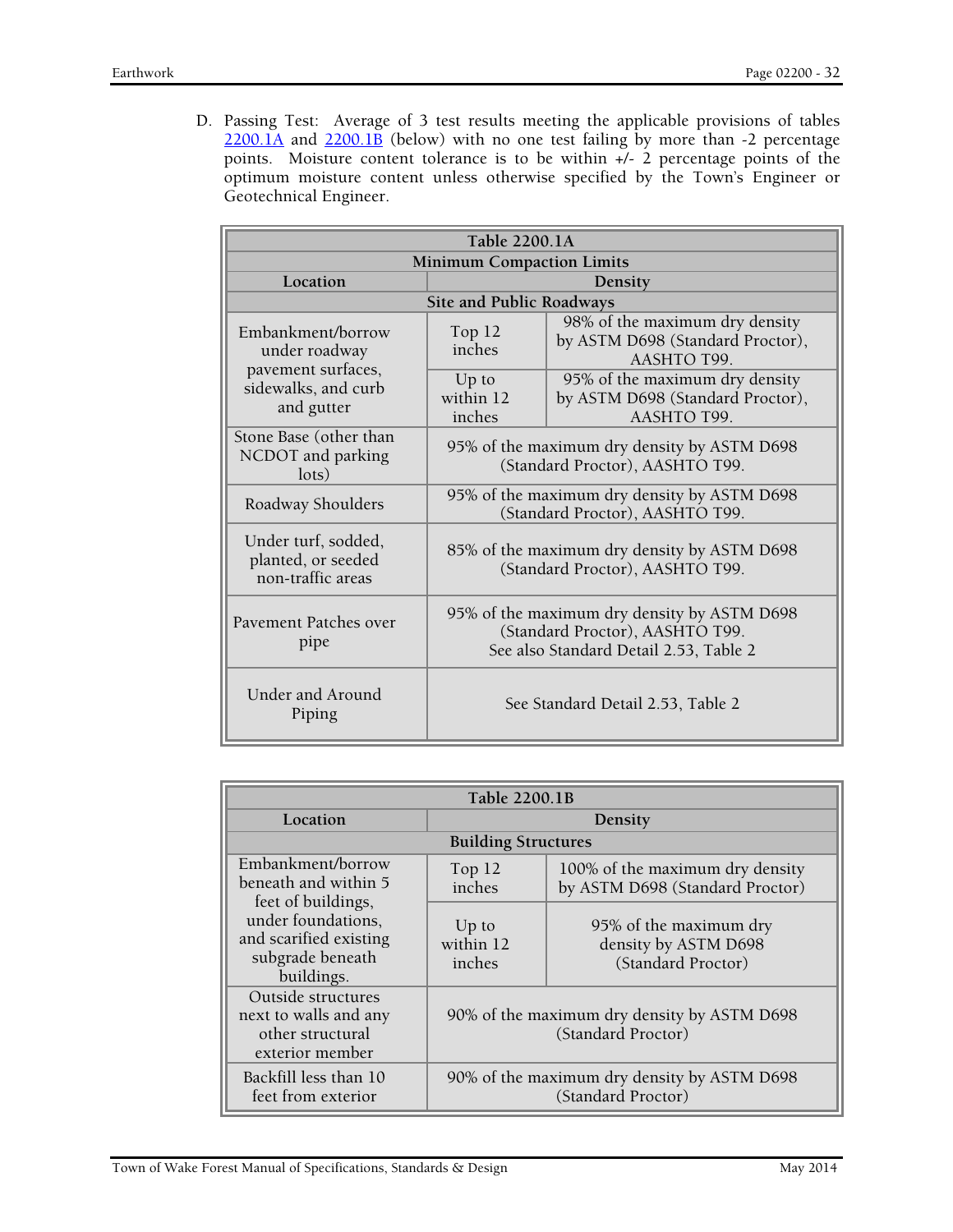| Table 2200.1B              |         |  |
|----------------------------|---------|--|
| Location                   | Density |  |
| <b>Building Structures</b> |         |  |
| retaining walls            |         |  |

E. Failure of compactive efforts**:** If compaction efforts should fail to provide a stable subgrade in accordance with the requirements in paragraph 3.5.D, Passing Test after subgrade materials have been shaped and brought to optimum moisture, such unstable materials shall be removed to the extent directed by the Geotechnical Engineer and/or the Town's Engineer and replaced and compacted using new material and must pass compaction test prior to proceeding to the next stage of construction and at no expense to the Town.

The costs associated with excavation and re-compaction of areas that have failed will be the Contractors responsibility.

F. **Compaction Lifts:** 

| Table 2200.2                        |                             |  |
|-------------------------------------|-----------------------------|--|
| <b>Compaction Lift Thickness of</b> |                             |  |
| Lift Thickness (inches)<br>Location |                             |  |
|                                     | Inside street rights-of-way |  |
| Outside street rights-of-way        |                             |  |

G. **In-place testing of soils shall be tested based on the following:** 

| Table 2200.3                  |                                                                                                                                                                                                                                                                   |  |
|-------------------------------|-------------------------------------------------------------------------------------------------------------------------------------------------------------------------------------------------------------------------------------------------------------------|--|
| <b>In-Place Density Tests</b> |                                                                                                                                                                                                                                                                   |  |
| Soil<br>Type/Classification   | Reference Standard                                                                                                                                                                                                                                                |  |
| GW, GP, GM, GC, SW,<br>SP     | Sand Cone Method (ASTM D1556)<br>$\bullet$<br>Nuclear Method ASTM D2922)<br>$\bullet$<br>[by percentage of Standard Proctor Density according<br>to ASTM D 698]                                                                                                   |  |
| SM, SC, ML, CL                | Sand Cone Method (ASTM D1556)<br>$\bullet$<br>Rubber Balloon Method (ASTM D2167)<br>$\bullet$<br>Nuclear Method ASTM D2922)<br>$\bullet$<br>Drive-Tube Method (ASTM D2937)<br>$\bullet$<br>[by percentage of Standard Proctor Density according<br>to ASTM D 698] |  |

#### H. **Field Testing Limitations:**

1) When field density testing is incorporated according to Table 2200.1A and Table 2200.1B, subgrade adequacy is to be confirmed by proof rolling in the presence of the Town's Engineer or his representative. In-place field density testing of the street or pad subgrade will not be required.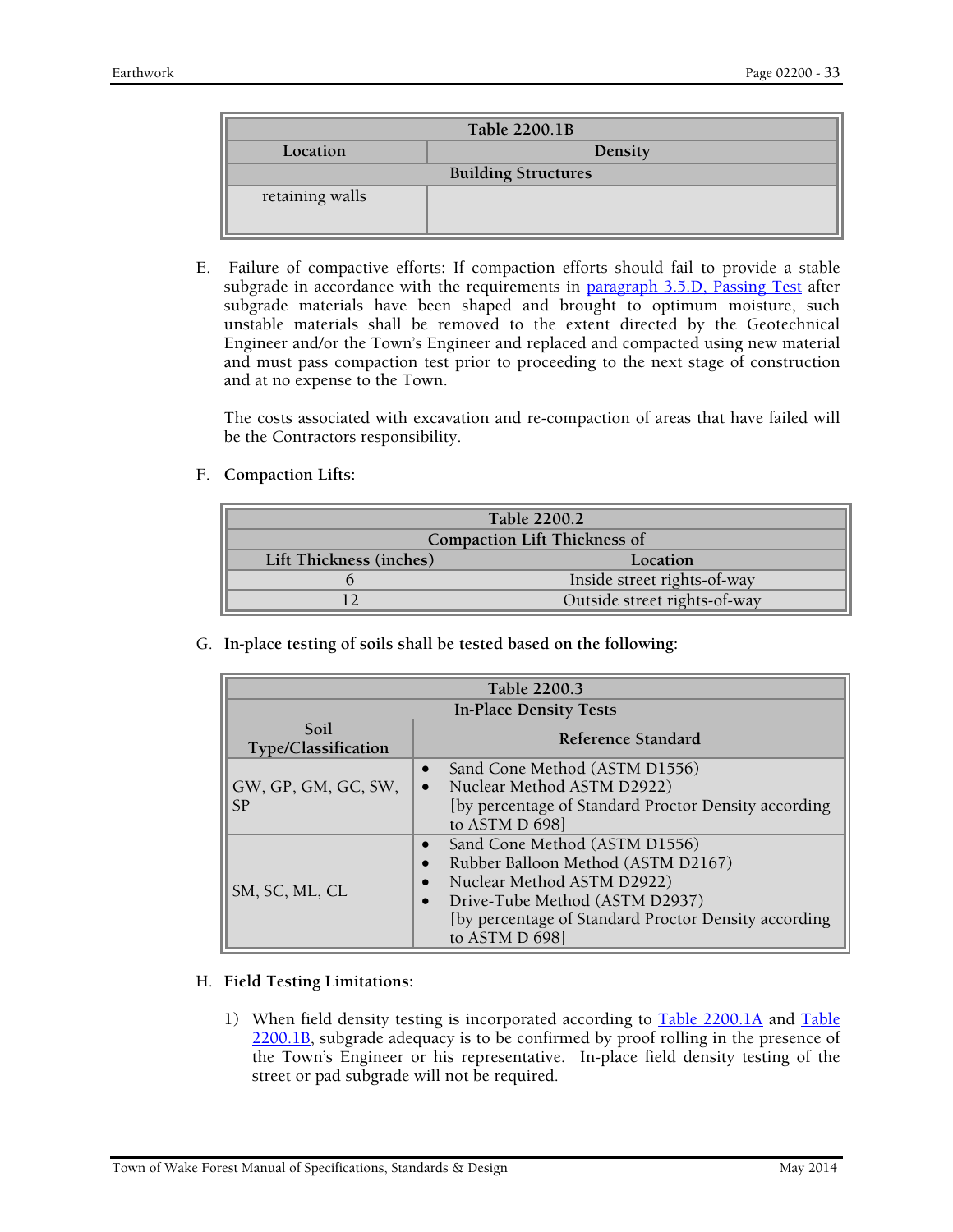- 2) In-place field density tests of the roadway or pad subgrade in cut sections (excavation) is not required.
- 3) Testing/adequacy of intermittent undercut areas and repair areas (e.g. around manholes and boxes) that have been backfilled with select fill and compacted will be confirmed by proof rolling.

# **3.6 TESTING: SUBGRADE COMPACTION TESTING AND CONTROL**

### A. **Testing**

Testing of embankment/borrow shall be performed by an independent laboratory approved by the Town and the Contractor. The Contractor shall be responsible for excavation for testing if required.

B. **Quality Assurance vs. Quality Control:** 

Quality Assurance (QA) testing, and the associated cost, is the responsibility of the Town. Quality Assurance testing by the Town is used to confirm that the Contractor is generally performing his/her work in compliance with these specifications.

Quality Control (QC) testing is the necessary and required testing that is to be performed by the Contractor (or Developer) to assure that he/she is meeting and complying with the requirements of these specifications. The developer shall employ a Geotechnical Engineer firm to perform the testing. The associated cost for QC testing is the Contractor's (or Developer's) responsibility. The Contractor (or Developer) is also responsible for all costs associated with corrective work as well as any "re-testing" costs incurred by the Town when the Town's tests (tests for Quality Assurance) results in a "failure" to meet the minimum specified compaction requirements. Provide copies of the tests reports to the Town for verification and record.

**Quality Control (QC) testing for Town funded projects**: For municipal projects, the Town will employ and compensate a Geotechnical Engineering firm to provide soils testing and inspection services.

A. **Quality Assurance (QA):** 

In the course of placement of embankment fill/borrow or in utility trench backfill, the Town's Engineer may require additional "Field Density Determinations" or compaction tests. Such tests will be at the Town's expense. When compaction tests are called for by the Town, the Town's Engineer will determine the location of the tests and the Town shall engage a qualified testing firm to perform the test. A representative of the Town will observe tests and a copy of the test results and inspection report will be submitted by the testing firm directly to the Town's Engineer. When the tests indicate that the density failed to meet the requirements of Tables 2200.1A and 2200.1B the Contractor shall comply with paragraph 3.5.E, *Failure of Compactive Efforts*.

**Payment for failed QA density tests**: For Town funded projects, payment for failed in-place density tests shall be made by the Contractor by deducting the testing cost from the forthcoming retainage. For other projects in which the Town will ultimately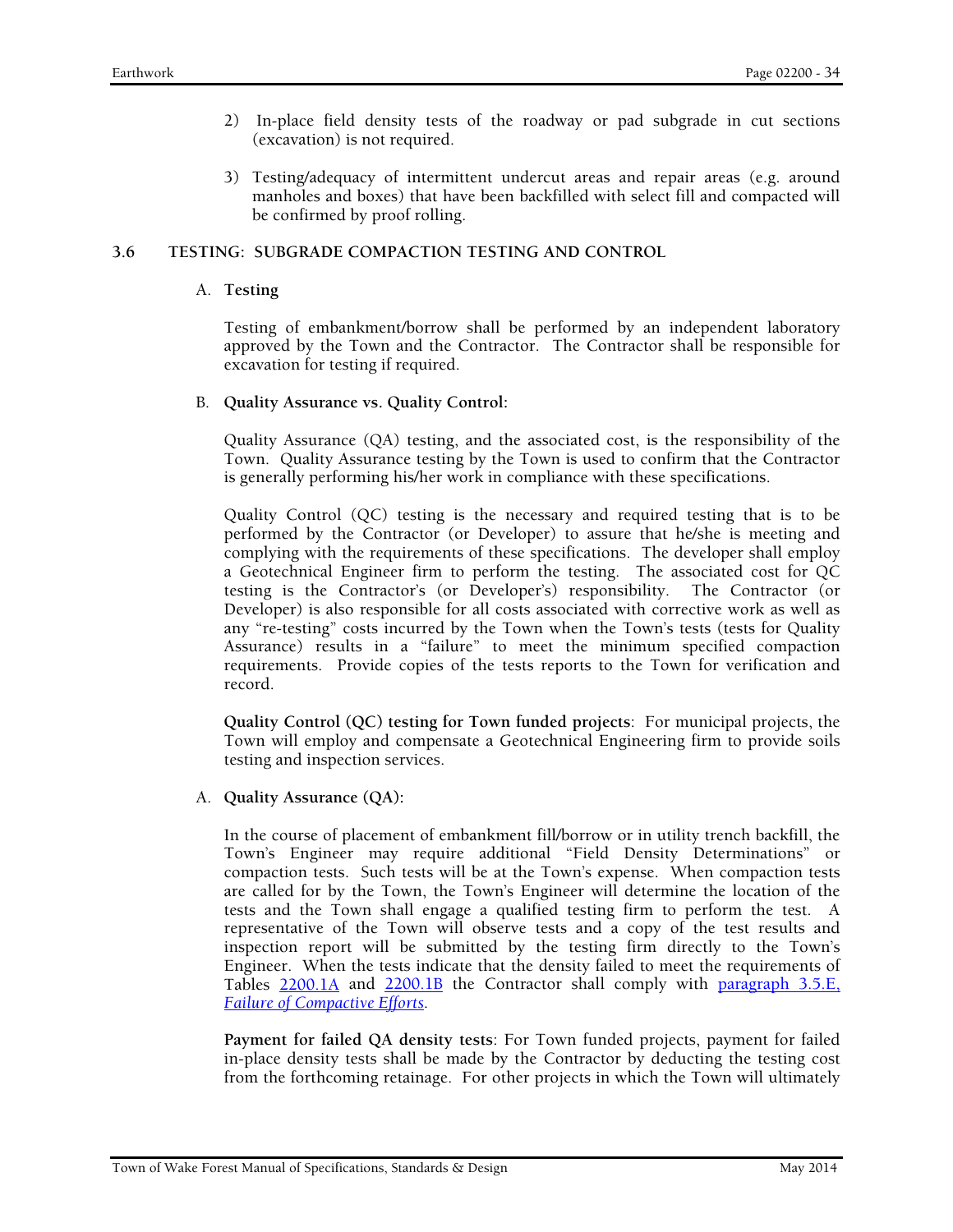assume ownership and maintenance, the testing costs for failed in-place density tests shall be billed directly to the Contractor.

- C. **Quality Control (QC):** The Contractor shall perform in-field density tests in accordance with Table 2200.4, below. Inspection reports shall be submitted by the testing firm directly to the Town's Engineer. See paragraph 3.5.D, *Passing Test*.
	- 1) All test results shall be provided to the Town's Engineer as they become available from the testing agency.
	- 2) All Projects: In the absence of a pre-construction Geotechnical investigation, the Geotechnical testing firm is to perform laboratory tests (ASTM D698, Standard Proctor) to establish a moisture-density relationship for all materials that are proposed to be used as fill. Where borrow is proposed to be used from an NCDOT certified pit, the contractor may forgo this requirement provided copies of the test reports are furnished to the Town.
	- 3) Contractor shall give a 24-hour notice to Geotechnical testing firm for subgrade testing, subgrade confirmation, or inspections.

#### 4) **Minimum Compaction Testing Frequency**:

The following testing frequency shall be employed on both Town funded projects and projects proposed to be turned over to the Town for maintenance and/or ownership.

| Table 2200.4                                                                |                                                                         |  |  |
|-----------------------------------------------------------------------------|-------------------------------------------------------------------------|--|--|
| <b>Testing Frequency</b>                                                    |                                                                         |  |  |
| Location<br>Frequency                                                       |                                                                         |  |  |
| <b>Buildings and structures</b>                                             | 1 test group <sup><math>\alpha</math></sup> for every 5,000 square feet |  |  |
| Road                                                                        | 1 test group <sup>a</sup> for every 300 feet of road                    |  |  |
| <b>Parking Lots</b>                                                         | 1 test group <sup>a</sup> for every 10,000 square feet                  |  |  |
| <b>Unpaved</b> areas                                                        | 1 test group <sup>a</sup> for every 20,000 square feet                  |  |  |
| Pipe Trenches in<br>See Table 2210.2 of Specification Section 02210         |                                                                         |  |  |
| Roadways                                                                    |                                                                         |  |  |
| Proof Roll                                                                  | Entire surface area to be paved                                         |  |  |
| Exception:                                                                  |                                                                         |  |  |
| Where additional tests are required to determine the extent of unacceptable |                                                                         |  |  |
| compaction (having been determined by the initial QA/QC test).              |                                                                         |  |  |

a One test group consists of compaction tests on each layer of fill and backfill material.

D. **Site access for testing**: Ensure Town, at all times, has immediate access to the site for the testing of all soils related work. Ensure excavations are in a safe condition for testing personnel.

# **3.7 BLASTING: EXCAVATION BY BLASTING/USE OF EXPLOSIVES**

#### **3.7.1. BLASTING:**

Contact the Town of Wake Forest inspections department.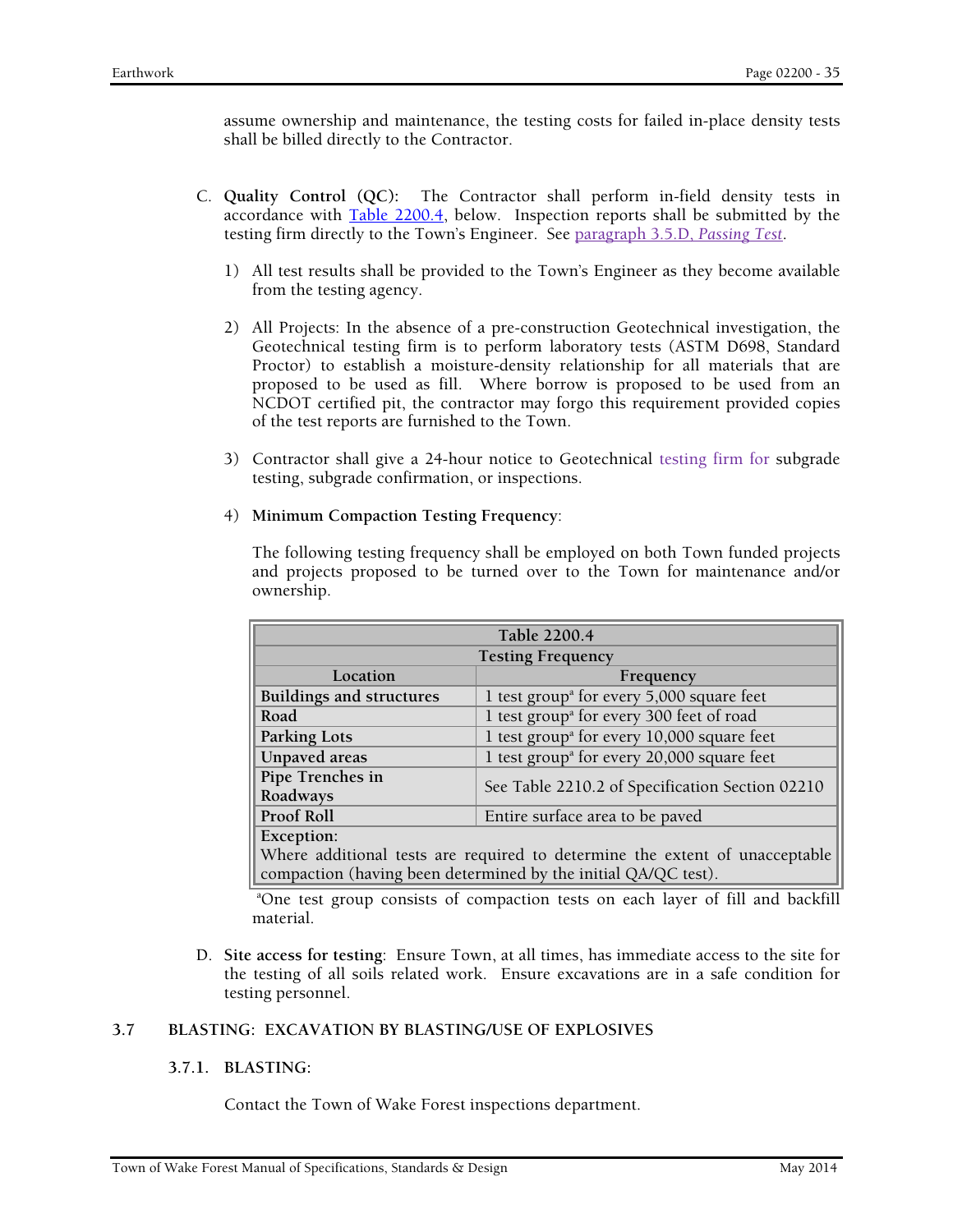### **3.7.2. DISPOSAL OF ROCK**

Excavated rock shall be hauled off the site at the Contractor's expense. Borrow required to replace excavated rock shall be provided by the Contractor and shall be included in the unit price bid for rock excavation. No blast rock refuse or boulders shall be used as backfill in any part of the site unless otherwise approved by the Town's Engineer. Where rock has scattered over adjoining property as a result of blasting, the Contractor shall remove the rock and restore the area to its original condition at no cost to the Town.

### **3.7.3. PAYMENT**

Mass rock excavation shall be paid for by the cubic yard of material removed. No payment shall be made for "over-excavation." The volume removed shall be determined by cross-sectioning both the "pre-blast" and "post-blast" surfaces and determining the volume between the two by the average-end-method. See paragraph 1.4.I, *Rock in Open Excavation* for Rock definition.

### **3.8 METHOD OF VOLUME MEASUREMENT**

### A. **Method of Measurement**

Contractors are required to furnish accurate counts of all excavation and/or fill moved which is to be paid for under a unit price Contract. The volumes shall be measured by either truck count or cross-section, whichever method is approved by the Town's Engineer or stated in the proposal and/or bid documents. When a truck count is used, the Town's Engineer or his representative shall verify the count independently or employ one of the other following methods verify and account for volumes.

1) Tally Method:

**Excavation**: When unclassified excavation or undercut volumes are to be counted by the *truck tally method*, "**swell**" is to be incorporated into the truck volume in the amount of 15%. Unless otherwise agreed to or justified by a Geotechnical Engineer, the following pay volumes are to be used for either unclassified or undercut excavation:

| Tandem:   | 13 CY |
|-----------|-------|
| Tri-axle: | 15 CY |

**Borrow**: When either off-site or on-site borrow is to be counted by the truck tally method, "shrinkage" is to be incorporated into the truck volume (shrinkage of truck volume placed compared to compacted fill volume) utilizing the following pay volumes:

| Tandem:   | 10 CY |
|-----------|-------|
| Tri-axle: | 12 CY |

**Loading Truck**: A qualified truck load is one that is loaded up to within approximately 6" of the top of the dump bed, prior to dumping.

2) Average-End-Method:

Excavation and fill can be computed using the average-end-method. When used, this method is to be employed using the existing contours shown on the Contract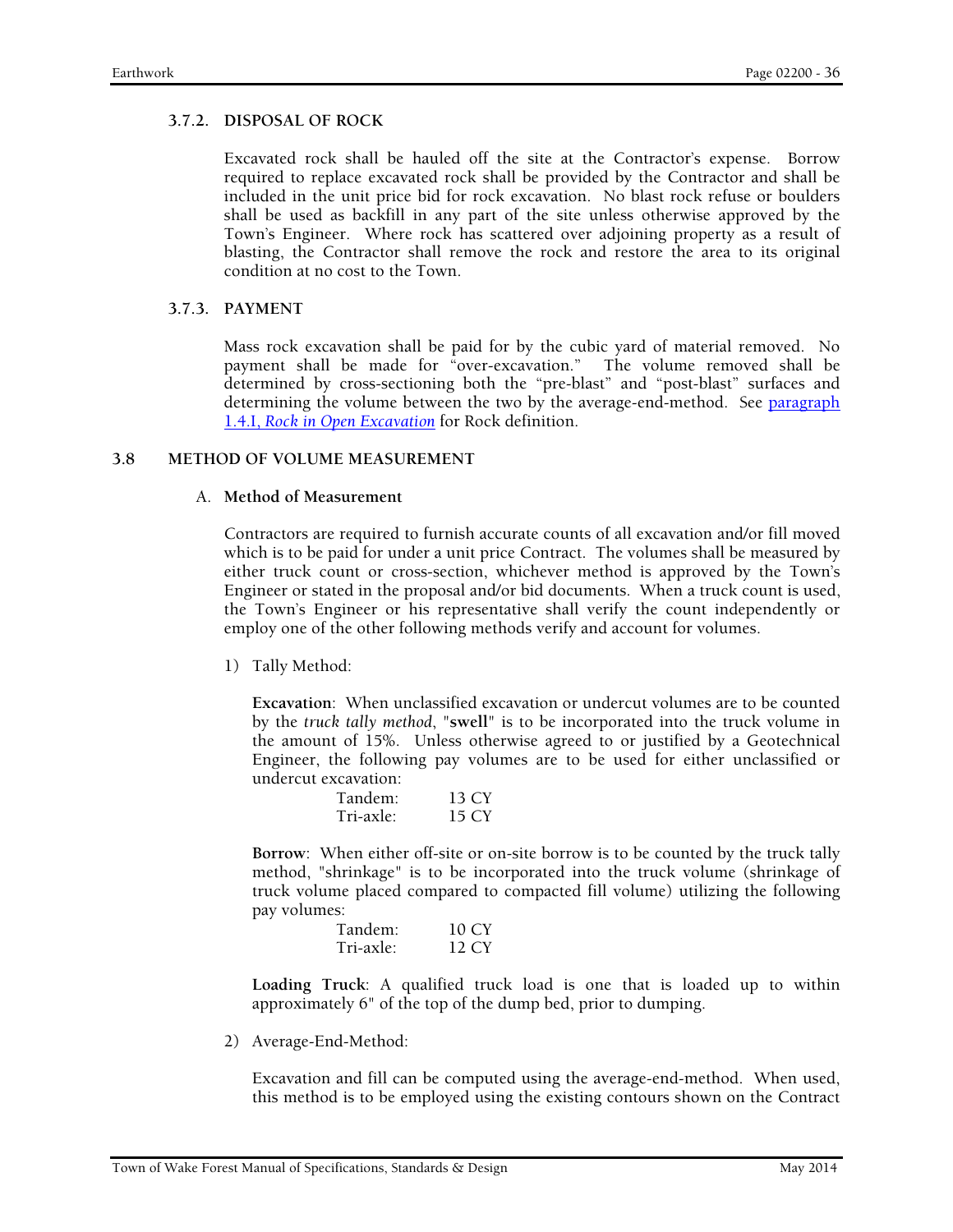Drawings and the Contractors actual surveyed finished contours (surveyed by a licensed Surveyor). In so doing, the finished contours are to be plotted at the same scale as the original drawing and a transparency furnished to the Engineer for comparison to design grades. The volume computations are also to be submitted along with the Surveyor's seal and a certification as to the volumes measured.

The Contractor, at his discretion and with the prior approval of the Engineer, may survey the "stripped" site (the site after topsoil has been removed) and compute the volumes based on the stripped site and the "designed" finished grade as shown on the Contract Drawings. As before, a transparency to the same scale and the Surveyors computations and certification are to be submitted to the Engineer for comparison and verification.

3) **Volume Formulas**:

Unless otherwise approved, the following formulas are to be used in computing cut and fill:

#### *Fill Formula*

Net Fill = Raw Fill Vol. – Unclassified X (1 - Shrink Factor) + Strip Vol. - Undercut Fill placed in Fill Slopes X (1 - Shrink Factor) - Pavement Section or Building Floor Pad

*Cut Formula* 

Net Cut = Raw Cut - Strip Vol. + Pavement Section or Building Floor Pad

4) Wasting of excess excavation, undercut or topsoil as fill

As a standard practice, it will be assumed that all undesirable material, such as undercut excavation, excess topsoil or unclassified excavation, is to be placed in roadway fill slopes wherever possible as long as approved by the Town's Engineer. However, in no case shall such material be placed inside the zone of structural influence of buildings, roadways or roadway structures.

On Town projects, with permission of the Town's Engineer and subject to the rules governing solid waste material regulated by NCDENR, undercut excavation and excess topsoil or unclassified excavation may to be placed in roadway fill slopes and landscape berms before having to haul the material off-site. Off-site wasting of such material is to be a last resort.

Stumps shall not to be wasted in roadway fill slopes or on other public works projects or easements without the written permission of the Town's Engineer.

In site computations, unless approved otherwise by the Engineer, these undesirable volumes are to be counted as "fill" up to the volume reasonably possible for such use on the site adjusted for shrinkage.

5) **Fill, in terms of volume, defined:** Fill is defined as a compacted post-construction volume in-place.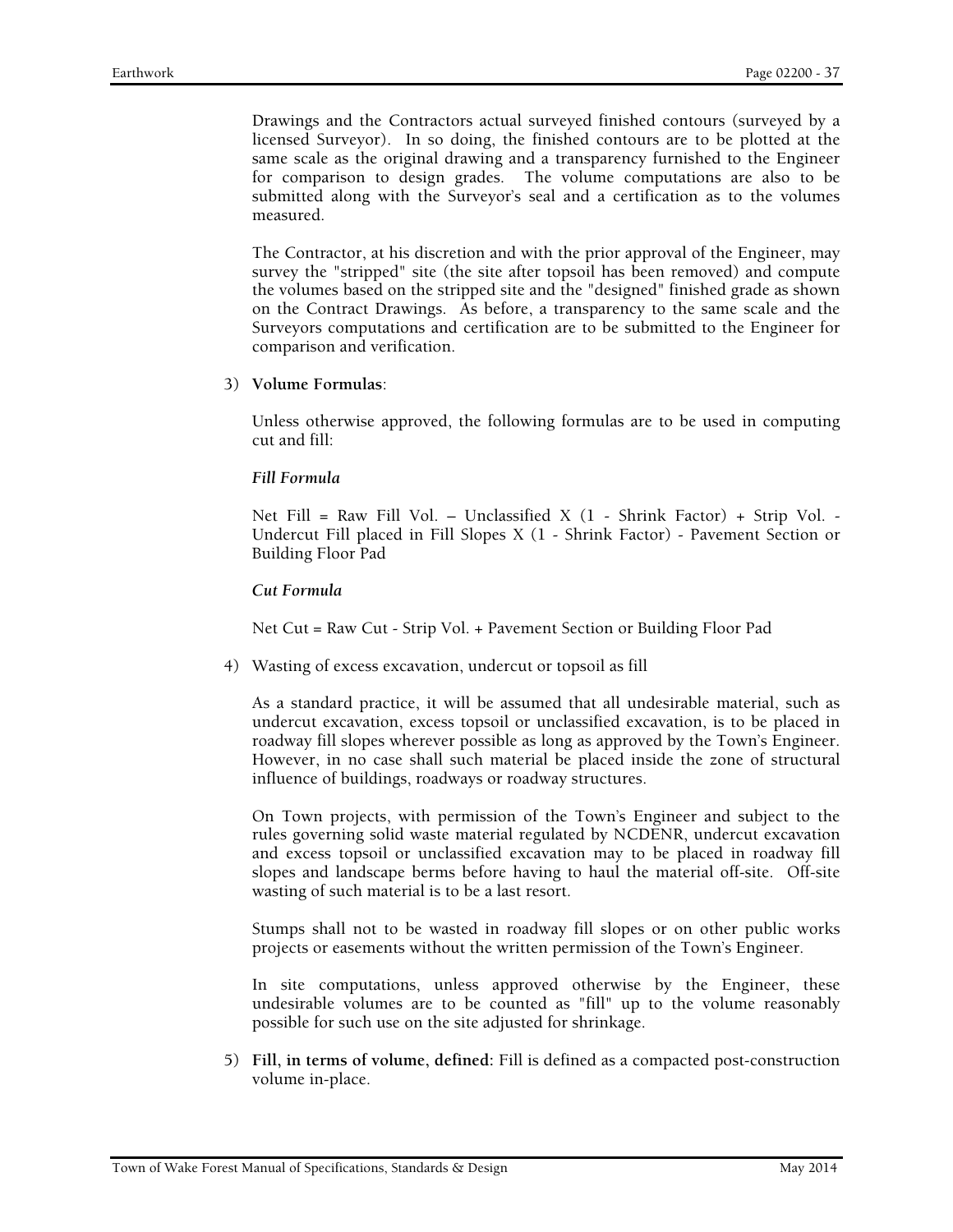### **3.9 RIP RAP AND RIP RAP BEDDING PLACEMENT**

Placement of Rip Rap and Rip Rap Bedding shall conform to Section 876 – *Rip Rap* of the *NCDOT Standard Specifications for Roadways and Structures*, latest revision.

### **3.10 PLACEMENT OF SOIL STABILIZATION FABRIC**

Placement of soil stabilization fabric shall conform to the requirements of Section 270 – *Fabric for Soil Stabilization* of the NCDOT *Standard Specifications for Roadways and Structures*, latest revision and in accordance with the recommendations and directions of the Town's Engineer and/or a Geotechnical Engineer for the application and use intended.

### **3.11 SUBSURFACE DRAINAGE SYSTEMS**

See Section 2630 – *Storm Drainage* and Section 02210 – *Trenching, Backfilling, and Compaction of Utilities* for both materials and construction requirements regarding subsurface drainage systems.

### **3.12 DUST CONTROL**

The Contractor shall control dust throughout the life of the project within the project area and at all other areas affected by the construction of the project, including, but not specifically limited to, unpaved roads, haul roads, access roads, disposal sites, borrow and materials sources and production sites. Dust control shall not the considered effective where the amount of dust creates a potential or actual unsafe condition, public nuisance, or condition endangering the value, utility, or appearance of any property.

The Contractor shall be required to sprinkle with water or to apply dust-allaying materials. Dust control is considered incidental and shall be carried out at the Contractor's expense.

# **3.13 CLEANUP AND RESTORATION OF SITE**

- A. During the progress of the work, the Contractor shall keep the premises and the vicinity of the work clear from unsightly and disorderly piles of debris. Suitable locations shall be specified for the various construction materials and for debris. The materials shall be kept in their storage locations, except as needed for the work and debris shall be promptly and regularly collected and deposited in the specified location.
- B. Upon completion of grading operations, the Contractor shall fine grade the site, removing all surplus excavated material, leaving the area free from surface irregularities. He shall dispose of all surplus material, dirt, and rubbish from the site and shall keep the site free of mud and dust to the satisfaction of the Town's Engineer. The Contractor may be required to sprinkle the street to prevent dust nuisance and/or sweep the street to remove mud or debris.
- C. When working on the shoulders of paved roads, the Contractor shall keep the pavement clean of all loose earth, dust, mud, gravel, etc., and shall restore roadway shoulders and ditches as required by either the NCDOT or the right-of-way owner.
- D. After all work is completed, the Contractor shall remove all tools and other equipment, leaving the site free, clean, and in good condition.